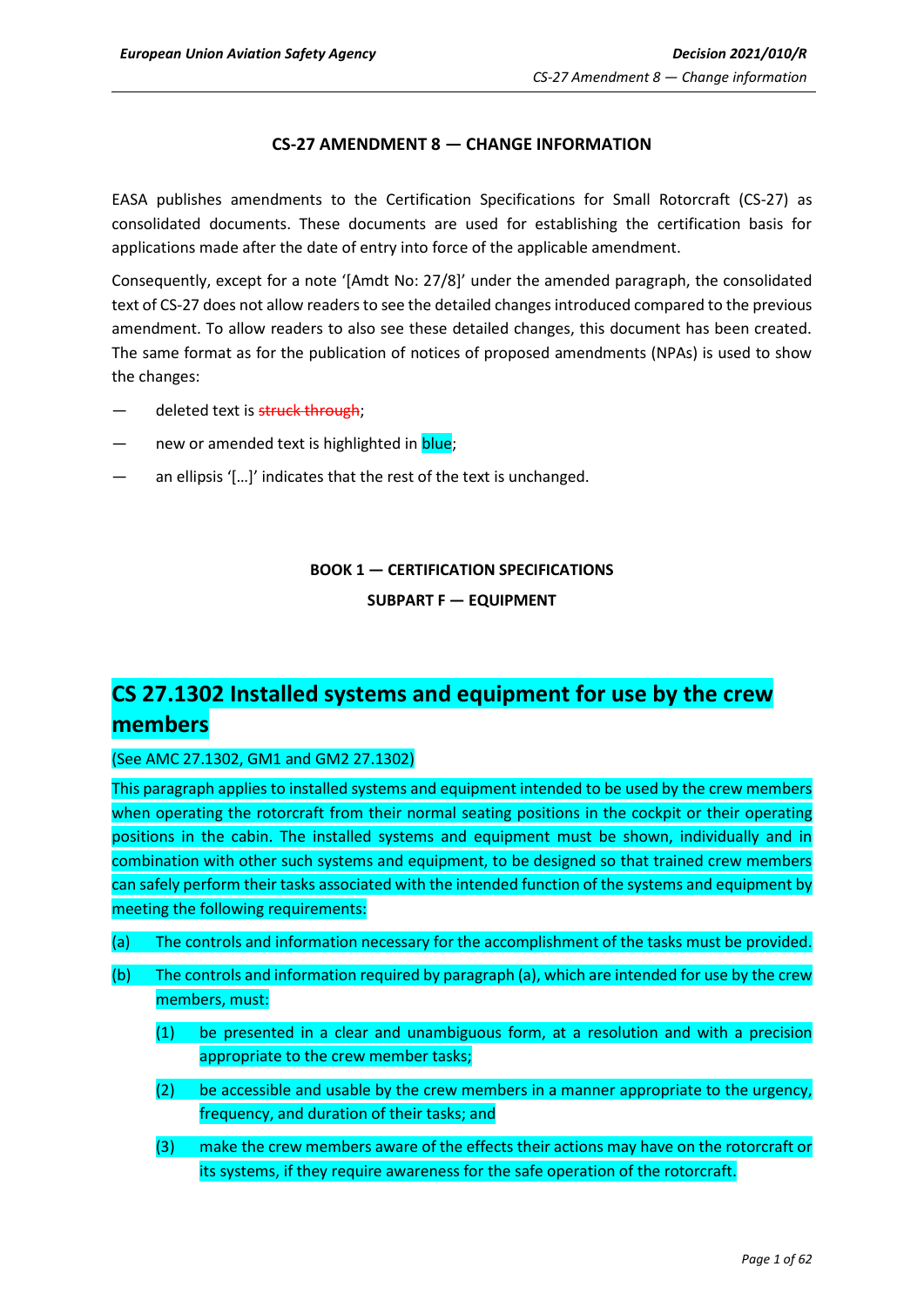- (c) Operationally relevant behaviour of the installed systems and equipment must be:
	- (1) predictable and unambiguous; and
	- (2) designed to enable the crew members to intervene in a manner that is appropriate to accomplish their tasks.
- (d) The installed systems and equipment must enable the crew members to manage the errors that result from the kinds of crew member interactions with the system and equipment that can be reasonably expected in service, assuming the crew member acts in good faith. Paragraph (d) does not apply to skill-related errors associated with the manual control of the rotorcraft.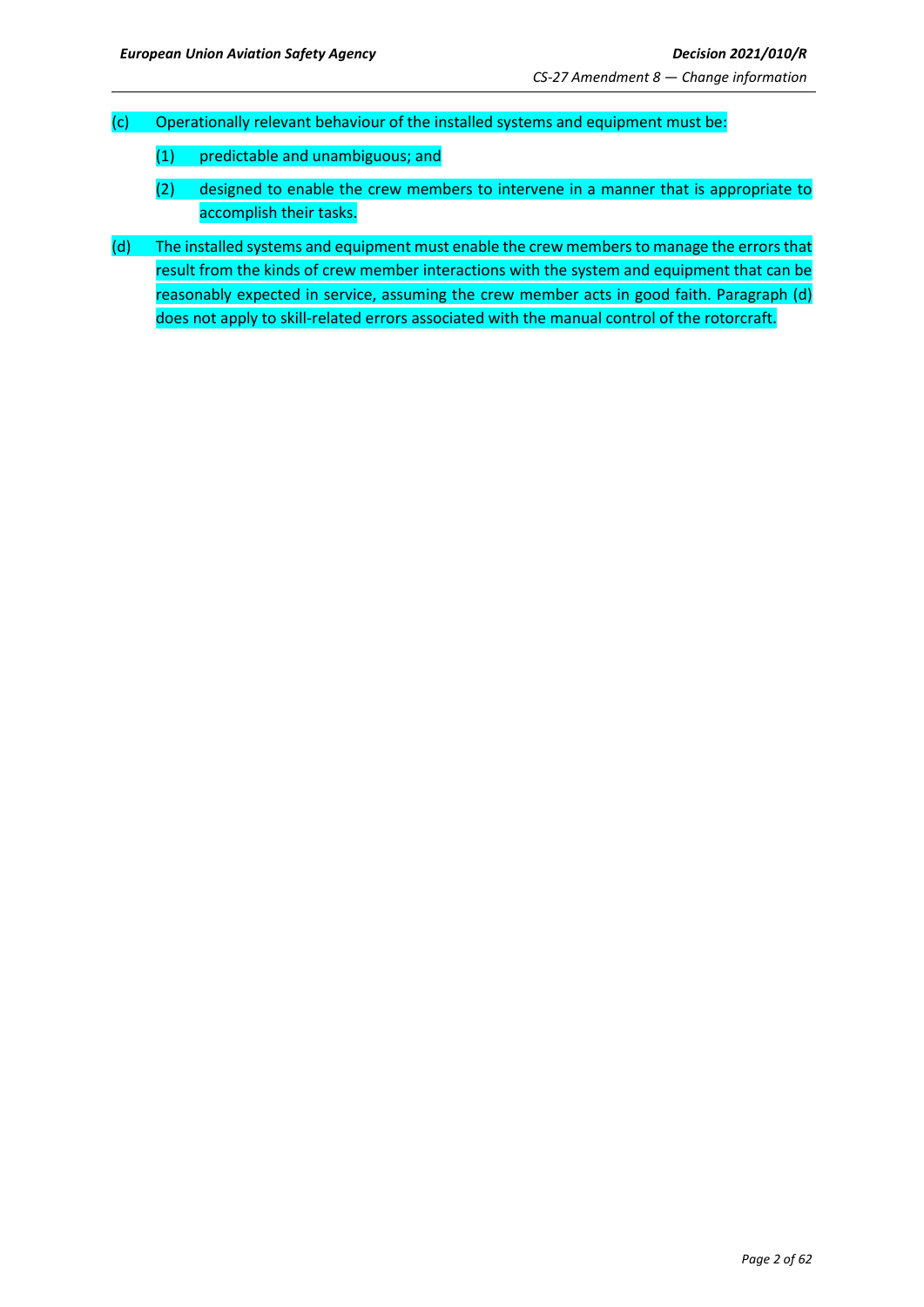**BOOK 2 - ACCEPTABLE MEANS OF COMPLIANCE AND GUIDANCE MATERIAL** 

AMC and GM - SUBPART F

# AMC 27.1302 Installed systems and equipment for use by the crew members

# **Table of Contents**

| 2) RELATION BETWEEN CS 27.1302 AND OTHER SPECIFICATIONS, AND ASSUMPTIONS  9                       |  |
|---------------------------------------------------------------------------------------------------|--|
|                                                                                                   |  |
|                                                                                                   |  |
|                                                                                                   |  |
|                                                                                                   |  |
| 3.2.1_Identification of the cockpit and cabin controls, information and systems that involve crew |  |
|                                                                                                   |  |
| 3.2.2_The intended function of the equipment and the associated crew member tasks 12              |  |
|                                                                                                   |  |
| 3.2.4 Determining the level of scrutiny - EASA's familiarity with the project  14                 |  |
|                                                                                                   |  |
|                                                                                                   |  |
|                                                                                                   |  |
|                                                                                                   |  |
|                                                                                                   |  |
|                                                                                                   |  |
|                                                                                                   |  |
|                                                                                                   |  |
|                                                                                                   |  |
|                                                                                                   |  |
|                                                                                                   |  |
|                                                                                                   |  |
|                                                                                                   |  |
|                                                                                                   |  |
|                                                                                                   |  |
|                                                                                                   |  |
|                                                                                                   |  |
|                                                                                                   |  |
|                                                                                                   |  |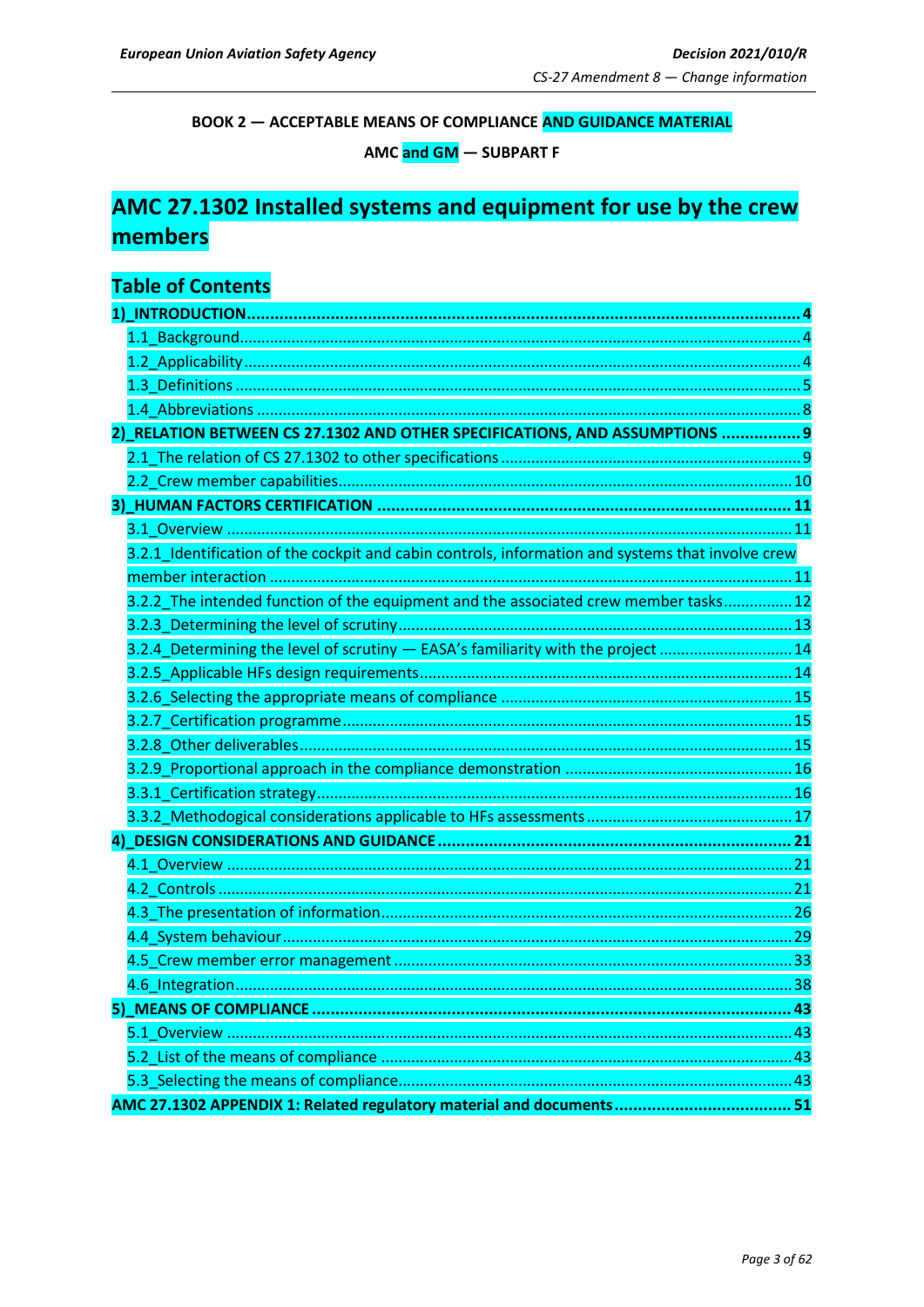## <span id="page-3-0"></span>**1)\_INTRODUCTION**

## <span id="page-3-1"></span>**1.1\_Background**

Demonstrating compliance with the design requirements that relate to human abilities and limitations is subject to interpretation. Findings may vary depending on the novelty, complexity or integration of the system design. EASA considers that describing a structured approach to selecting and developing acceptable means of compliance is useful in supporting the standardisation of compliance demonstration practices.

## <span id="page-3-2"></span>**1.2\_Applicability**

- (a) This acceptable means of compliance (AMC) provides the means for demonstrating compliance with CS 27.1302 and complements the means of compliance (MoC) for several other paragraphs in CS-27(refer to paragraph 2, Table 1 of this AMC) that relate to the installed systems and equipment used by the crew members for the operation of a rotorcraft. In particular, this AMC addresses the design and approval of installed systems and equipment intended for use by the crew members from their normal seating positions in the cockpit, or their normal operating positions in the cabin.
- (b) This AMC applies to crew member interfaces and system behaviour for all the installed systems and equipment used by the crew members in the cockpit and the cabin while operating the rotorcraft in normal, abnormal/malfunction and emergency conditions. The functions of the crew members that operate from the cabin need to be considered in case they may interfere with the ones under the responsibility of the cockpit crew, or in case dedicated certification specifications are included in CS-27.
- (c) This AMC does not apply to crew member training, qualification or licensing requirements.
- (d) EASA recognises that when Part 21 requires 27.1302 to be part of the certification basis, the amount of effort the applicant has to make for demonstrating compliance with it may vary and not all the material contained within this AMC should be systematically followed. A proportionate approach is embedded within the AMC and is described in paragraph 3.2.9. The proportionate approach affects the demonstration of compliance and depends on criteria such as the rotorcraft category (A or B), the type of operation (VFR, IFR), and the classification of the change.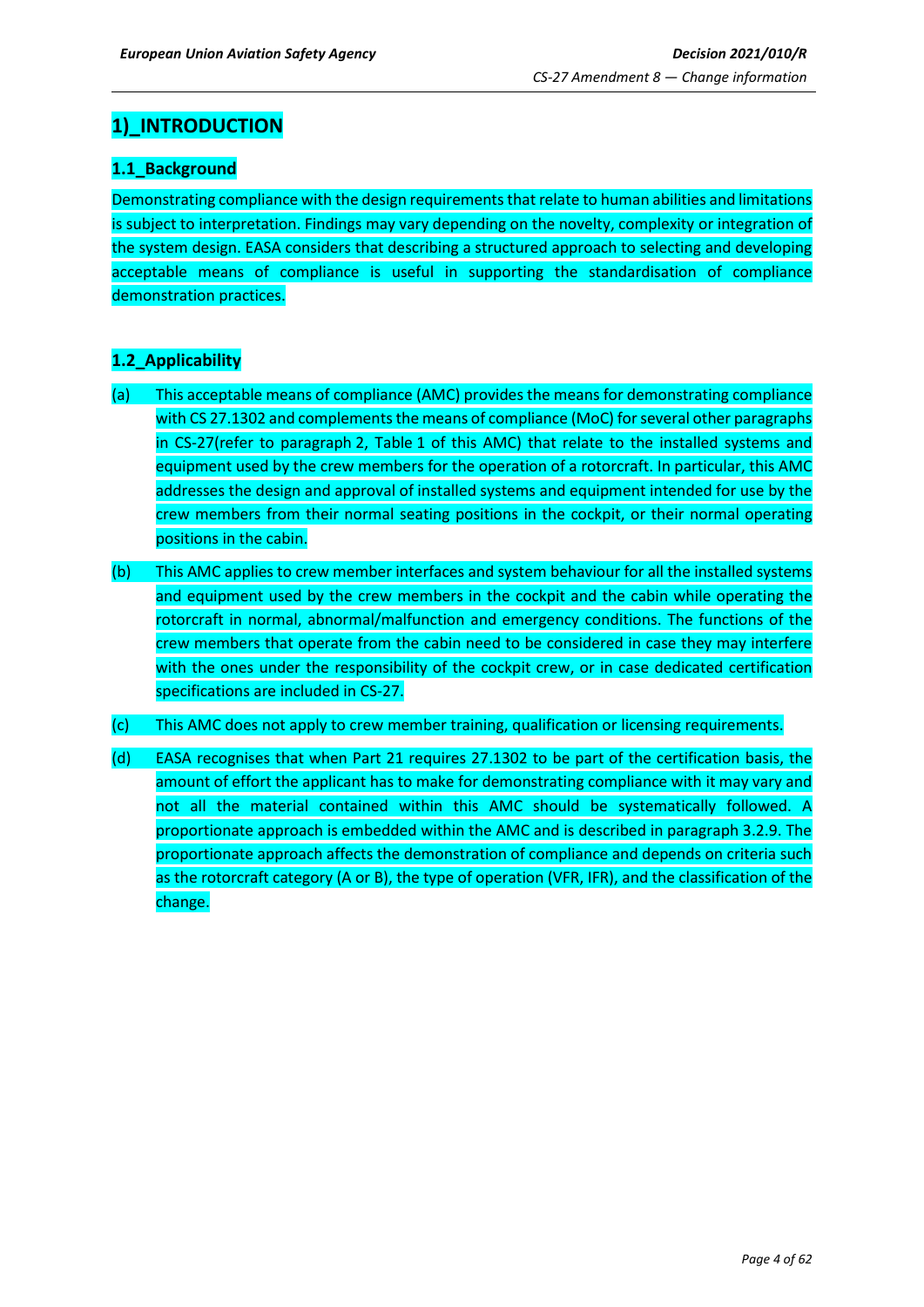## <span id="page-4-0"></span>**1.3\_Definitions**

For the purposes of this AMC, the following definitions apply:

- **alert**: a cockpit indication that is meant to attract the attention of the crew, and identify to them an operational or aircraft system condition. Warnings, cautions, and advisories are considered alerts.
- **assessment**: the process of finding and interpreting evidence to be used by the applicant in order to establish compliance with a specification. For the purposes of this AMC, the term 'assessment' may refer to both evaluations and tests. Evaluations are intended to be conducted using partially representative test means, whereas tests make use of conformed test articles.
- **automation**: the technique of controlling an apparatus, a process or a system by means of electronic and/or mechanical devices, which replaces the human organism in the sensing, decision-making and deliberate output.
- **cabin**: the area of the aircraft, excluding the cockpit, where the crew members can operate the rotorcraft systems; for the purposes of this AMC, the scope of the cabin is limited to the areas used by the crew members to operate:
	- the systems that share controls and information with the cockpit;
	- the systems which have controls and information with similar direct or indirect consequences other than the one in the cockpit (e.g. precision hovering).
- **catachresis**: applied to the area of tools, 'catachresis' means the use of a tool for a function other than the one planned by the designer of the tool; for instance, the use of a circuit breaker as a switch.
- **clutter**: an excessive number and/or variety of symbols, colours, or other information that may reduce the access to the relevant information, increase interpretation time and the likelihood of interpretation error.
- **cockpit**: the area of the aircraft where the flight crew members work and where the primary flight controls are located.
- **conformity**: official verification that the cockpit/system/product conforms to the type design data.
- **cockpit controls**: the interaction with a control means that the crew manipulates in order to operate, configure, and manage the aircraft or its flight control surfaces, systems, and other equipment.

This may include equipment in the cockpit such as:

- control devices,
- buttons,
- switches,
- knobs,
- flight controls, and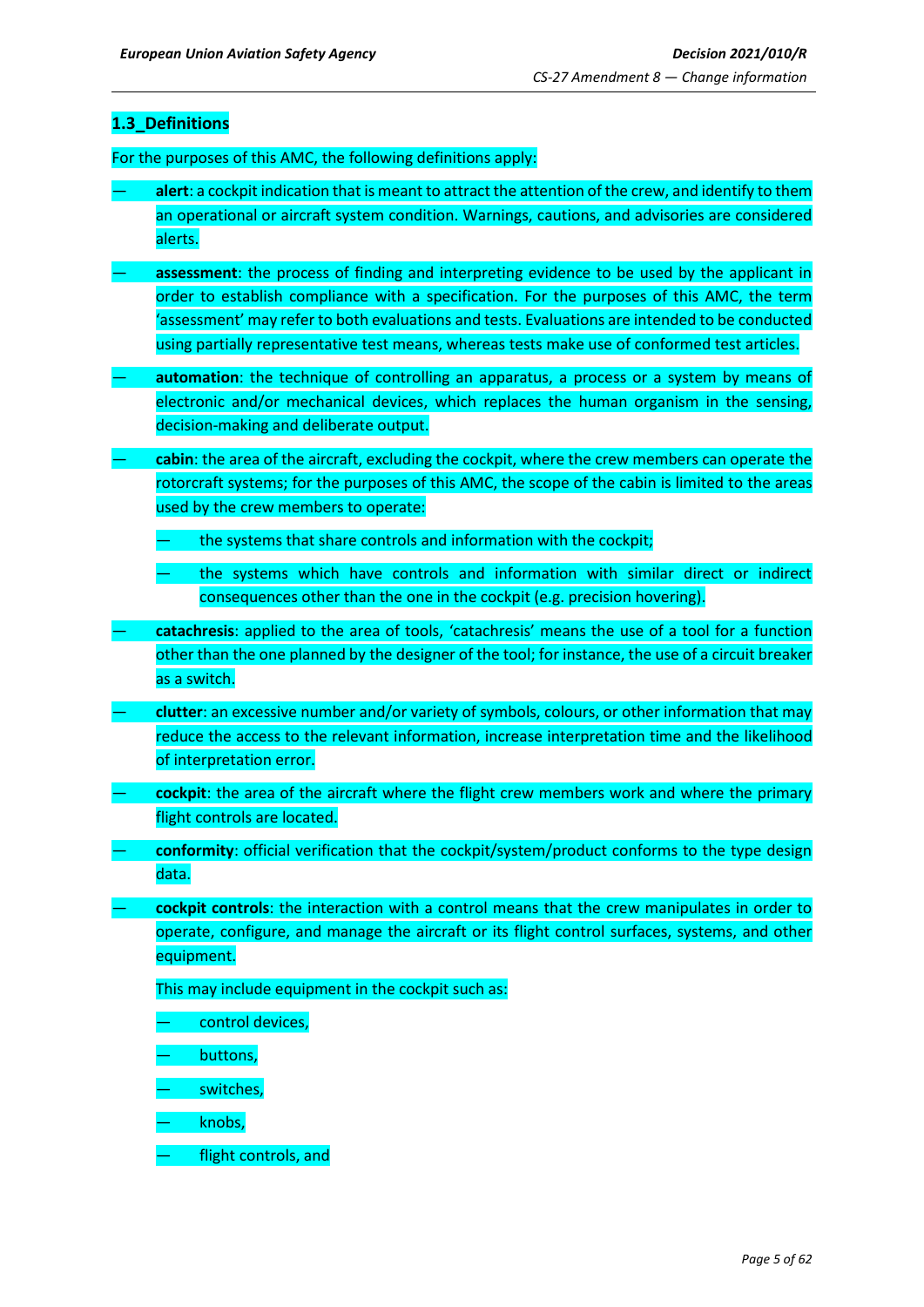levers.

— **control device**: a control device is a piece of equipment that allows the crew to interact with the virtual controls, typically used with the graphical user interface; control devices may include the following:

keyboards,

- touchscreens,
- cursor-control devices (keypads, trackballs, pointing devices),

— knobs, and

— voice-activated controls.

- **crew member**: a person that is involved in the operation of the aircraft and its systems; in the case of rotorcraft, the operator in the cabin that can interfere with the cockpit-crew tasks (for instance, the operator in the cabin assigned to operate the rescue hoist or to help the cockpitcrew control the aircraft in a hover is considered a crew member).
- **cursor-control device**: a control device for interacting with the virtual controls, typically used with a graphical user interface on an electro-optical display.
- **design eye reference point (DERP)**: a point in the cockpit that provides a finite reference enabling the precise determination of geometric entities that define the layout of the cockpit.
- **design feature:** a design feature is an attribute or a characteristic of a design.
- **design item:** a design item is a system, an equipment, a function, a component or a design feature.
- design philosophy: a high-level description of the human-centred design principles that guide the designer and aid in ensuring that a consistent, coherent user interface is presented to the crew.
- **design-related human performance issue**: a deficiency that results from the interaction between the crew and the system. It includes human errors, but also encompasses other kinds of shortcomings such as hesitation, doubt, difficulty in finding information, suboptimal strategies, inappropriate levels of workload, or any other observable item that cannot be considered to be a human error, but still reveals a design-related concern.
- display: a device that transmits data or information from the aircraft to the crew.
- flight crew member: a licensed crew member charged with duties that are essential for the operation of an aircraft during a flight duty period.
- **human error**: a deviation from what is considered correct in some context, especially in the hindsight of the analysis of accidents, incidents, or other events of interest. Some types of human error may be the following: an inappropriate action, a difference from what is expected in a procedure, an incorrect decision, an incorrect keystroke, or an omission. In the context of this AMC, human error is sometimes referred to as 'crew error' or 'pilot error'.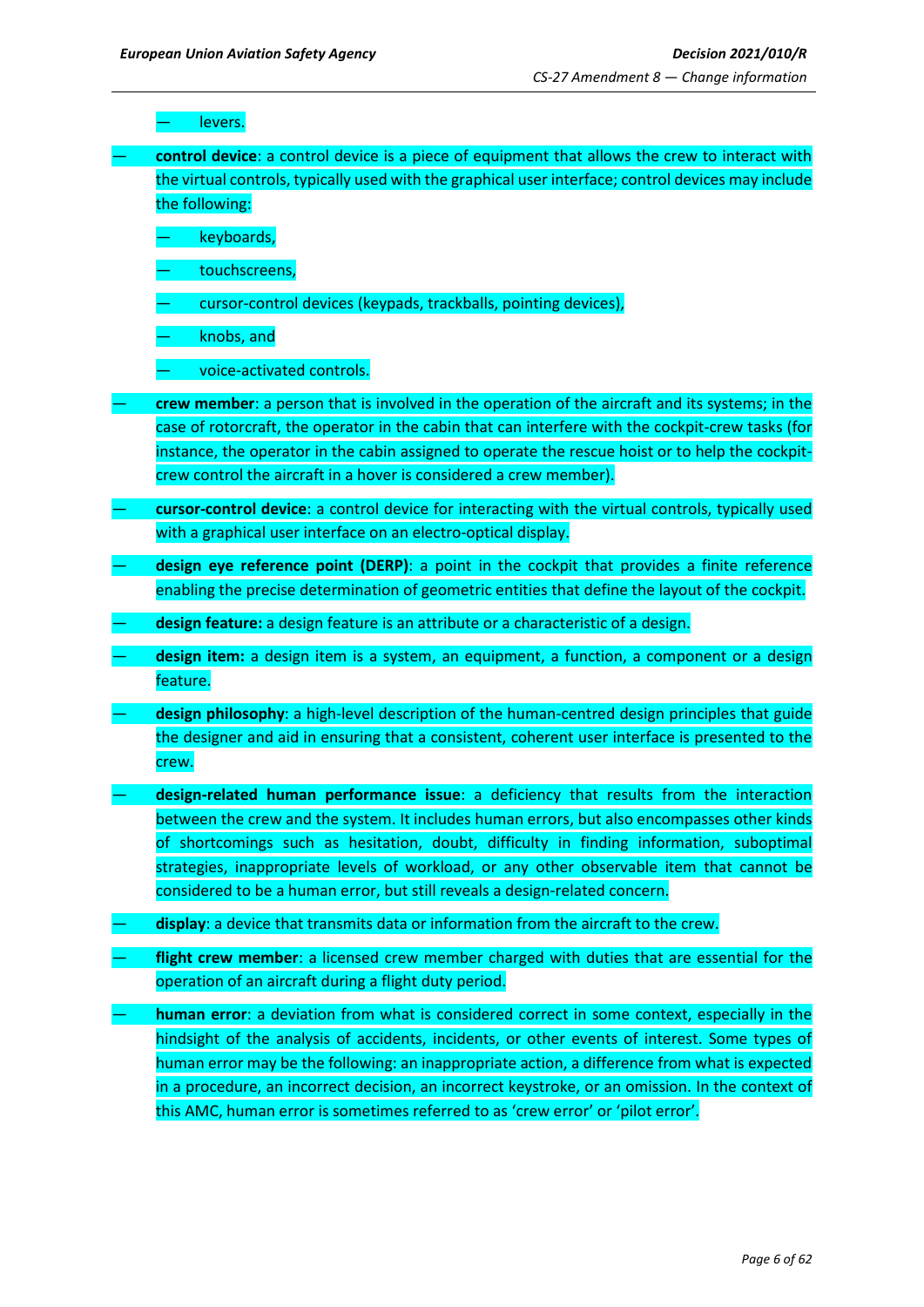- **multifunction control**: a control device that can be used for many functions, as opposed to a control device with a single dedicated function.
- **abnormal/malfunction or emergency conditions**: for the purposes of this AMC, abnormal/malfunction or emergency operating conditions refer to conditions that do require the crew to apply procedures different from the normal procedures included in the rotorcraft flight manual (RFM).
- **operationally relevant behaviour**: operationally relevant behaviour is meant to convey the net effect of the system logic, controls, and displayed information of the equipment upon the awareness of the crew or their perception of the operation of the system to the extent necessary for planning actions or operating the system. The intent is to distinguish such system behaviour from the functional logic within the system design, much of which the crew does not know or does not need to know, and which should be transparent to them.
- **system function allocation**: a human factors (HFs) method for deciding whether a particular function will be accomplished by a person, technology (hardware or software) or some mix of a person and technology (also referred to as 'task allocation').
- **task analysis**: a formal analytical method used to describe the nature and relationships of complex tasks involving a human operator.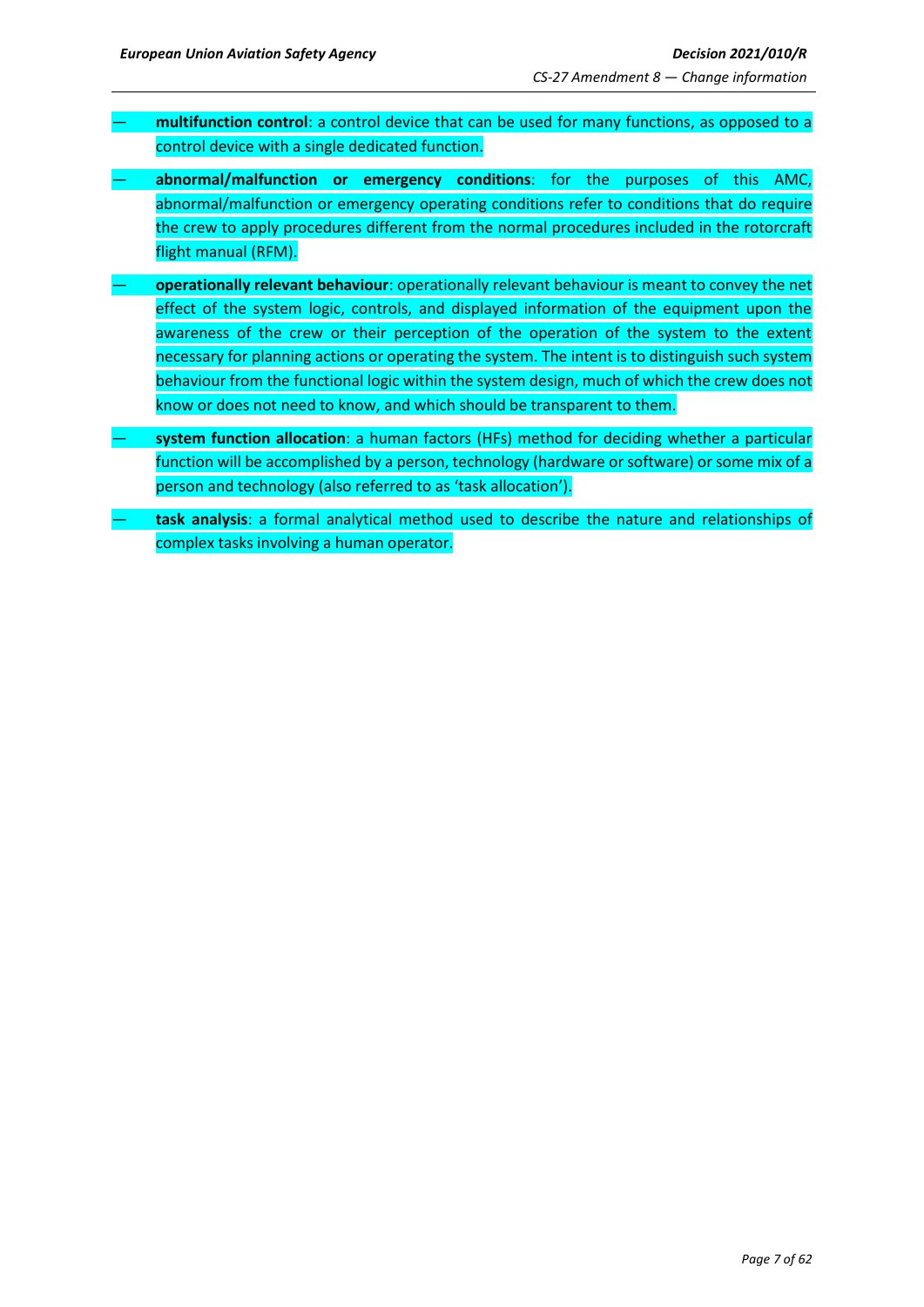## <span id="page-7-0"></span>**1.4\_Abbreviations**

## The following is a list of abbreviations used in this AMC:

| АC                     | advisory circular                                |
|------------------------|--------------------------------------------------|
| <b>AMC</b>             | acceptable means of compliance                   |
| <b>CAM</b>             | cockpit area microphone                          |
| <b>CRM</b>             | crew resource management                         |
| <b>CVR</b>             | cockpit voice recorder                           |
| $\overline{\text{cs}}$ | certification specification                      |
| <b>DLR</b>             | data link recorder                               |
| <b>DOT</b>             | <b>Department of Transportation</b>              |
| <b>EASA</b>            | <b>European Union Aviation Safety Agency</b>     |
| <b>ED</b>              | <b>EUROCAE Document</b>                          |
| FAA                    | <b>Federal Aviation Administration</b>           |
| <b>FMS</b>             | flight management system                         |
| <b>GM</b>              | guidance material                                |
| <b>HFs</b>             | human factors                                    |
| <b>HMI</b>             | human-machine interface                          |
| <b>ICAO</b>            | <b>International Civil Aviation Organization</b> |
| <b>ISO</b>             | <b>International Standards Organization</b>      |
| Lol                    | level of involvement                             |
| <b>MoC</b>             | means of compliance                              |
| PΑ                     | public address                                   |
| <b>RFM</b>             | rotorcraft flight manual                         |
| <b>SAE</b>             | <b>Society of Automotive Engineers</b>           |
| <b>STC</b>             | supplemental type certificate                    |
| <b>TAWS</b>            | terrain awareness and warning system             |
| <b>TCAS</b>            | traffic alert and collision avoidance system     |
| <b>TSO</b>             | technical standard order                         |
| <b>VOR</b>             | very high frequency omnidirectional range        |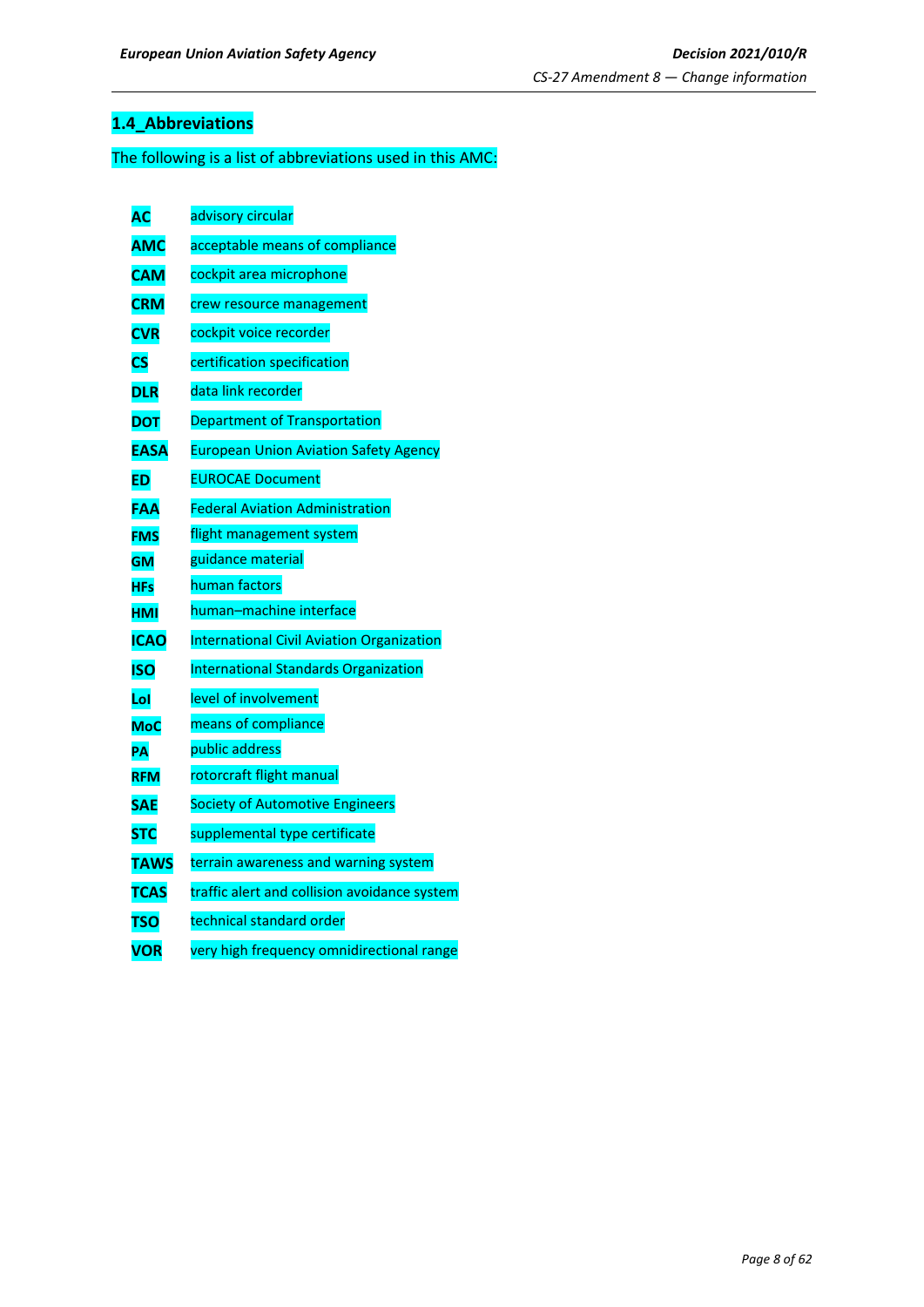## <span id="page-8-0"></span>**2)\_RELATION BETWEEN CS 27.1302 AND OTHER SPECIFICATIONS, AND ASSUMPTIONS**

## <span id="page-8-1"></span>**2.1\_The relation of CS 27.1302 to other specifications**

- (a) CS-27 Book 2 establishes that the AMC for CS-27 is the respective FAA AC 27-1 revision adopted by EASA with the changes/additions included within Book 2. AC 27-1 includes the Miscellaneous Guidance MG-20 'Human Factors'. MG-20 aims to assist the applicant in understanding the HFs implications of the CS-27 paragraphs. In order to achieve this objective, MG-20 provides a list of all CS-27 HFs-related specifications, including those relevant to the performance and handling qualities, and helps to address within the certification plan some of the specifications that deal with the system design with additional guidance. However, MG-20 does not include specific guidance on how to perform a comprehensive HFs assessment as required by 27.1302. Therefore, adherence to the guidance material included within AC 27-1 and the associated MG-20 is not sufficient to demonstrate compliance with CS 27.1302.
- (b) This AMC provides dedicated guidance for demonstrating compliance with CS 27.1302. To help the applicant reach the objectives of CS 27.1302, some additional guidance related to other specifications associated with the installed equipment that the crew members use to operate the rotorcraft is also provided in Section 4. Table 1 below contains a list of these specifications related to cockpit design and crew member interfaces for which this AMC provides additional design guidance. Note that this AMC does not provide a comprehensive means of compliance for any of the specifications beyond CS 27.1302.

| <b>CS-27 BOOK 1</b><br><i>references</i> | <b>General topic</b>                   | <b>Referenced material in this AMC</b> |
|------------------------------------------|----------------------------------------|----------------------------------------|
| CS 27.771(a)                             | Unreasonable concentration or fatigue  | Error, 4.5.                            |
|                                          |                                        | Integration, 4.6.                      |
|                                          |                                        | Controls, 4.2.                         |
|                                          |                                        | System behaviour, 4.4.                 |
| CS 27.771(b)                             | Controllable from either pilot seat    | Controls, 4.2.                         |
|                                          |                                        | Integration, 4.6.                      |
| <b>CS 27.773</b>                         | Pilot compartment view                 | Integration, 4.6.                      |
|                                          |                                        |                                        |
| CS 27.777(a)                             | Convenient operation of the controls   | Controls, 4.2.                         |
|                                          |                                        | Integration, 4.6.                      |
| CS 27.777(b)                             | Fully and unrestricted movement        | Controls, 4.2.                         |
|                                          |                                        | Integration, 4.6.                      |
| CS 27.779                                | Motion and effect of cockpit controls  | Controls, 4.2.                         |
| CS 27.1301(a)                            | Intended function of installed systems | Error, 4.5.                            |
|                                          |                                        | Integration, 4.6.                      |
|                                          |                                        | Controls, 4.2.                         |
|                                          |                                        | Presentation of information, 4.3.      |
|                                          |                                        | System behaviour, 4.4.                 |

### **Paragraph 2 — Table 1: Certification specifications relevant to this AMC**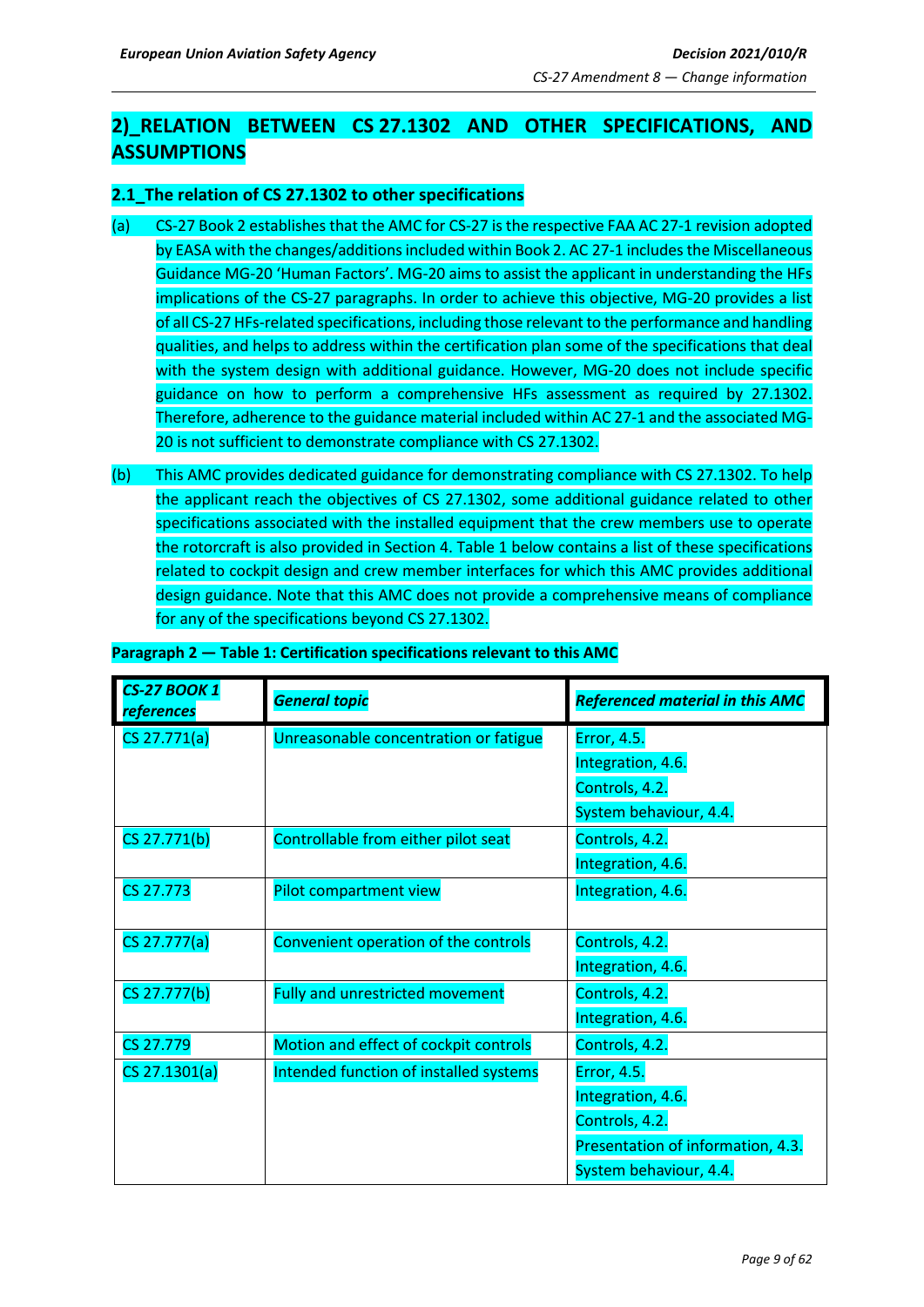| <b>CS-27 BOOK 1</b><br><b>references</b> | <b>General topic</b>                       | <b>Referenced material in this AMC</b> |
|------------------------------------------|--------------------------------------------|----------------------------------------|
| CS 27.1302                               | <b>Crew error</b>                          | <b>Error, 4.5.</b>                     |
|                                          |                                            | Integration, 4.6.                      |
|                                          |                                            | Controls, 4.2.                         |
|                                          |                                            | Presentation of information, 4.3.      |
|                                          |                                            | System behaviour, 4.4.                 |
| CS 27.1309(a)                            | Intended function of required equipment    | Controls, 4.2.                         |
|                                          | under all operating conditions             | Integration, 4.6.                      |
| CS 27.1321                               | <b>Visibility of instruments</b>           | Integration, 4.6.                      |
| CS 27.1322                               | <b>Warning caution and advisory lights</b> | Integration, 4.6.                      |
| CS 27.1329 and                           | Automatic pilot system                     | System behaviour, 4.4.                 |
| <b>Appendix B VII</b>                    |                                            |                                        |
| CS 27.1335                               | <b>Flight director systems</b>             | System behaviour, 4.4                  |
| CS 27.1523                               | <b>Minimum crew</b>                        | Controls, 4.2.                         |
|                                          |                                            | Integration, 4.6.                      |
| CS 27.1543(b)                            | Visibility of instrument markings          | Presentation of information, 4.3.      |
| CS 27.1549                               | <b>Powerplant instruments</b>              | Presentation of information, 4.3.      |
| CS 27.1555(a)                            | <b>Control markings</b>                    | Controls, 4.2.                         |
| CS 27.1557                               | Miscellaneous marking and placards         | Presentation of information, 4.3.      |

(c) Where means of compliance in other AMCs are provided for specific equipment and systems, those means are assumed to take precedence if a conflict exists with the means provided here.

## <span id="page-9-0"></span>**2.2\_Crew member capabilities**

In order to demonstrate compliance with all the specifications referenced by this AMC, all the certification activities should be based on the assumption that the rotorcraft will be operated by qualified crew members who are trained in the use of the installed systems and equipment.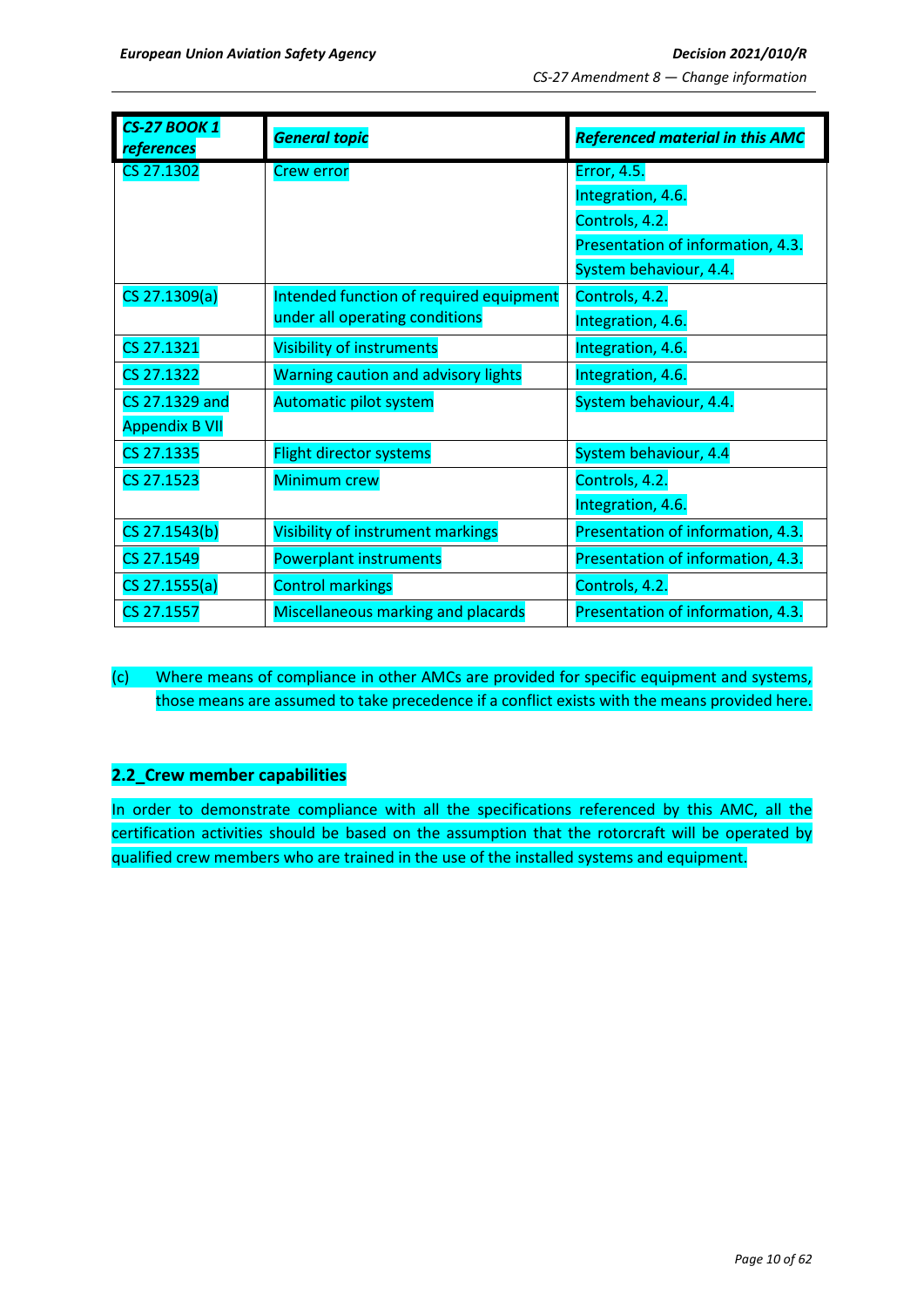## <span id="page-10-0"></span>**3)\_HUMAN FACTORS CERTIFICATION**

## <span id="page-10-1"></span>**3.1\_Overview**

- (a) This paragraph provides an overview of the human factors (HFs) certification process that is acceptable to demonstrate compliance with CS 27.1302. This includes a description of the recommended applicant activities, the communication between the applicant and EASA, and the expected deliverables.
- (b) Figure 1 illustrates the main steps in the HFs certification process.

**Paragraph 3 — Figure 1: Methodical approach to the certification for design-related human performance issues**



## <span id="page-10-2"></span>**3.2\_Certification steps and deliverables**

- **3.2.1\_Identification of the cockpit and cabin controls, information and systems that involve crew member interaction**
- (a) As an initial step, the applicant should consider all the design items used by the crew members with the aim of identifying the controls, information and system behaviour that involve crew member interaction.
- (b) In case of a modification, the scope of the functions to be analysed is limited to the design items affected by the modification and its integration.
- (c) The objective is to analyse and document the crew member tasks to be performed, or how tasks might be changed or modified as a result of introducing a new design item(s).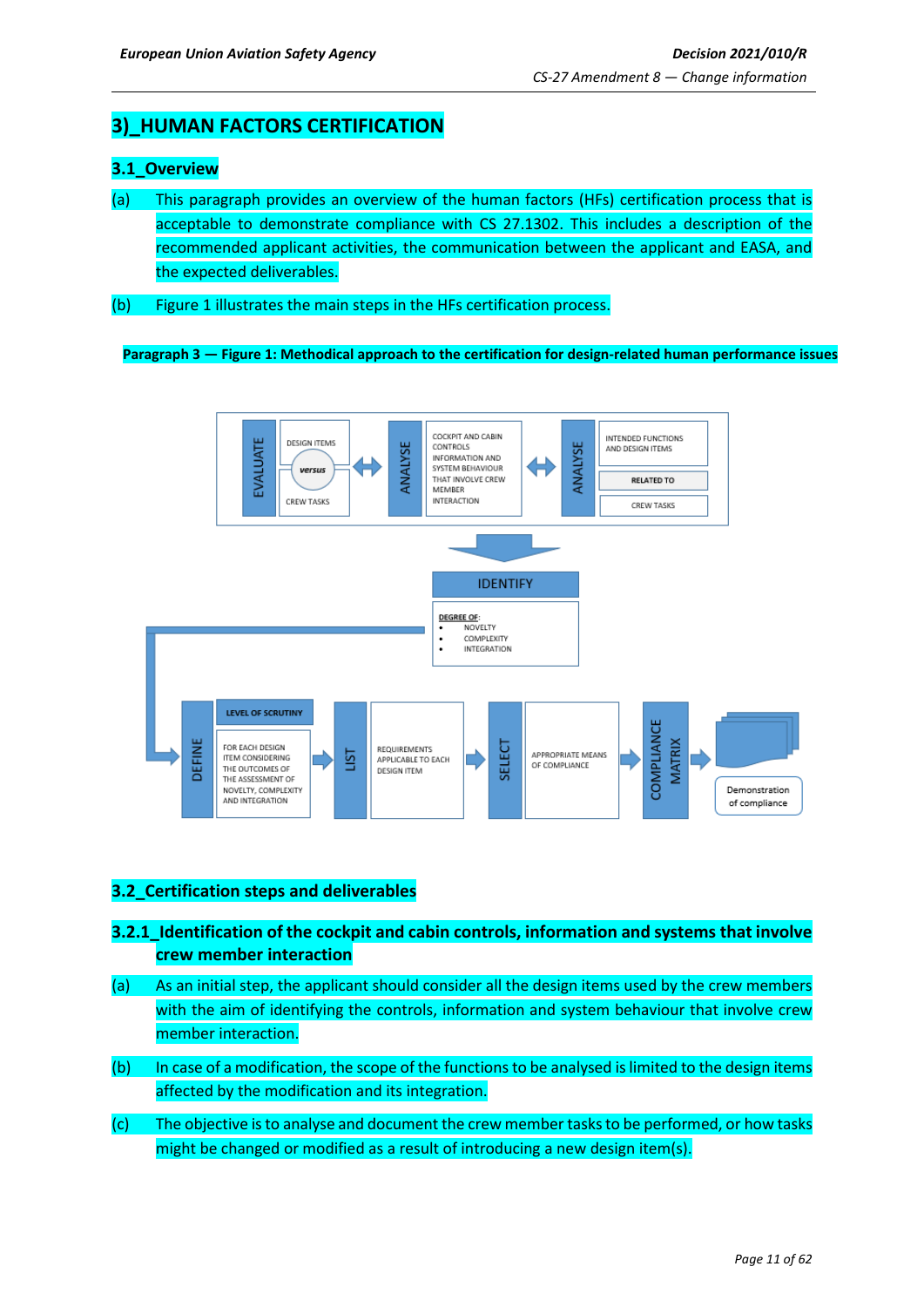(d) Rotorcraft can be operated in different environments and types of missions. Therefore, while mapping the cockpit and the applicable crew member interfaces in the cabin or, in case of modification, the modified design items versus the crew member tasks and the design item intended functions, the type of approvals under the type design applicable to the rotorcraft under assessment should be considered and documented.

For instance, approvals for:

— VFR,

— IFR,

— NVIS,

— SAR,

— aerial work (cargo hook or rescue hoist), or

flight in known icing conditions

require different equipment to be installed or a different use of the same equipment. Therefore, the applicant should clarify the assumptions made when the assessment of the cockpit and the cabin functions is carried out.

### <span id="page-11-0"></span>**3.2.2\_The intended function of the equipment and the associated crew member tasks**

- (a) CS 27.1301(a) requires that 'each item of installed equipment must be of a kind and design appropriate to its intended function'. CS 27.1302 establishes the requirements to ensure that the design supports the ability of the crew members to perform the tasks associated with the intended function of a system. In order to demonstrate compliance with CS 27.1302, the intended function of a system and the tasks expected to be performed by the crew members must be known.
- (b) An applicant's statement of the intended function should be sufficiently specific and detailed so that it is possible to evaluate whether the system is appropriate for the intended function(s) and the associated crew member tasks. For example, a statement that a new display system is intended to 'enhance situational awareness' should be further explained. A wide variety of different displays enhance the situational awareness in different ways. Some examples are terrain awareness, vertical profiles, and even the primary flight displays. The applicant may need to provide more detailed descriptions for designs with greater levels of novelty, complexity, or integration.
- (c) The applicant should describe the intended function(s) and associated task(s) for:
	- (1) each design item affected by the modification and its integration;
	- (2) crew indications and controls for that equipment; and
	- (3) the prominent characteristics of those indications and controls.

This type of information is of the level typically provided in a pilot handbook or an operations manual. It would describe the indications, controls, and crew member procedures.

(d) The applicant may evaluate whether the statement of the intended function(s) and the associated task(s) is sufficiently specific and detailed by using the following questions: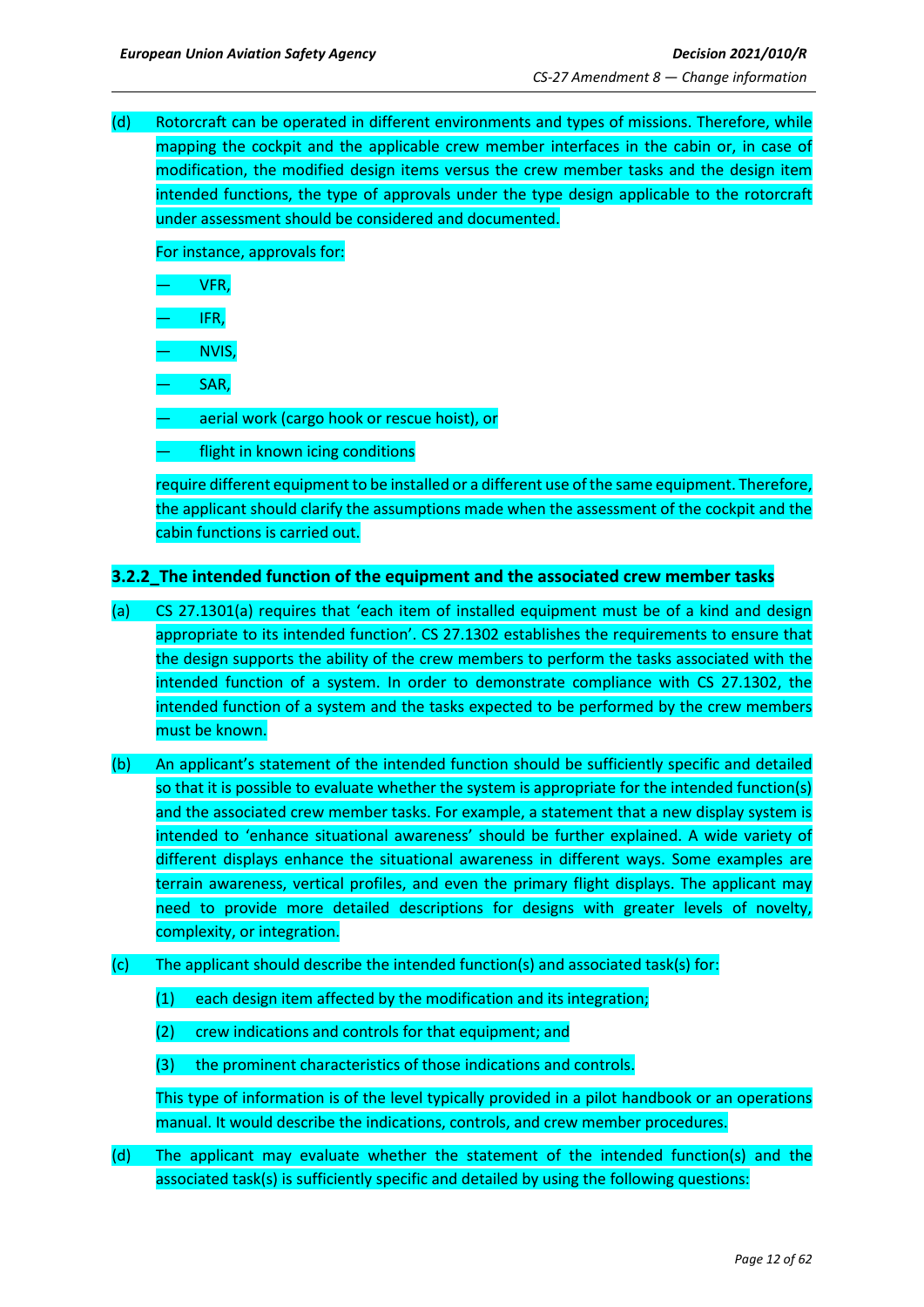- (1) Does each design item have a stated intent?
- (2) Are the crew member tasks associated with the function(s) described?
- (3) What assessments, decisions, and actions are crew members expected to make based on the information provided by the system?
- (4) What other information is assumed to be used in combination with the system?
- (5) Will the installation or use of the system interfere with the ability of the crew members to operate other cockpit systems?
- (6) Are any assumptions made about the operational environment in which the equipment will be used?
- (7) What assumptions are made about the attributes or abilities of the crew members beyond those required in the regulations governing operations, training, or qualification?
- (e) The output of this step is a list of design items, with each of the associated intended functions that has been related to the crew member tasks.

## <span id="page-12-0"></span>**3.2.3\_Determining the level of scrutiny**

(a) The depth and extent of the HFs investigation to be performed in order to demonstrate compliance with CS 27.1302 is driven by the level of scrutiny.

The level of scrutiny is determined by analysing the design items using the criteria described in the following subparagraph:

- (1) **Integration.** The level of the systems' integration refers to the extent to which there are interdependencies between the systems that affect the operation of the rotorcraft by the crew members. The applicant should describe the integration between systems because it may affect the means of compliance. Paragraph 4.6 also refers to integration. In the context of that paragraph, 'integration' defines how specific systems are integrated into the cockpit and how the level of integration may affect the means of compliance.
- (2) **Complexity.** The level of complexity of the system design from the crew members' perspective is an important factor that may also affect the means of compliance. Complexity has multiple dimensions, for instance:
	- the number, the accessibility and the level of integration of information that the crew members have to use (the number of items of information on a display, the number of colours), alerts, or voice messages may be an indication of the complexity;
	- the number, the location and the design of the cockpit controls associated with each system and the logic associated with each of the controls; and
	- the number of steps required to perform a task, and the complexity of the workflows.
- (3) **Novelty.** The novelty of a design item is an important factor that may also affect the means of compliance. The applicant should characterise the degree of novelty on the basis of the answers to the following questions: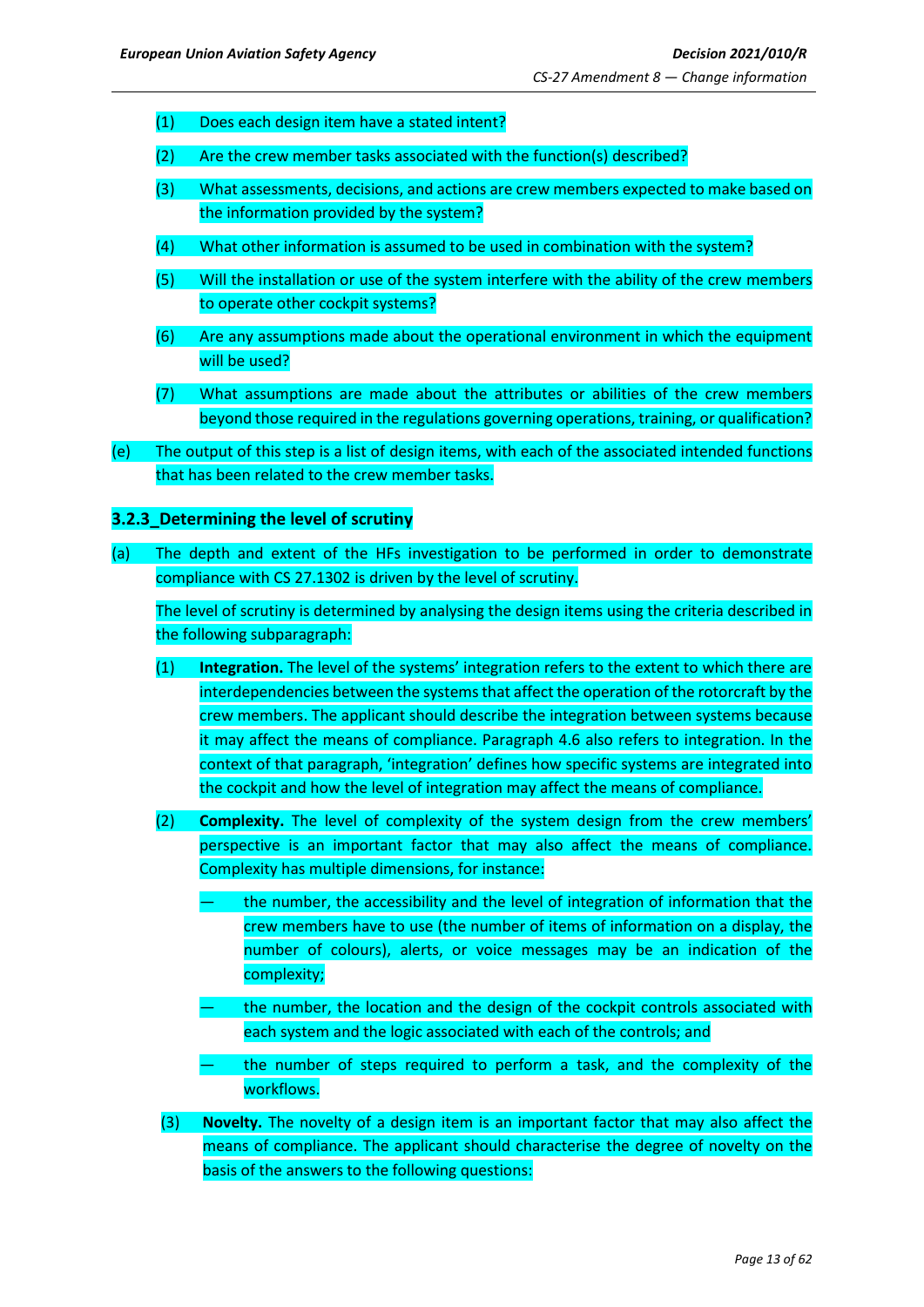- (i) Are any new functions introduced into the cockpit design?
- (ii) Does the design introduce a new intended function for an existing or a new design item?
- (iii) Are any new technologies introduced that affect the way the crew members interact with the systems?
- (iv) Are any new design items introduced at aircraft level that affect crew member tasks?
- (v) Are any unusual procedures needed as a result of the introduction of a new design item?
- (vi) Does the design introduce a new way for the crew members to interact with the system?

While answering the above questions, each negative response should be justified by the applicant identifying the reference product as well that has been considered. The reference product can be an avionics suite or an entire flight deck previously certified by the same applicant.

The degree of novelty should be proportionate to the number of positive answers to the above questions.

(b) All the affected design items (refer to point 3.2.1) are expected to be scrutinised. If none of the criteria in point (a) above is met, the related design item is candidate for a low level of scrutiny.

The level of scrutiny performed by the applicant should be proportionate to the number of the above criteria which are met by each design item. Applicants should be aware that the impact of a complex design item might also be affected by its novelty and the extent of its integration with other elements of the cockpit. For example, a complex but not novel design item is likely to require a lower level of scrutiny than one that is both complex and novel. The applicant is expected to include in the certification plan all the items that have been analysed with the associated level of scrutiny.

(c) The applicant may use a simpler approach for design items that have been assigned a low level of scrutiny.

### <span id="page-13-0"></span>**3.2.4\_Determining the level of scrutiny — EASA's familiarity with the project**

The assessment of the classifications of the level of scrutiny proposed by the applicant requires the EASA flight and HFs panels to be familiar with the project, making use of the available material and tools.

### <span id="page-13-1"></span>**3.2.5\_Applicable HFs design requirements**

(a) The applicant should identify the HFs design requirements applicable to each design item for which compliance must be demonstrated. This may be accomplished by identifying the design characteristics of the design items that could adversely affect the performance of the crew members, or that pertain to the avoidance and management of crew member errors. Specific design considerations for the requirements that involve human performance are discussed in paragraph 4.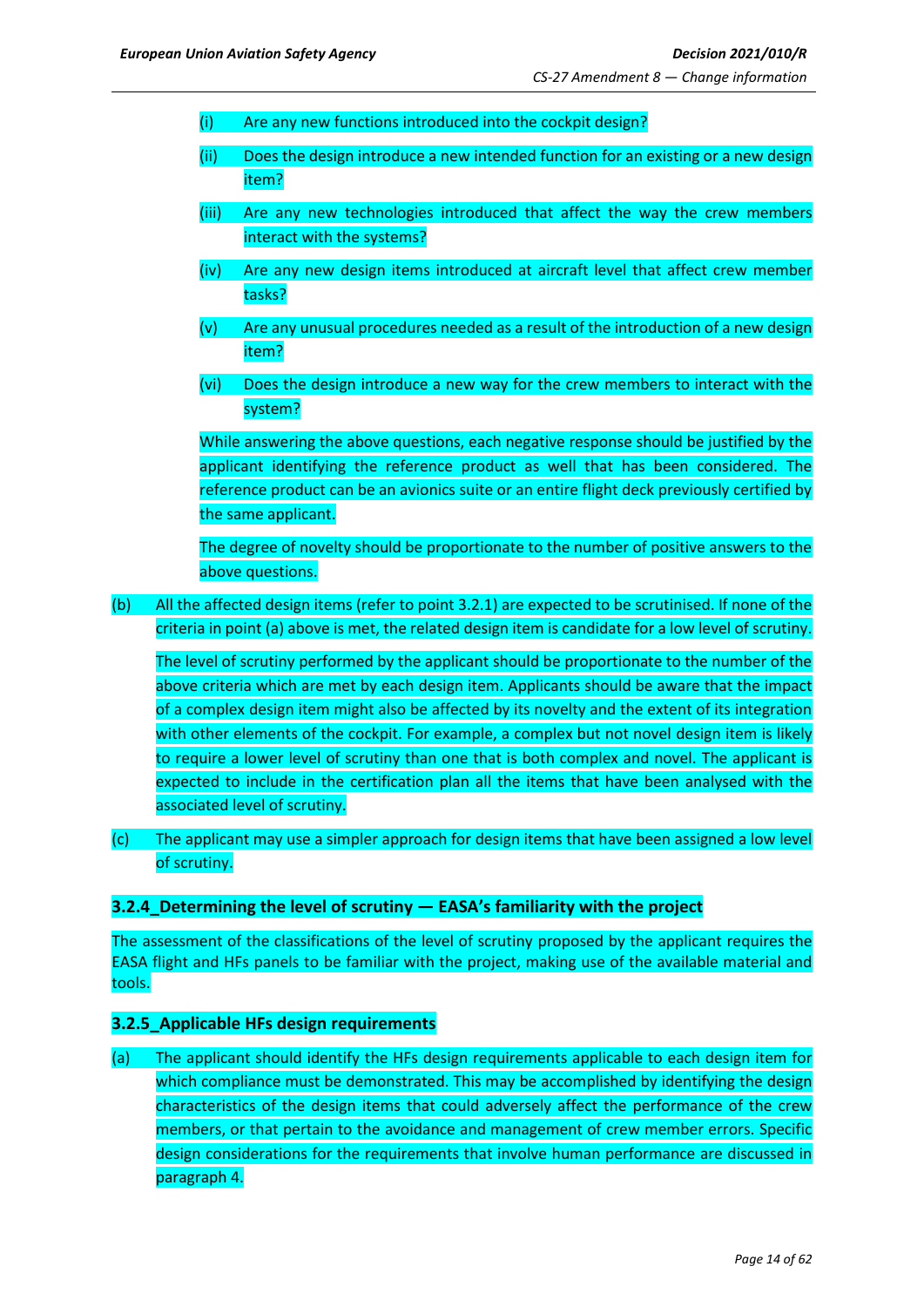(b) The expected output of this step is a compliance matrix that links the design items and the HFs design requirements that are deemed to be relevant and applicable so that a detailed assessment objective can be derived from each pair of a design item and a HFs design requirement. That objective will have then to be verified using the most appropriate means of compliance, or a combination of means of compliance. GM2 27.1302 provides one possible example of this matrix.

### <span id="page-14-0"></span>**3.2.6\_Selecting the appropriate means of compliance**

- (a) The applicant should review paragraph 5.2 for guidance on the selection of the means of compliance, or multiple means of compliance, appropriate to the design. In general, it is expected that the level of scrutiny should increase with higher levels of novelty, complexity or integration of the design. It is also expected that the amount of effort dedicated to the demonstration of compliance should increase with higher levels of scrutiny (e.g. by using multiple means of compliance and/or multiple HFs assessments on the same topic).
- (b) The output of this step will consist of the list of means of compliance that will be used to verify the HFs objectives.

### <span id="page-14-1"></span>**3.2.7\_Certification programme**

The applicant should document the certification process, outputs and agreements described in the previous paragraphs. This may be done in a separate plan or incorporated into a higherlevel certification programme.

### <span id="page-14-2"></span>**3.2.8\_Other deliverables**

- (a) A HFs test programme should be produced for each assessment and should describe the experimental protocol (the number of scenarios, the number and profiles of the crew members, practical organisation of the assessment, etc.), the HFs objectives that are meant to be addressed, the expected crew member behaviour, and the scenarios expected to be run. When required by the LoI, the HFs test programme should be provided well in advance to EASA.
- (b) A HFs test report should be produced including at least the following information:
	- (1) A summary of:
		- (i) the test vehicle configuration,
		- (ii) of test vehicle limitations/representativeness,
		- (iii) the detailed HFs objectives, and
		- (iv) the HFs test protocol, including the number of sessions and crew members, type of crews (test or operational pilots from the applicant, authority pilots, customer pilots), a description of the scenarios, the organisation of the session (training, briefing, assessment, debriefing), and the observers;
	- (2) A description of the data gathered with the link to the HFs objectives;
	- (3) In-depth analyses of the observed HFs findings;
	- (4) Conclusions regarding the related HFs test objectives; and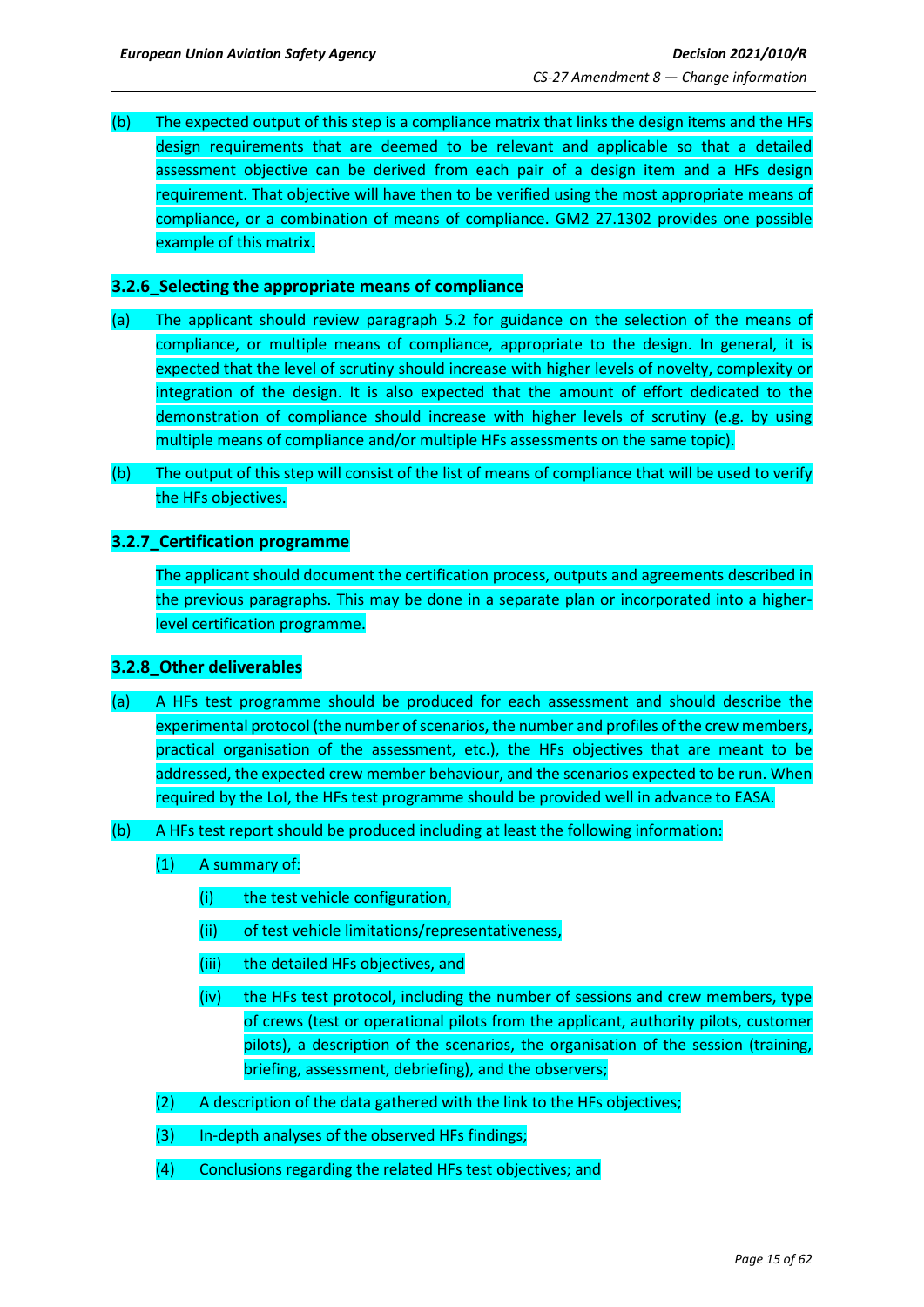(5) A description of the proposed way to mitigate the HFs findings (by a design modification, improvements in procedures, and/or training actions).

If EASA has retained the review of the test report as part of its LoI, then the applicant should deliver it following every HFs assessment.

### <span id="page-15-0"></span>**3.2.9\_Proportional approach in the compliance demonstration**

In order to determine the certification programme, some alleviations (in terms of certification strategy and certification deliverables) may be granted by EASA for compliance demonstration process, according to the criteria below:

- (a) New types
	- (1) An applicant that seeks an approval for a CS-27 rotorcraft for IFR or CAT A operations, should follow this AMC in its entirety.
	- (2) An applicants that seeks an approval for a CS-27 rotorcraft only for CAT B and VFR operations, may take advantage of the alleviations listed in (b)(2) below.

In particular, the alleviations listed in (b)(2) are expected to be fully recognised if at least one of the following conditions is met:

- (i) the rotorcraft is single engined;
- (ii) the rotorcraft design to be approved is not compatible with a future approval for IFR operations.
- (b) Significant and non-significant changes
	- (1) An applicant for a significant change should follow the criteria established in  $(a)(1)$ or (a)(2) above, depending on the case.
	- (2) An applicant for a non-significant change (refer to the change classification in point 21.A.101 of Part 21 and the related GM):
		- $(i)$  is not required to develop a dedicated HFs test programme;
		- $(i)$  is allowed to use a single occurrence of a test for compliance demonstration;
		- (iii) is allowed to use a single crew to demonstrate the HFs-scenario-based assessments.

### <span id="page-15-1"></span>**3.3\_Certification strategy and methodologies**

### **3.3.1\_Certification strategy**

- (a) The HFs assessment should follow an iterative process. Consequently, where appropriate, there may be several iterations of the same system-specific assessment allowing the applicant to reassess the system if the previous campaigns resulted in design modifications.
- (b) A HFs certification strategy based only on one assessment, aiming to demonstrate that the design assumptions are valid, is generally not sufficient (i.e. one final exercise proposed for compliance demonstration at the very end of the process).
- (c) In order to allow a sufficient amount of design and assessment iterations, it is suggested that the applicant initiate the certification process as early as possible starting from the early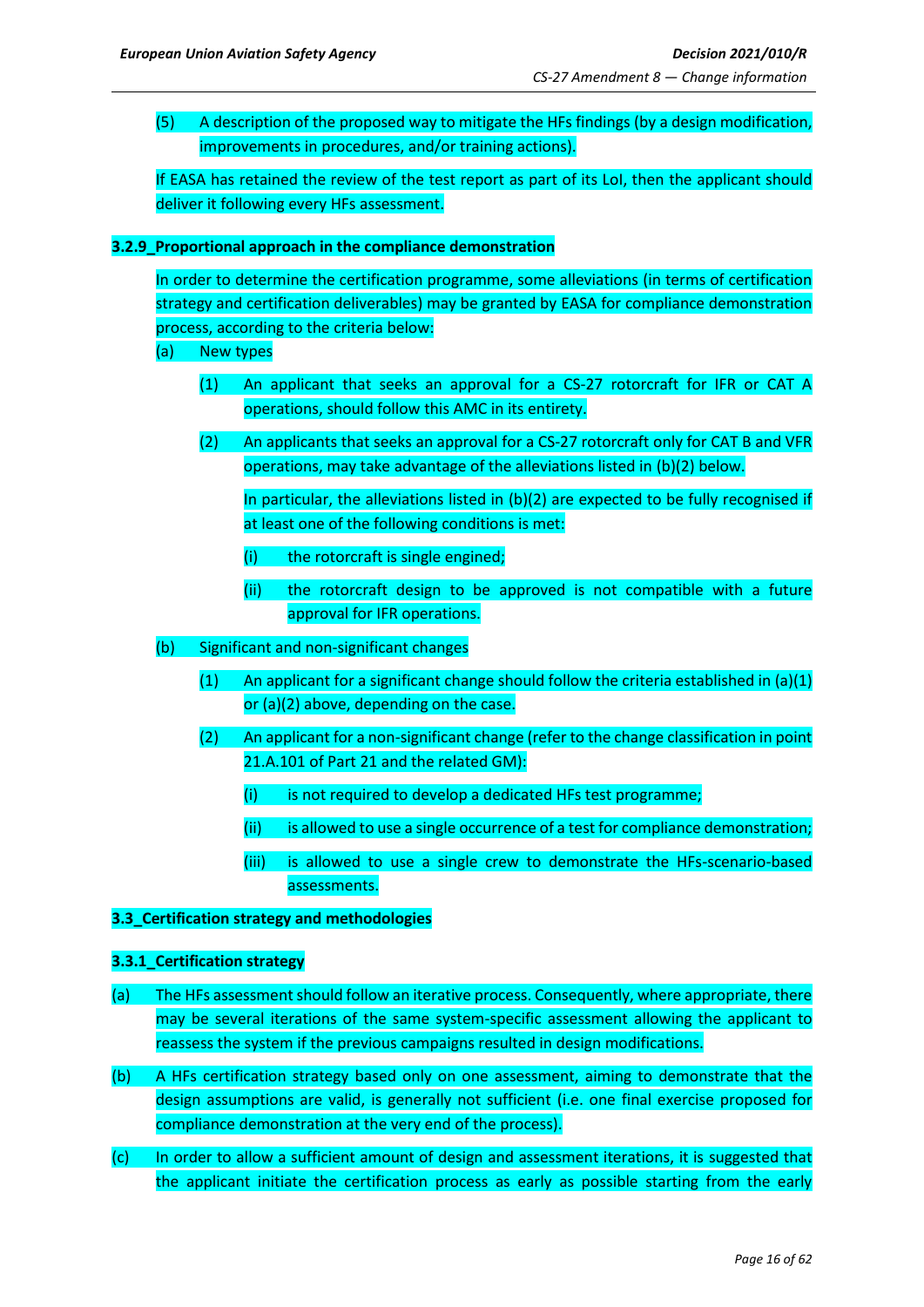development phase. The certification process could include familiarisation sessions that would allow EASA to become familiar with the proposed design, but also participate in assessments that would possibly allow early credits to be granted. Potential issues may be identified early on by using this approach, thus reducing the risk of a late redesign of design items that may not be acceptable to EASA. Both parties may have an interest in authority early involvement, as the authority is continuously gaining experience and confidence in the HFs process and the compliance of the cockpit design. The representativeness of the systems and of the simulation means in the early stages of the development is not a key driver, and will not prevent EASA's involvement as long as the representativenessissues do not compromise the validity of the data to be collected.

(d) If an applicant plans to use data provided by a supplier for compliance demonstration, the approach and the criteria for accepting that data will have to be shared and agreed with EASA as part of the HFs certification plan.

### <span id="page-16-0"></span>**3.3.2\_Methodogical considerations applicable to HFs assessments**

Various means of compliance may be selected, as described in paragraph 5. For the highest level of scrutiny, the 'scenario-based' approach is likely to be the most appropriate methodology for some means of compliance.

The purpose of the following points is to provide guidelines on how to implement the scenario-based approach.

- (a) The scenario-based approach is intended to substantiate the compliance of human–machine interfaces (HMIs). It is based on a methodology that involves a sample of various crews that are representative of the future users, being exposed to real operational conditions in a test bench or a simulator, or in the rotorcraft. The scenarios are designed to show compliance with selected rules and to identify any potential deviations between the expected behaviour of the crew members and the activities of the crew members that are actually observed. The scenario designers can make use of triggering events or conditions (e.g. a system failure, an ATC request, weather conditions, etc.) in order to build operational situations that are likely to trigger observable crew member errors, difficulties or misunderstandings. The scenarios need to be well consolidated before the test campaign begins. A dry-run session should be performed by the applicant before any HFs campaign in order to validate the operational relevance of the scenarios. This approach should be used for both system- and rotorcraft-level assessments.
- (b) System-level assessments focus on a specific design item and are intended for an in-depth assessment of the related functional and operational aspects, including all the operational procedures. The representativeness of the test article is to be evaluated taking into account the scope of the assessment. Rotorcraft-level assessments consider the scope of the full cockpit, and focus on integration and interdependence issues.
- (c) The scenarios are expected to cover a subset of the detailed HFs test objectives. The link between each scenario and the test objectives should be substantiated. This rationale should be described in the certification test plan or in any other relevant document.
- (d) The criteria used to select the crew members involved in the HFs assessments with certification credit should be adequate to the scope of the tests to be conducted and the selection process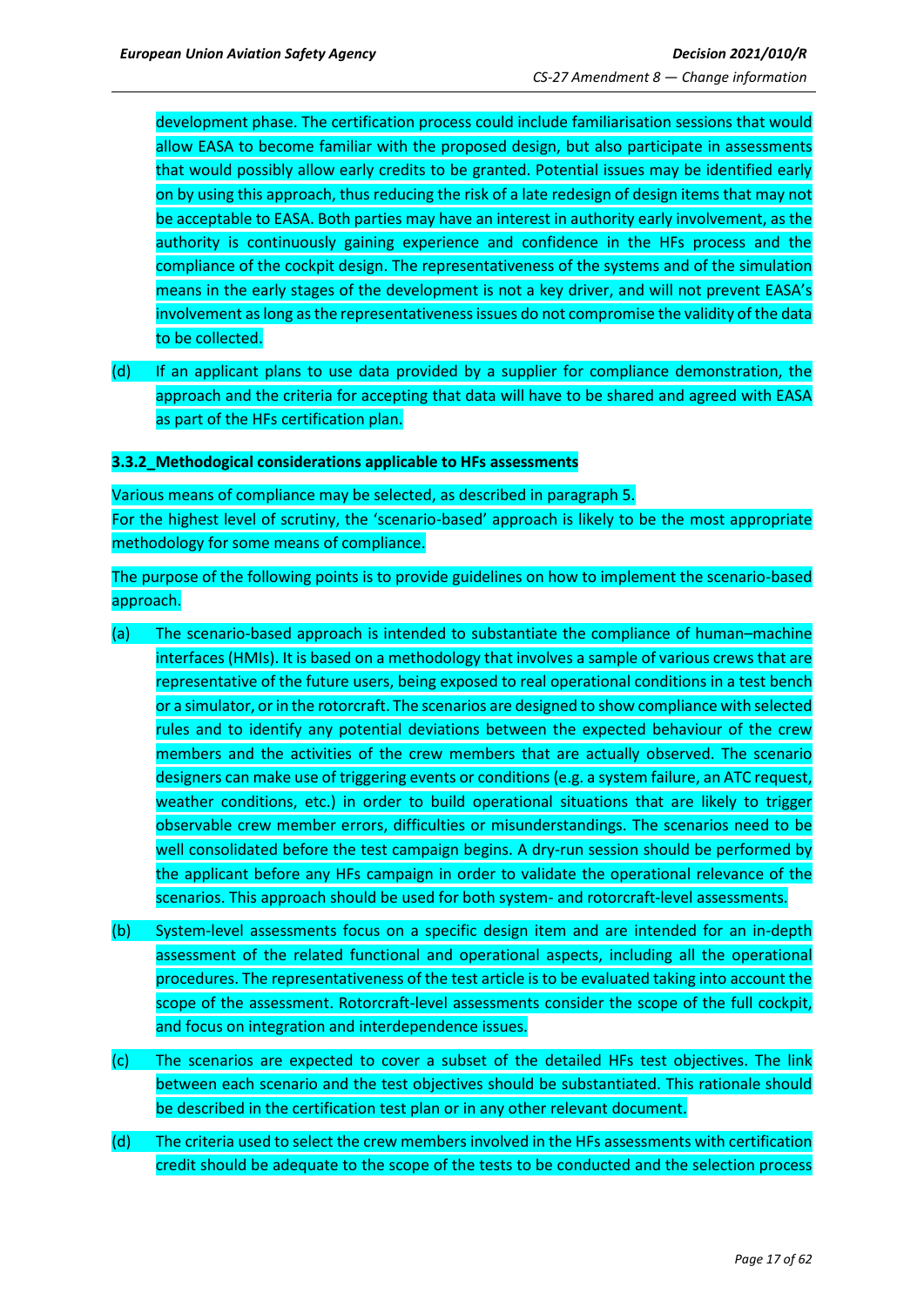of the crew members should be recorded. The applicant should ensure that the test participants are representative of the end users.

- (e) Due to interindividual variability, HFs scenario-based assessments performed with a single crew member are not acceptable. The usually accepted number of different crew members used for a given campaign varies from three to five, including the authority crew, if applicable. In the case of a crew of two with HFs objectives focused on the duties of only one of the crew members, it is fully acceptable for the applicant to use the same pilot flying or monitoring (the one who is not expected to produce any HFs data) throughout the campaign.
- (f) In addition to the test report, and in order to reduce the certification risk, it is recommended that the preliminary analyses resulting from recorded observations and comments should be presented by the applicant to EASA soon after the simulator/flight sessions in order to allow expert discussions to take place.
- (g) An initial briefing should be given to the crew members at the beginning of each session to present the following general information:
	- (1) A detailed schedule describing the type and duration of the activities (the duration of the session, the organisation of briefing and debriefings, breaks, etc.);
	- (2) What is expected from the crew members: it has to be clearly mentioned that the purpose of the assessment is to assess the design of the cockpit, not the performance of the pilot;
	- (3) The policy for simulator occupancy: how many people should be in the simulator versus the number of people in the control room, and who they should be; and
	- (4) The roles of the crew members: if crew members from the applicant participate in the assessment, they should be made aware that their role differs significantly from their typical expert pilot role in the development process. For the process to be valid without significant bias, they are expected to react and behave in the cockpit as standard operational pilots.
	- (5) However, the crew members that participate in the assessment should not be:
		- (i) briefed in advance about the details of the failures and events to be simulated; this is to avoid an obvious risk of experimental bias; nor
		- (ii) asked before the assessment for their opinion about the scenarios to be flown.
- (h) The crew members need to be properly trained prior to every assessment so that during the analysis, the 'lack of training' factor can be excluded to the maximum extent possible from the set of potential causes of any observed design-related human performance issue. Furthermore, for operational representativeness purposes, realistic crew member task sharing, from normal to emergency workflows and checklists, should be respected during HFs assessments. The applicant should make available any draft or final RFM, procedures and checklists sufficiently in advance for the crew members to prepare.
- (i) When using simulation, the immersion feeling of the crew should be maximised in order to increase the validity of the data. This generally leads to recommendations about a sterile environment (with no outside noise or visual perturbation), no intervention by observers, no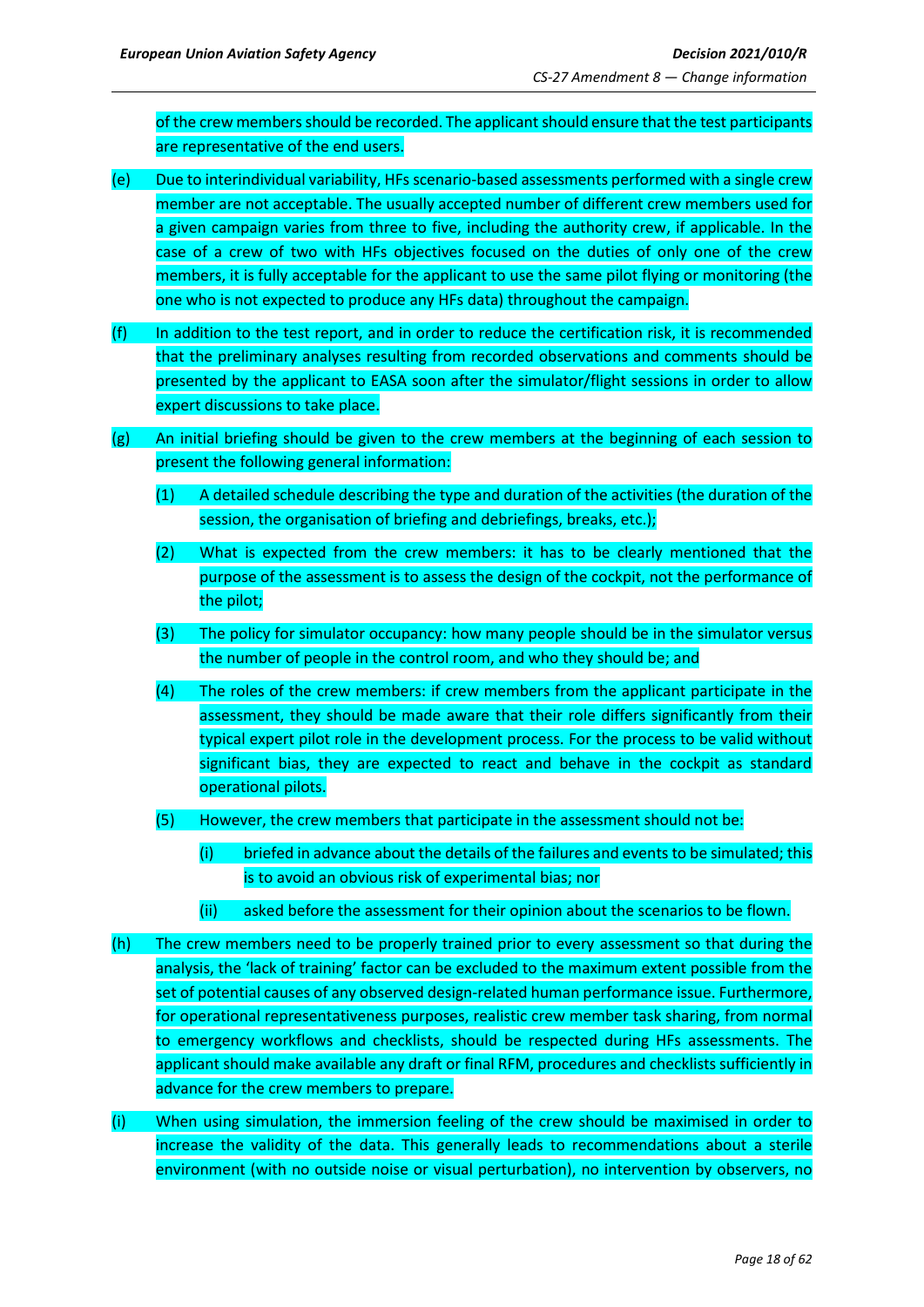interruptions in the scenarios unless required by the nature of the objectives, realistic simulation of ATC communications, pilots wearing headsets, etc.

- (j) The method used to collect HFs data needs to take into account the following principles:
	- (1) Principles applicable to the collection of HFs-related data
		- $(i)$  In order to substantiate compliance with CS 27.1302, it is necessary to collect both objective and related subjective data.
			- (A) **Objective data** on crew member performance and behaviour should be collected through direct observation. The observables should not be limited to human errors, but should also include pilot verbalisations in addition to behavioural indicators such as hesitation, suboptimal or unexpected strategies, catachresis, etc.
			- (B) **Subjective data** should be collected during the debriefing by the observer through an interactive dialogue with the observed crew members. The debriefing should be led using a neutral and critical positioning from the observer. This subjective data is typically data that cannot be directly observed (e.g. pilot intention, pilot reasoning, etc.) and facilitate better understanding of the observed objective data from (i).
		- (ii) Other tools such as questionnaires and rating scales could be used as complementary means. However, it is never sufficient to rely solely on selfadministered questionnaires due to the fact that crewmembers are not necessarily aware of all their errors, or of deviations with respect to the intended use.
	- (2) The HFs assessment should be systematically video recorded (both ambient camera and displays). Records may be used by the applicant as a complementary observation means, and by the authority for verification purposes, when required.
	- (3) It is very important to conduct debriefings after the HFs assessments. They allow the applicant's HFs observers to gather all the necessary data that has to be used in the subsequent HFs analyses.
	- (4) HFs observers should respect the best practices with regard to observation and debriefing techniques.
	- (5) Debriefings should be based on non-directive or semidirective interviewing techniques and should avoid the experimental biases that are well described in the literature in the field of social sciences (e.g. the expected answer contained in the question, non-neutral attitude of the interviewer, etc.).
- (k) If HFs-related concerns are raised that are not directly related to the objective of the assessment, they should nevertheless be recorded, adequately investigated and analysed in the test report.
- (l) Every design-related human performance issue observed or reported by the crew members should be analysed following the assessment. In the case of a human error, the analysis should provide information about at least the following: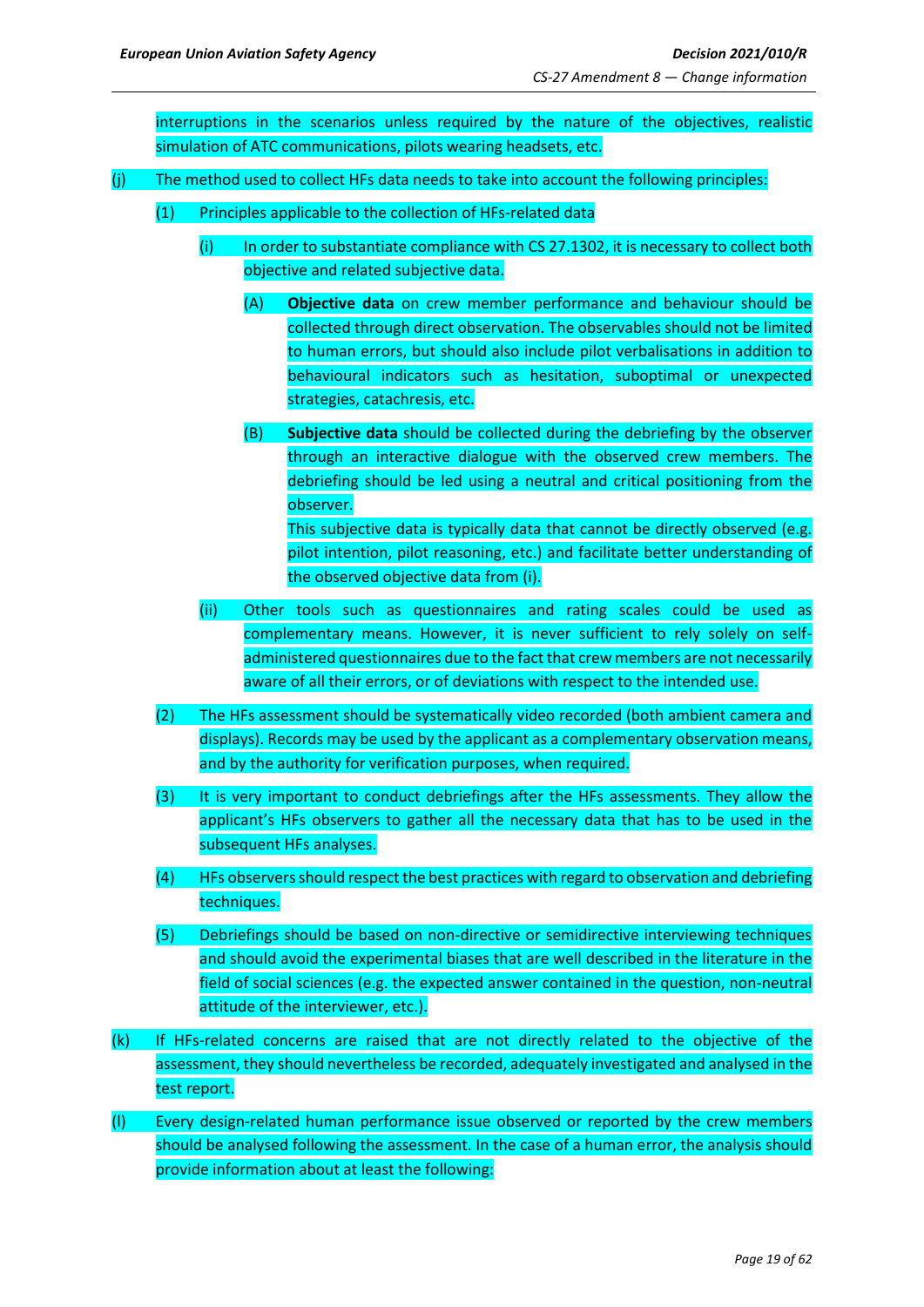- (1) The type of error;
- (2) The observed operational consequences, and any reductions in the safety margins;
- (3) The description of the operational context at the time of observation;
- (4) Was the error detected? By whom, when and how?
- (5) Was the error recovered? By whom, when and how?
- (6) Existing means of mitigation;
- (7) Possible effects of the representativeness of the test means on the validity of the data; and
- (8) The possible causes of the error.
- (m) The analysis of design-related human performance issues has to be concluded by detailing the appropriate way forward, which is one of the following:
	- (1) No action required;
	- (2) An operational recommendation (for a procedural improvement or a training action);
	- (3) A recommendation for a design improvement; or
	- $(4)$  A combination of items  $(2)$  and  $(3)$ .
- (n) Workload assessment is considered and addressed in different ways through several requirements within CS-27.
	- (1) The intent of CS 27.1523 is to evaluate the workload with the objective of demonstrating compliance with the minimum flight crew requirements.
	- (2) The intent of CS 27.1302 is to identify design-related human performance issues.
	- (3) As per CS 27.1302, the acceptability of workload levels is one parameter among many to be investigated in order to highlight potential usability problems. The CS 27.1302 evaluations should not be limited to the workload alone. Workload ratings should be complementary to other data from observations of crew member behaviour or other types.
	- (4) The techniques used to collect data in the context of the CS 27.1302 evaluations could make use of workload rating scales, but in that case no direct conclusion should be made from the results about the compliance with CS 27.1302.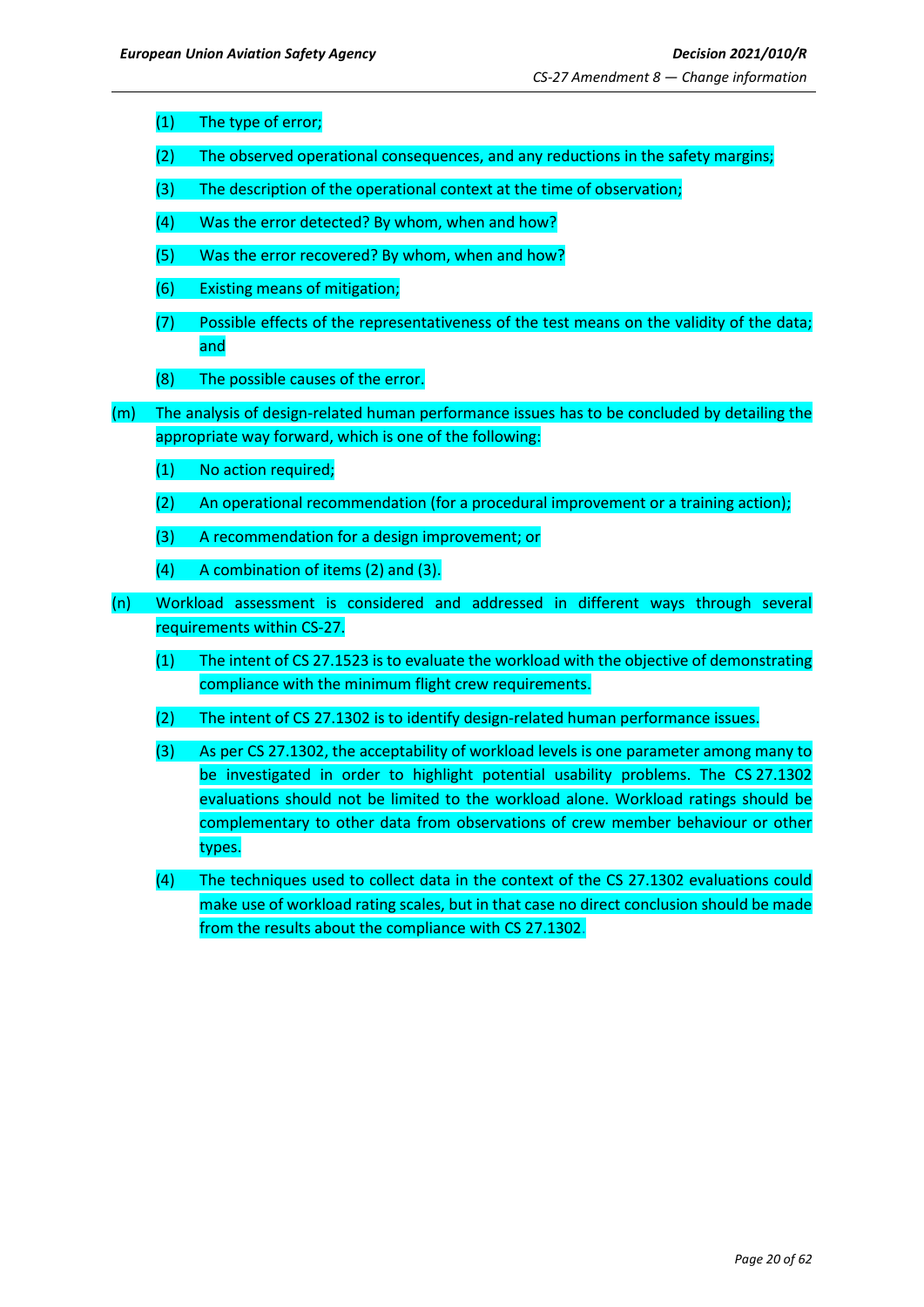## <span id="page-20-0"></span>**4)\_DESIGN CONSIDERATIONS AND GUIDANCE**

## <span id="page-20-1"></span>**4.1\_Overview**

- (a) This material provides the standard which should be applied in order to design a cockpit that is in line with the objectives of CS 27.1302. Not all the criteria can or should be met by all systems. Applicants should use their judgment and experience in determining which design standard should apply to each part of the design in each situation.
- (b) The following provide a cross reference between this paragraph and the requirements listed in CS 27.1302:
	- (1) 'Controls' mainly relates to 1302(a) and (b);
	- (2) 'Presentation of information' mainly relates to 1302(a) and (b);
	- (3) 'System behaviour' mainly relates to 1302(c); and
	- (4) 'Error management' mainly relates to 1302(d).

Additionally, specific considerations on integration are given in paragraph 4.6.

### <span id="page-20-2"></span>**4.2\_Controls**

- (a) Applicants should show that in the proposed design, as defined in CS 27.777, 27.779, 27.1543 and 27.1555, the controls comply with CS 27.1302(a) and (b).
- (b) Each function, method of operating a control, and result of actuating a control should comply with the requirements. Each control must be shown to be:
	- (1) clear,
	- (2) unambiguous,
	- (3) appropriate in resolution and precision,
	- (4) accessible, and
	- (5) usable.
	- (6) It must also enable crew member awareness, including the provision of adequate feedback.
- (c) For each of these design requirements, consideration should be given to the following control characteristics for each control individually and in relation to other controls:
	- (1) The physical location of the control;
	- (2) The physical characteristics of the control (e.g. its shape, dimensions, surface texture, range of motion, and colour);
	- (3) The equipment or system(s) that the control directly affects;
	- (4) How the control is labelled;
	- (5) The available settings of the control;
	- (6) The effect of each possible actuation or setting, as a function of the initial control setting or other conditions;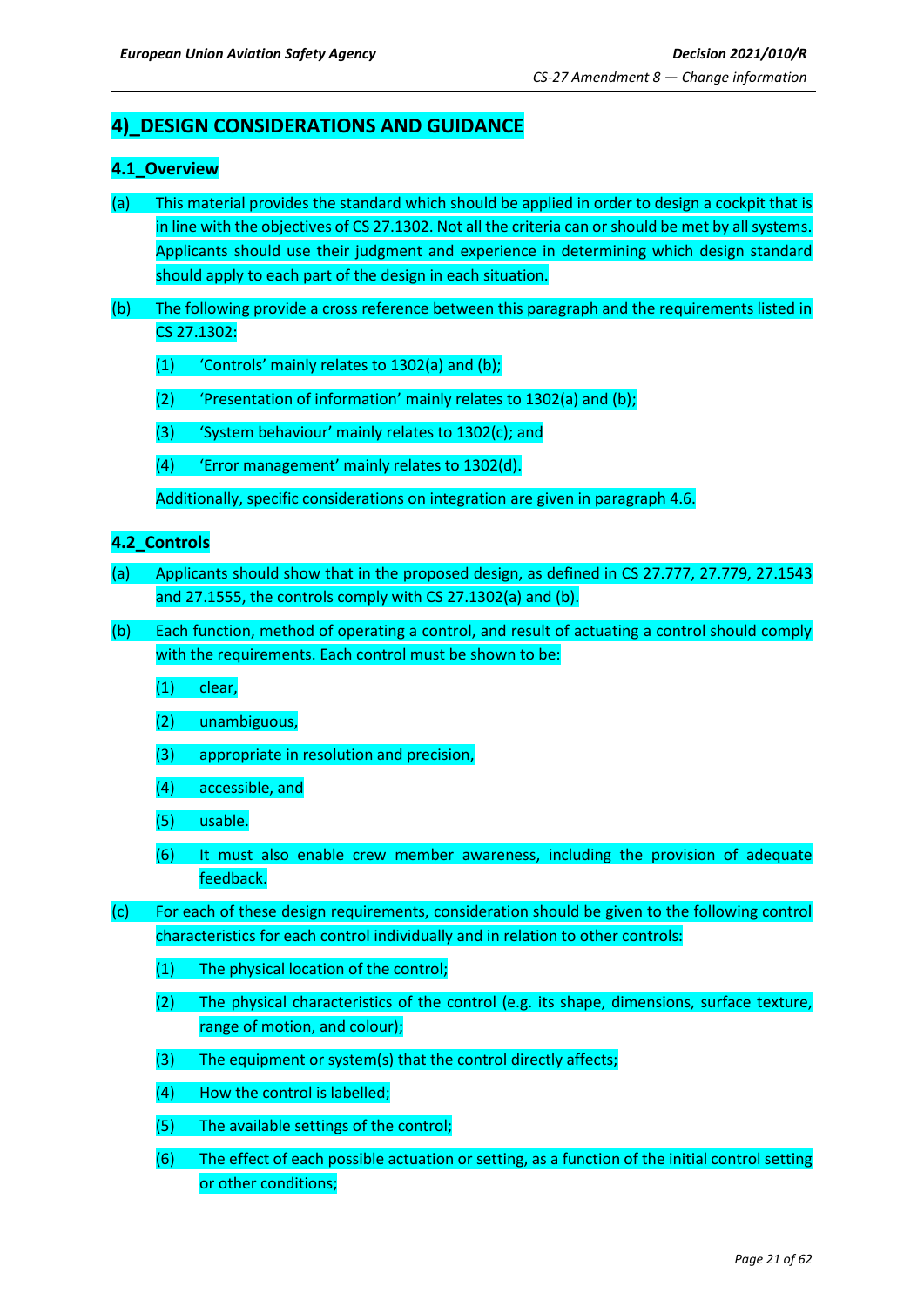(7) Whether there are other controls that can produce the same effect (or can affect the same target parameter), and the conditions under which this will happen; and

(8) The location and nature of the feedback that shows the control was actuated.

The following provides additional guidance for the design of controls that comply with CS 27.1302.

- (d) The clear and unambiguous presentation of control-related information
	- (1) Distinguishable and predictable controls (CS 27.1301(a), CS 27.1302)
		- (i) Each crew membershould be able to identify and select the current function of the control with the speed and accuracy appropriate to the task. The function of a control should be readily apparent so that little or no familiarisation is required.
		- (ii) The applicant should evaluate the consequences of actuating each control and show they are predictable and obvious to each crew member. This includes the control of multiple displays with a single device, and shared display areas that crew members may access with individual controls. The use of a single control should also be assessed.
		- (iii) Controls should be made distinguishable and/or predictable by differences in form, colour, location, motion, effect and/or labelling. For example, the use of colour alone as an identifying feature is usually not sufficient.

(2) Labelling (CS 27.1301(b), CS 27.1302(a) and (b), CS 27.1543(b), CS 27.1555(a))

(i) For the general marking of controls, see CS 27.1555(a).

Labels should be readable from the crew member's normal seating positions, including the marking used by the crew member from their operating positions in the cabin (if applicable) in all lighting and environmental conditions.

Labelling should include all the intended functions unless the function of the control is obvious. Labels of graphical controls accessed by a cursor-control device, such as a trackball, should be included on the graphical display. If menus lead to additional choices (submenus), the menu label should provide a reasonable description of the next submenu.

- (ii) The applicant can label the controls with text or icons. The text and the icons should be shown to be distinct and meaningful for the function that they label. The applicant should use standard or unambiguous abbreviations, nomenclature, or icons, consistent within a function and across the cockpit. ICAO Doc 8400 'Procedures for Air Navigation Services (PANS) — ICAO Abbreviations and Codes' provides standard abbreviations, and is an acceptable basis for selecting labels.
- (iii) If an icon is used instead of a text label, the applicant should show that the crew members require only a brief exposure to the icon to determine the function of the control and how it operates. Based on design experience, the following guidelines for icons have been shown to lead to usable designs:
	- (A) The icon should be analogous to the object it represents;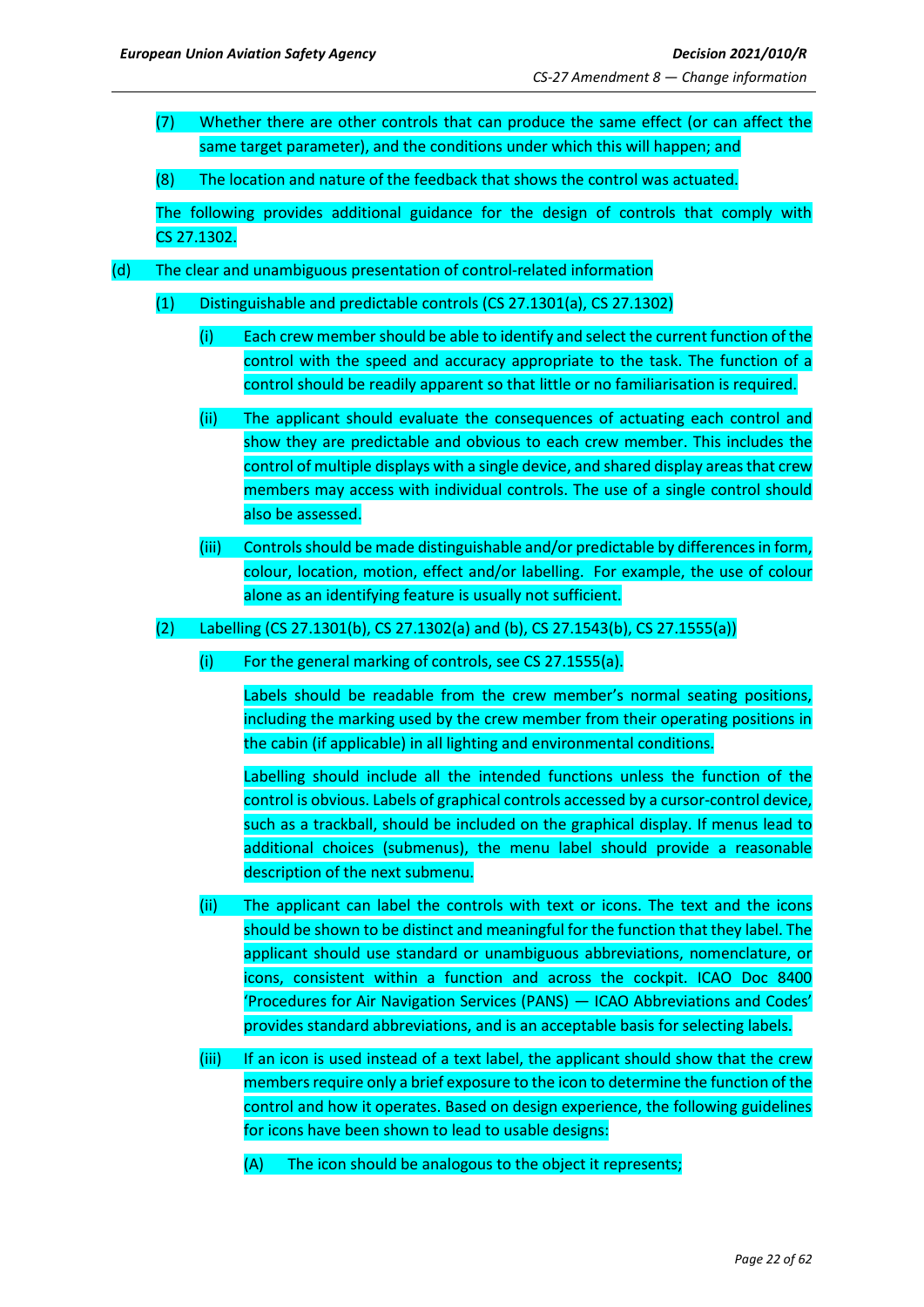- (B) The icon should be generally used in aviation and well known to crews, or has been validated during a HFs assessment; and
- (C) The icon should be based on established standards, if they exist, and on conventional meanings.
- (3) Interactions of multiple controls (CS 27.1302(b)(3))

If multiple controls for one function are provided to the crew members, the applicant should show that there is sufficient information to make the crew members aware of which control is currently functioning. As an example, crew members need to know which crew member's input has priority when two cursor-control devices can access the same display. Designers should use caution for dual controls that can affect the same parameter simultaneously.

### (e) The accessibility of controls (CS 27.777(a), CS 27.777(b), CS 27.1302)

- (1) Any control required for crew member operation (in normal, abnormal/malfunction and emergency conditions) should be shown to be visible, reachable, and operable by the crew members with the stature specified in CS 27.777(b), from the seated position with shoulder restraints on. If the shoulder restraints are lockable, the applicant should show that the pilots can reach and actuate high-priority controls needed for the safe operation of the aircraft with the shoulder harnesses locked.
- (2) Layering of information, as with menus or multiple displays, should not hinder the crew members from identifying the location of the desired control. Evaluating the location and accessibility of a control requires the consideration of more than just the physical aspects of the control. Other location and accessibility considerations include where the control functions may be located within various menu layers, and how the crew member navigates those layers to access the functions. Accessibility should be shown in conditions of system failures and of a master minimum equipment list (MMEL) dispatch.
- (3) The position and direction of motion of a control should be oriented according to CS 27.777.
- (f) The use of controls
	- (1) Environmental factors affecting the controls (CS 27.1301(a) and CS 27.1302)
		- (i) If the use of gloves is anticipated, the cockpit design should allow their use with adequate precision as per CS 27.1302(b)(2) and  $(c)(2)$ .
		- (ii) The sensitivity of the controls should provide sufficient precision (without being overly sensitive) to perform tasks even in adverse environments as defined for the rotorcraft's operational envelope per CS 27.1302(c)(2) and (d). The analysis of the environmental factors as a means of compliance is necessary, but not sufficient, for new control types or technologies, or for novel use of the controls that are themselves not new or novel.
		- (iii) The applicant should show that the controls required to regain control of the rotorcraft or system and the controls required to continue operating the rotorcraft in a safe manner are usable in conditions with extreme lighting conditions and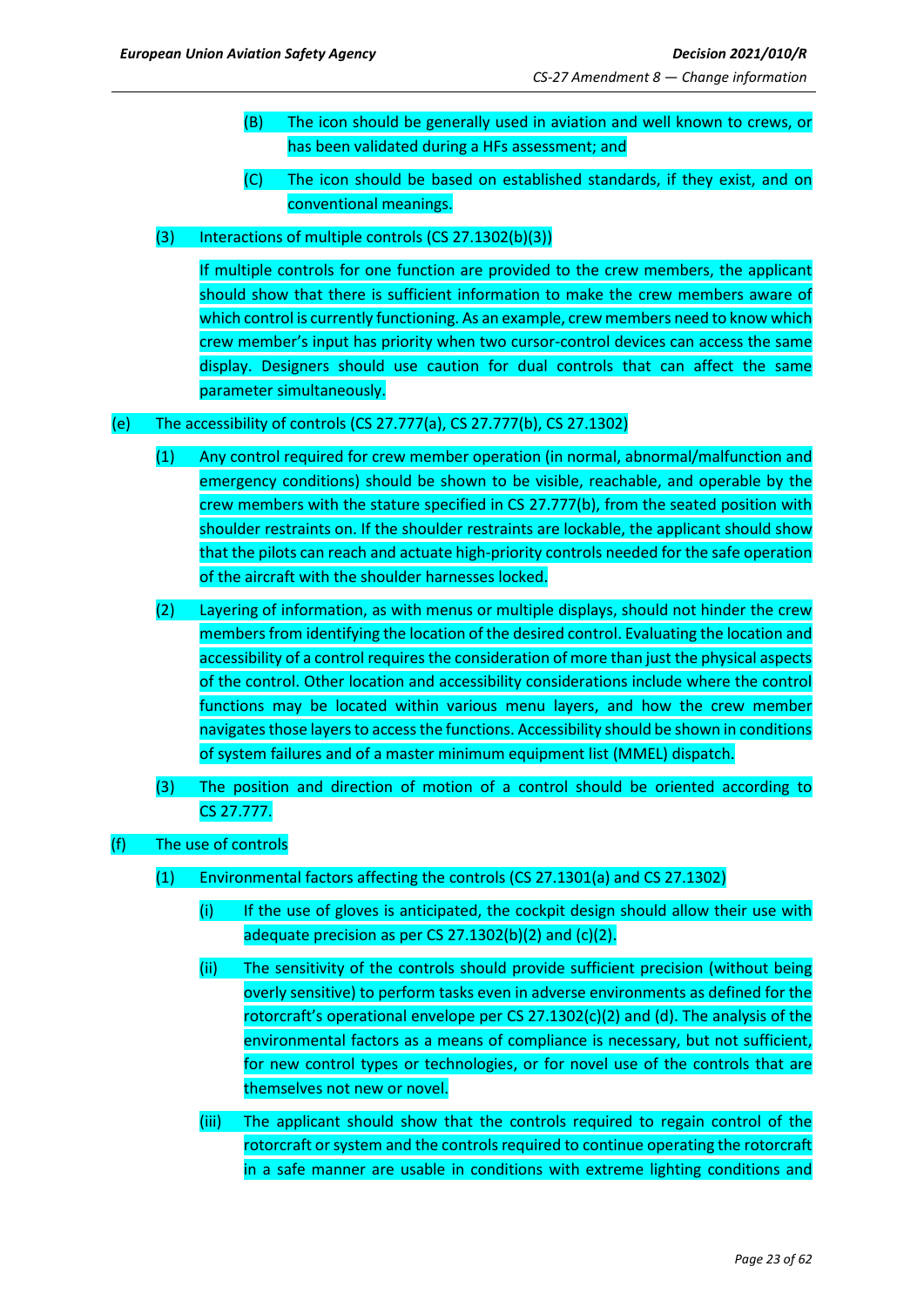severe vibration levels and should not prevent the crew members from performing all their tasks with an acceptable level of performance and workload.

(2) Control display compatibility (CS 27.777 and CS 27.779)

CS 27.779 describes the direction of movement of the cockpit controls.

- (i) To ensure that a control is unambiguous per CS 27.1302(b)(1), the relationship and interaction between a control and its associated display or indications should be readily apparent, understandable, and logical. For example, the applicant should specifically assess any rotary knob that has no obvious 'increase' or 'decrease' function with regard to the crew members' expectations and its consistency with the other controls in the cockpit. The Society of Automotive Engineers' (SAE) publication ARP4102, Chapter 5, is an acceptable means of compliance for controls used in cockpit equipment.
- (ii) CS 27.777(a) requires each cockpit control to be located so that it provides convenient operation and prevents confusion and inadvertent operation. The controls associated with a display should be located so that they do not interfere with the performance of the crew members' tasks. Controls whose function is specific to a particular display surface should be mounted near to the display or the function being controlled. Locating controls immediately below a display is generally preferable, as mounting controls immediately above a display has, in many cases, caused the crew member's hand to obscure their view of the display when operating the controls. However, controls on the bezel of multifunction displays have been found to be acceptable.
- (iii) Spatial separation between a control and its display may be necessary. This is the case with a control of a system that is located with other controls for that same system, or when it is one of several controls on a panel dedicated to controls for that multifunction display. When there is a large spatial separation between a control and its associated display, the applicant should show that the use of the control for the associated task(s) is acceptable in accordance with 27.777(a) and 27.1302.
- (iv) In general, the design and placement of controls should avoid the possibility that the visibility of information could be blocked. If the range of movement of a control temporarily blocks the crew members' view of information, the applicant should show that this information is either not necessary at that time or is available in another accessible location (CS 27.1302(b)(2) requires the information intended for use by the crew members to be accessible and useable by the crew members in a manner appropriate to the urgency, frequency, and duration of the crew members' tasks).
- (v) Annunciations/labels on electronic displays should be identical to the labels on the related switches and buttons located elsewhere on the cockpit. If display labels are not identical to those on the related controls, the applicant should show that crew members can quickly, easily, and accurately identify the associated controlsso they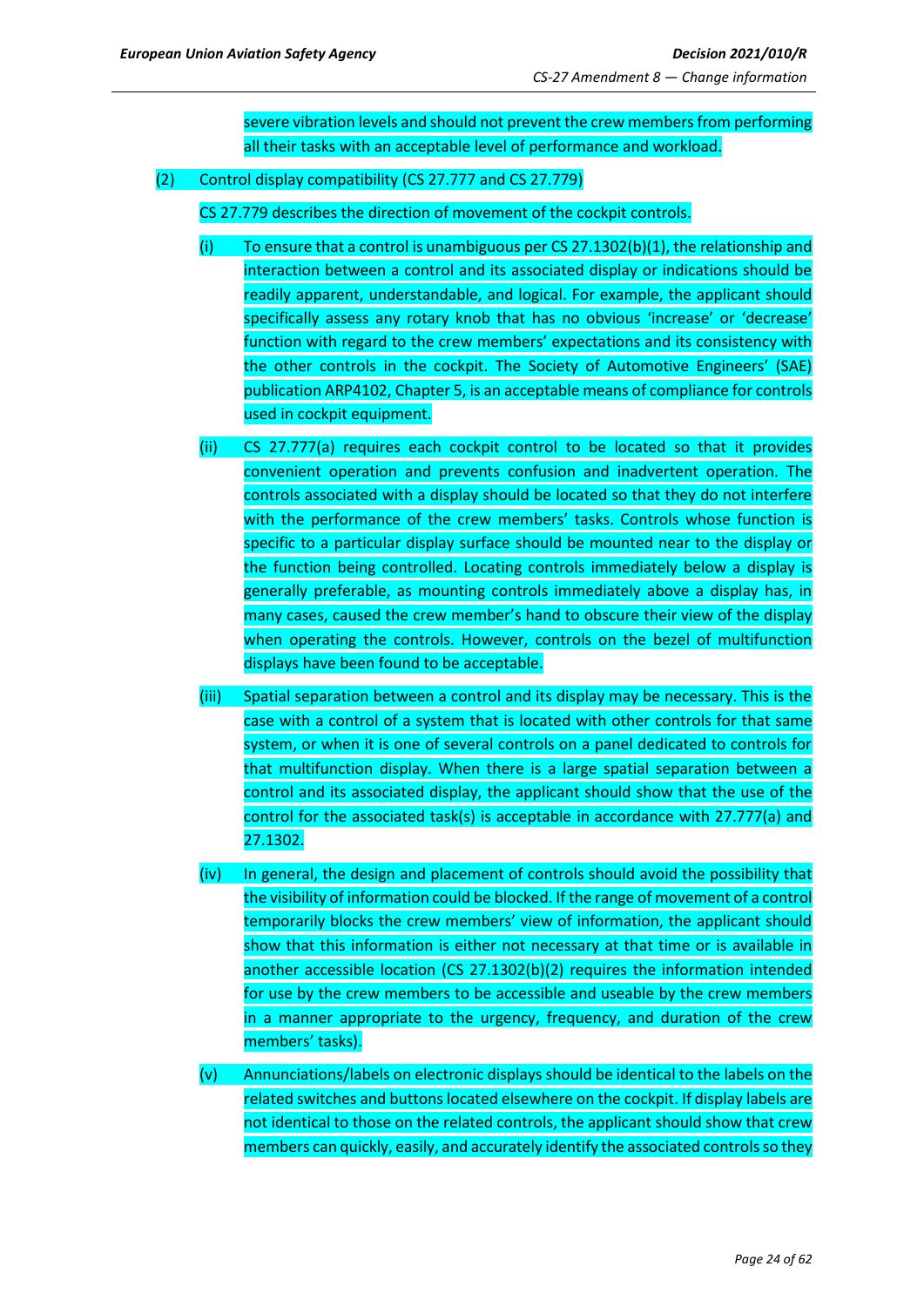can safely perform all the tasks associated with the intended function of the systems and equipment (27.1302).

- (3) Control display design
	- (i) Controls of a variable nature that use a rotary motion should move clockwise from the OFF position, through an increasing range, to the full ON position.
- (g) Adequacy of feedback (CS 27.771(a), CS 27.1301(a), CS 27.1302)
	- (1) Feedback for the operation of the controls is necessary to give the crew members awareness of the effects of their actions. The meaning of the feedback should be clear and unambiguous. For example, if the intent of the feedback is to indicate a commanded event versus system state. Additionally, provide feedback when a crew member's input is not accepted or not followed by the system (27.1302(b)(1)). This feedback can be visual, auditory, or tactile.
	- (2) To meet the objectives of CS 27.1302, the applicant should show that feedback in all forms is obvious and unambiguous to the crew members when performing their tasks associated with the intended function of the equipment. Feedback, in an appropriate form, should be provided to inform the crew members that:
		- (i) a control has been activated (commanded state/value);
		- (ii) the function is in process (given an extended processing time);
		- (iii) the action associated with the control has been initiated (actual state/value if different from the commanded state); or
		- (iv) when a control is used to move an actuator through its range of travel, the equipment should provide, if needed (for example, fly-by-wire system), within the time required for the relevant task, operationally significant feedback of the actuator's position within its range. Examples of information that could appear relative to an actuator's range of travel include the target speed, and the state of the valves of various systems.
	- (3) The type, duration and appropriateness of the feedback will depend upon the crew member's task and the specific information required for successful operation. As an example, the switch position alone is insufficient feedback if awareness of the actual system response or the state of the system as a result of an action is required in accordance with CS 27.1302(b)(3).
	- (4) Controls that may be used while the user is looking outside or at unrelated displays should provide tactile feedback. Keypads should provide tactile feedback for any key depression. In cases when this is omitted, it should be replaced with appropriate visual or other feedback indicating that the system has received the inputs and is responding as expected.
	- (5) The equipment should provide appropriate visual feedback, not only for knob, switch, and push-button positions, but also for graphical control methods such as pull-down menus and pop-up windows. The user interacting with a graphical control should receive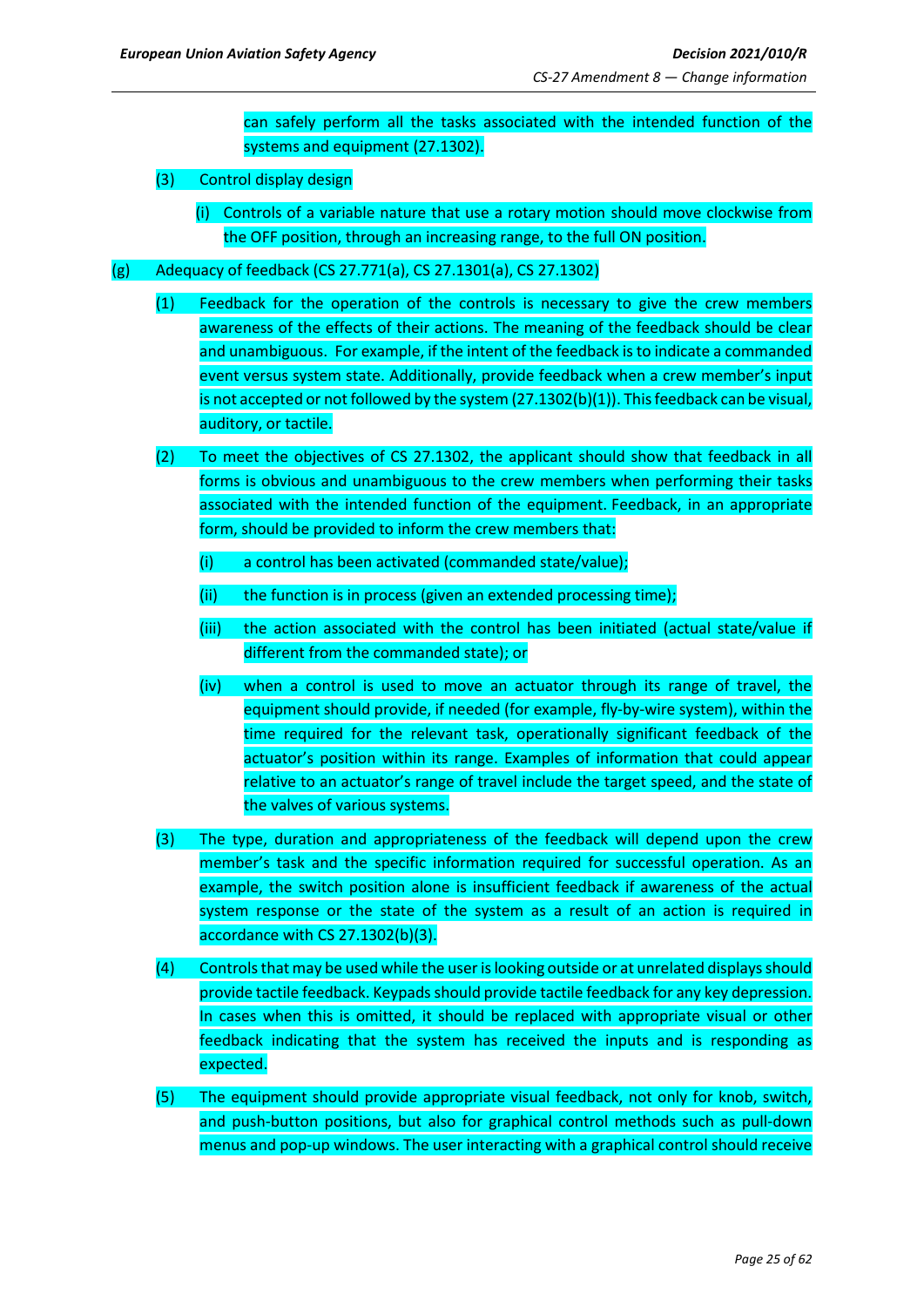a positive indication that a hierarchical menu item has been selected, a graphical button has been activated, or another input has been accepted.

## <span id="page-25-0"></span>**4.3\_The presentation of information**

- (a) Introduction
	- (1) The presentation of information to the crew members can be visual (for instance, on a display), auditory (a 'talking' checklist), or tactile (for example, control feel). The presentation of information in the integrated cockpit, regardless of the medium used, should meet all of the requirements bulleted above. For visual displays, this AMC addresses mainly display format issues and not display hardware characteristics. The following provides design considerations for the requirements found in CS 27.1301(a), CS 27.1301(b), CS 27.1302, and CS 27.1543(b).
	- (2) Applicants should show that, in the proposed design, as defined in CS 27.1301, 27.771(a) and 27.771(b), the presented information is:
		- clear,
		- unambiguous,
		- appropriate in resolution and precision,
		- accessible,
		- usable, and
		- able to provide adequate feedback for crew member awareness.
- (b) The clear and unambiguous presentation of information

Qualitative and quantitative display formats (CS 27.1301(a) and CS 27.1302)

- (1) Applicants should show, as per CS 27.1302(b), that display formats include the type of information the crew member needs for the task, specifically with regard to the required speed and precision of reading. For example, the information could be in the form of a text message, numerical value, or a graphical representation of state or rate information. State information identifies the specific value of a parameter at a particular time. Rate information indicates the rate of change of that parameter.
- (2) If the crew member's sole means of detecting abnormal values is by monitoring the values presented on the display, the equipment should offer qualitative display formats. Analogue displays of data are best for conveying rate and trend information. If this is not practical, the applicant should show that the crew members can perform the tasks for which the information is used. Digital presentations of information are better for tasks requiring precise values. Refer to CS 27.1322 when an abnormal value is associated with a crew alert.

### $(c)$  Display readability (CS 27.1301(b) and CS 27.1543(b))

Crew members, seated at their stations and using normal head movement, should be able to see and read display format features such as fonts, symbols, icons and markings. In some cases, cross-cockpit readability may be required to meet the intended function that both pilots must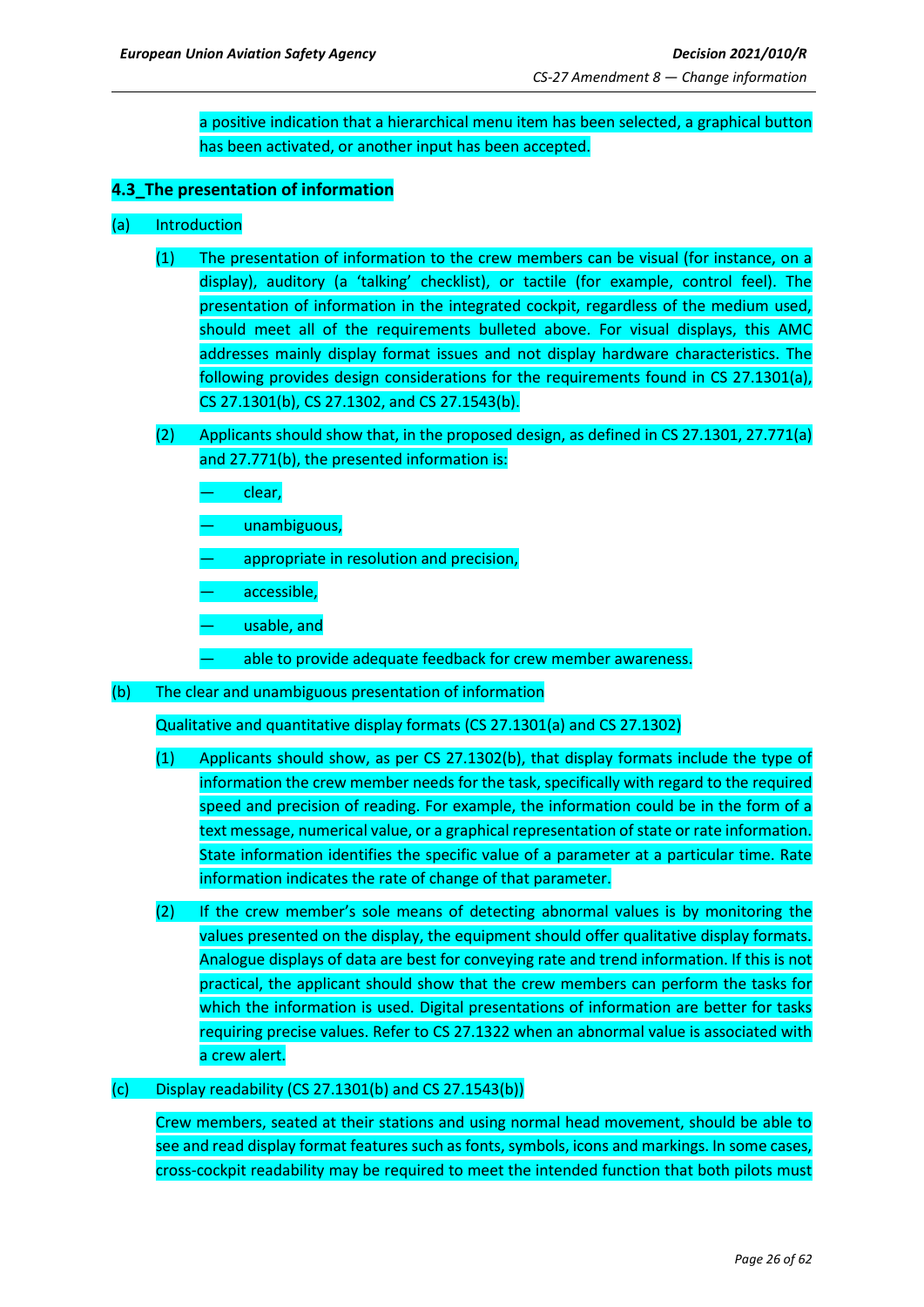be able to access and read the display. Examples of situations where this might be needed are cases of display failures or when cross-checking flight instruments. Readability must be maintained in sunlight viewing conditions (as per CS 27.773(a)) and under other adverse conditions such as vibration. Figures and letters should subtend not less than the visual angles defined in SAE ARP4102-7 at the design eye position of the crew member that normally uses the information.

## (d) Colour (CS 27.1302)

- (1) The use of many different colours to convey meaning on displays should be avoided. However, if thoughtfully used, colour can be very effective in minimising the workload and response time associated with display interpretation. Colour can be used to group functions or data types in a logical way. A common colour philosophy across the cockpit is desirable.
- (2) Applicants should show that the chosen colour set is not susceptible to confusion or misinterpretation due to differences in colour coordinates between the displays.
- (3) Improper colour-coding increases the response times for display item recognition and selection, and increases the likelihood of errors, which is particularly true in situations where the speed of performing a task is more important than the accuracy, so the compatibility of colours with the background should be verified in all the foreseeable lighting conditions. The use of the red and amber colours for other than alerting functions or potentially unsafe conditions is discouraged. Such use diminishes the attention-getting characteristics of true warnings and cautions.
- (4) The use of colour as the sole means of characterising an item of information is also discouraged. It may be acceptable, however, to indicate the criticality of the information in relation to the task. Colour, as a graphical attribute of an essential item of information, should be used in addition to other coding characteristics such as texture or differences in luminance. FAA AC 27-1B Change 7, MG-19, contains recommended colour sets for specific display features.
- (5) Applicants should show that the layering of information on a display does not add to confusion or clutter as a result of the colour standards and symbols used. Designs that require crew members to manually declutter such displays should also be avoided.
- (e) Symbology, text, and auditory messages (CS 27.1302)
	- (1) Designs can base many elements of electronic display formats on established standards and conventional meanings. For example, ICAO Doc 8400 'Procedures for Air Navigation Services (PANS) — ICAO Abbreviations and Codes' provides abbreviations, and is one standard that could be applied to the textual material used in the cockpit.

SAE ARP4102-7, Appendices A to C, and SAE ARP5289A are acceptable standards for avionics display symbols.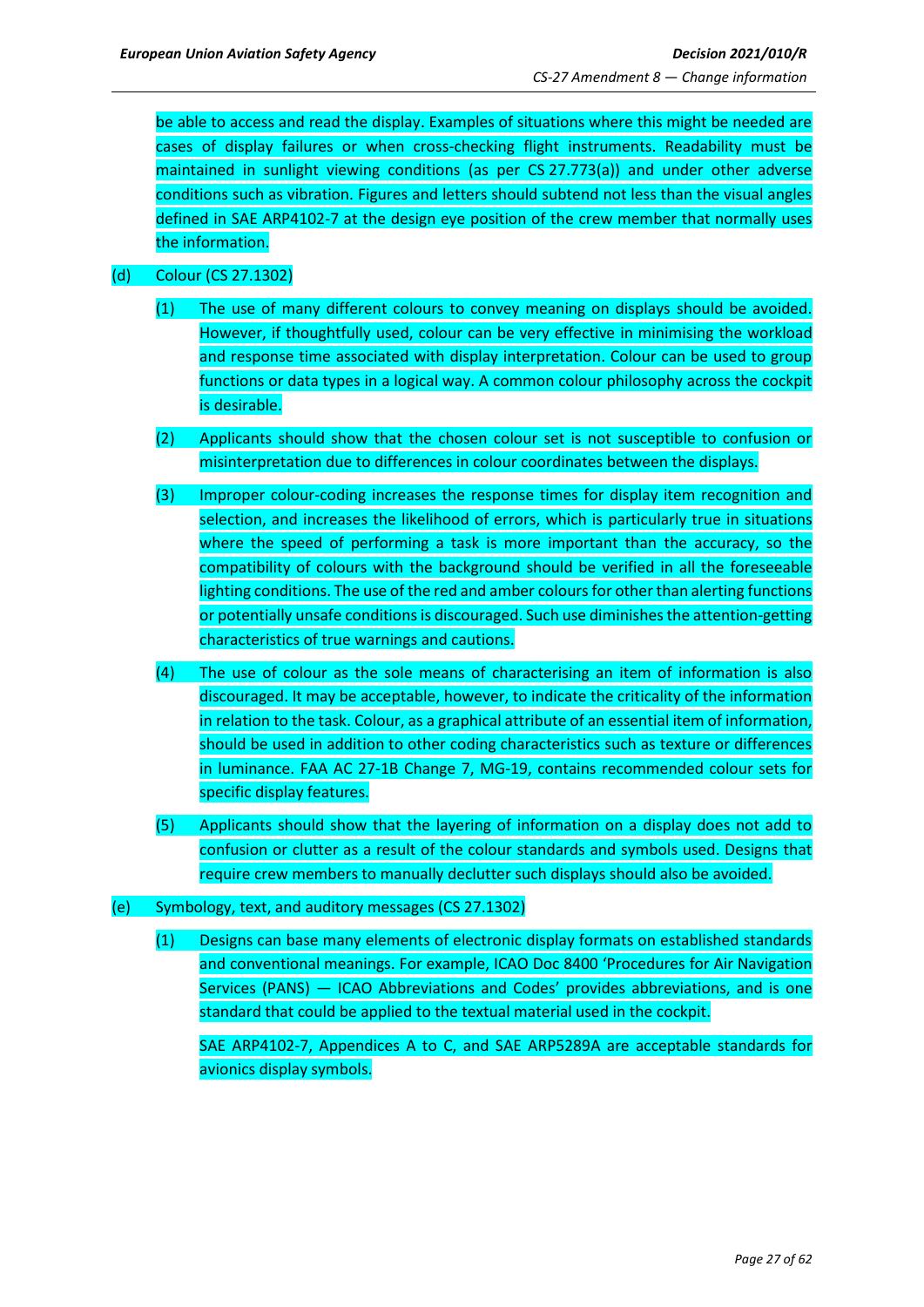- (2) The position of a message or symbol within a display also conveys meaning to the crew members. Without the consistent or repeatable location of a symbol in a specific area of the electronic display, interpretation errors and response times may increase.
- (3) Applicants should give careful attention to symbol priority (the priority of displaying one symbol overlaying another symbol by editing out the secondary symbol) to ensure that higher-priority symbols remain viewable.
- (4) New symbols (a new design or a new symbol for a function which historically had an associated symbol) should be assessed for their distinguishability and for crew understanding and retention.
- (5) Applicants should show that displayed text and auditory messages are distinct and meaningful for the information presented. CS 27.1302 requires the information intended for use by the crew members to be provided in a clear and unambiguous format in a resolution and precision appropriate to the task, and the information to convey the intended meaning. The equipment should display standard and/or unambiguous abbreviations and nomenclature, consistent within a function and across the cockpit.

### (f) The accessibility and usability of information

### (1) The accessibility of information (CS 27.1302)

- (i) Information intended for the crew members must be accessible and useable by the crew members in a manner appropriate to the urgency, frequency, and duration of their tasks, as per CS 27.1302(b)(2). The crew members may, at certain times, need some information immediately, while other information may not be necessary during all phases of flight. The applicant should show that the crew members can access and manage (configure) all the necessary information on the dedicated and multifunction displays for the given phase of flight. The applicant should show that any information required for continued safe flight and landing is accessible in the relevant degraded display modes following failures as defined by CS 27.1309. The applicant should specifically assess what information is necessary in those conditions, and how such information will be simultaneously displayed. The applicant should also show that supplemental information does not displace or otherwise interfere with the required information.
- (ii) Analysis as the sole means of compliance is not sufficient for new or novel display management schemes. The applicant should use simulation of typical operational scenarios to validate the crew member's ability to manage the available information.
- (2) Clutter (CS 27.1302)
	- (i) Visual or auditory clutter is undesirable. To reduce the crew member's interpretation time, the equipment should present information simply and in a well-ordered way. Applicants should show that an information delivery method (whether visual or auditory) presents the information that the crew member actually requires to perform the task at hand. Crew members can use their own discretion to limit the amount of information that needs to be presented at any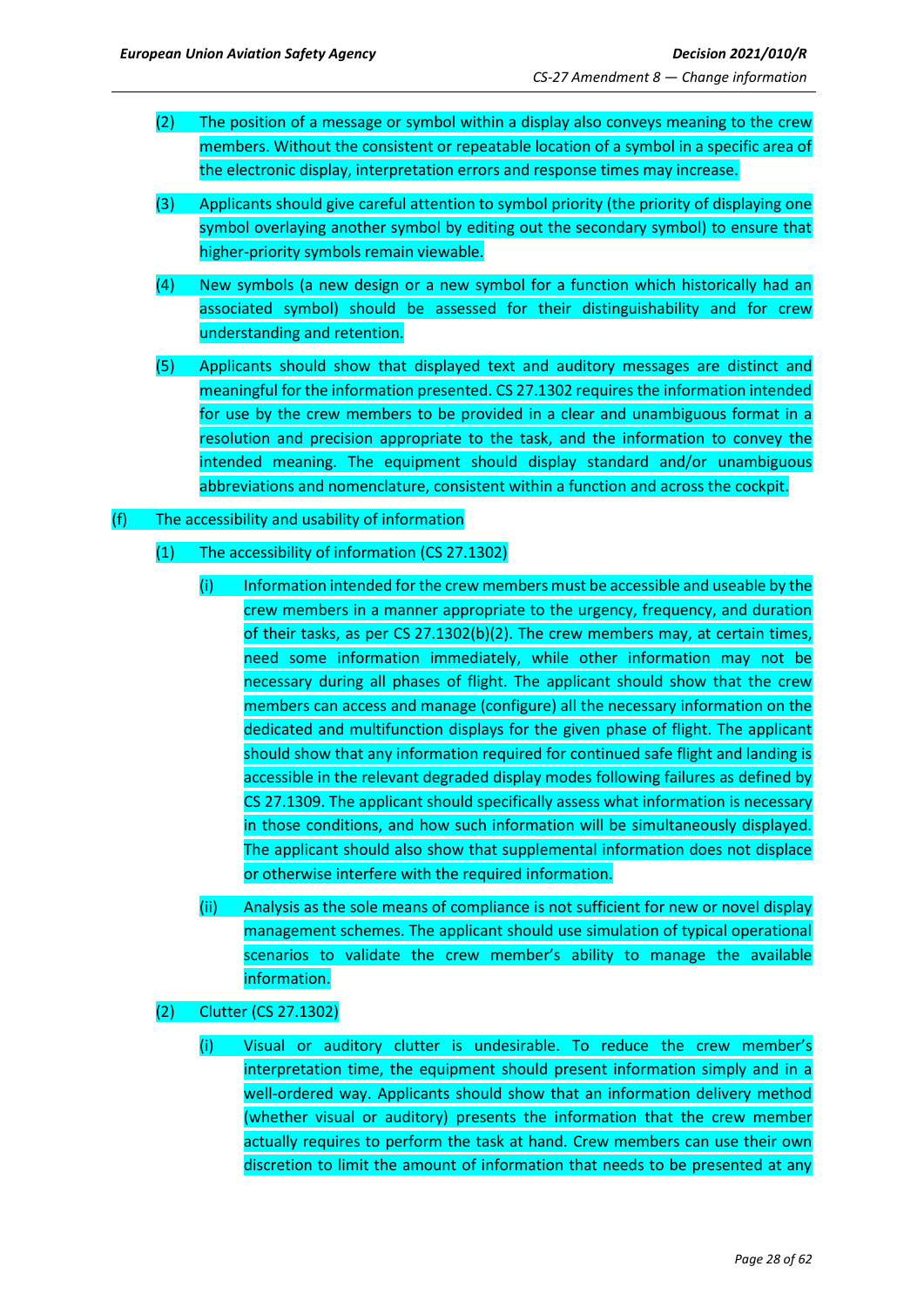point in time. For instance, a design might allow the crew members to program a system so that it displays the most important information all the time, and less important information on request. When a design allows the crew members to select additional information, the basic display modes should remain uncluttered.

- (ii) Display options that automatically hide information for the purpose of reducing visual clutter may hide needed information from the crew member. If the equipment uses automatic deselection of data to enhance the crew member's performance in certain emergency conditions, the applicant must show, as per CS 27.1302(a), that it provides the information the crew member needs. The use of part-time displays depends not only on the removal of clutter from the information, but also on the availability and criticality of the display. Therefore, when designing such design items, the applicant should follow the guidance in CS-27 Book 2 (e.g. FAA AC 27, MG-19).
- (iii) Because of the transient nature of the auditory information presentation, designers should be careful to avoid the potential for competing auditory presentations that may conflict with each other and hinder their interpretation. Prioritisation and timing may be useful to avoid this potential problem.
- (iv) Information should be prioritised according to the criticality of the task. Lowerpriority information should not mask higher-priority information, and higherpriority information should be available, readily detectable, easily distinguishable and usable.
- (3) System response time.

Long or variable response times between a control input and the system response can adversely affect the usability of the system. The applicant should show that the response to a control input, such as setting values, displaying parameters, or moving a cursor symbol on a graphical display, is fast enough to allow the crew members to complete the task at an acceptable level of performance. For actions that require a noticeable system processing time, the equipment should indicate that the system response is pending.

## <span id="page-28-0"></span>**4.4\_System behaviour**

## (a) Introduction

The demands of the crew members' tasks vary depending on the characteristics of the system design. Systems differ in their responses to relevant crew member inputs. The response can be direct and unique, as in mechanical systems, or it can vary as a function of an intervening subsystem (such as hydraulics or electrics). Some systems even automatically vary their responses to capture or maintain a desired rotorcraft or system state.

(1) CS 27.1302(c) states that the installed equipment must be designed so that the behaviour of the equipment that is operationally relevant to the crew members' tasks is: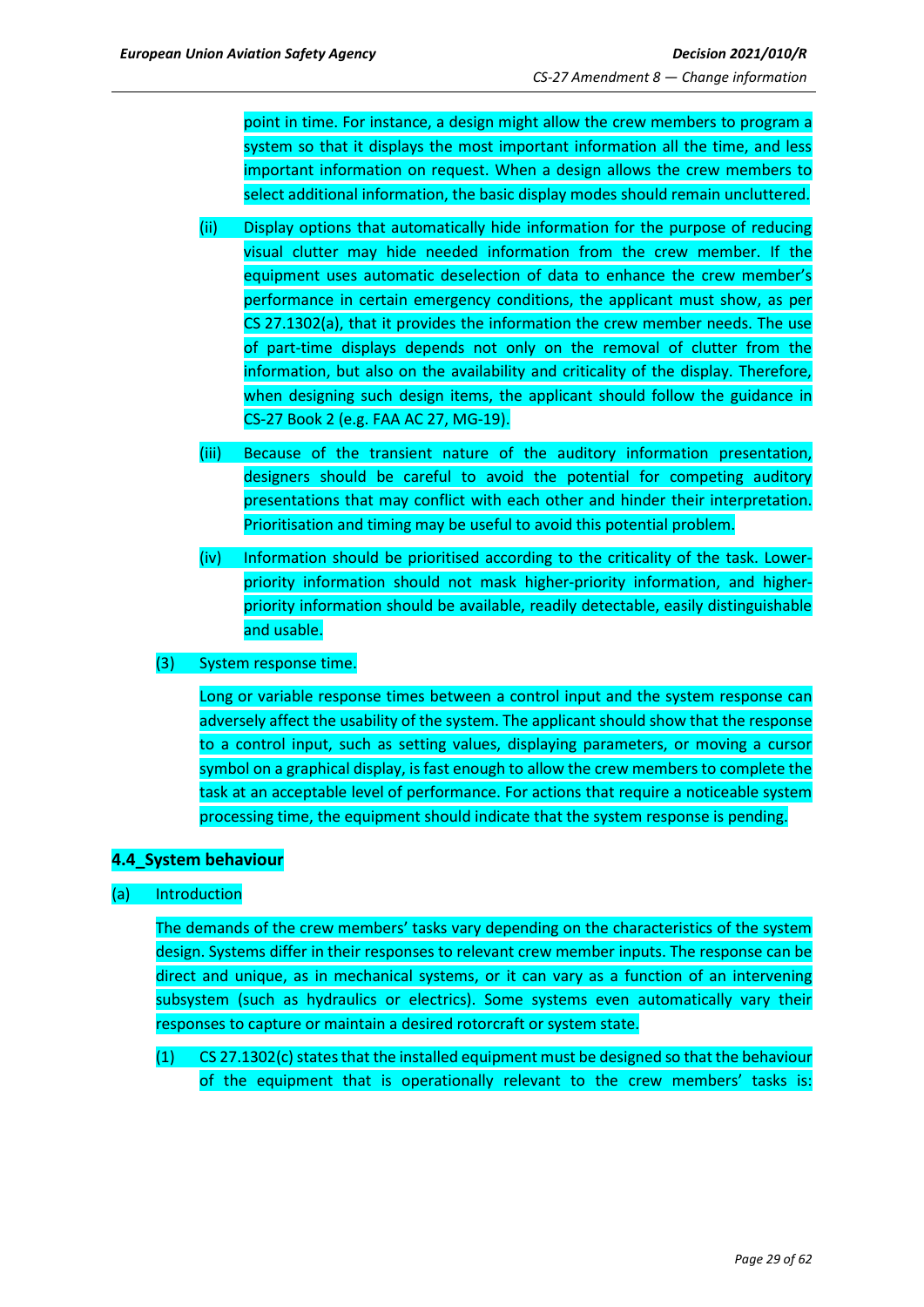(1) predictable and unambiguous, and (2) designed to enable the crew members to intervene in a manner appropriate to the task (and intended function).

- (2) The requirement for operationally relevant system behaviour to be predictable and unambiguous will enable the crew members to know what the system is doing and what they did to enable/disable the behaviour. This distinguishes the system behaviour from the functional logic within the system design, much of which the crew members do not know or do not need to know.
- (3) If crew member intervention is part of the intended function, or part of the abnormal/malfunction or emergency procedures for the system, the crew member may need to take some action, or change an input to the system. The system must be designed accordingly. The requirement for crew member intervention capabilities recognises this reality.
- (4) Improved technologies*,* which have increased safety and performance*,* have also introduced the need to ensure proper cooperation between the crew members and the integrated, complex information and control systems. If the system behaviour is not understood or expected by the crew members, confusion may result.
- (5) Some automated systems involve tasks that require crew members' attention for effective and safe performance. Examples include flight management systems (FMSs) or flight guidance systems. Alternatively, systems designed to operate autonomously, in the sense that they require very limited or no human interaction, are referred to as 'automatic systems'. Such systems are switched 'ON' or 'OFF' or run automatically, and, when operating in normal conditions, the guidance material of this paragraph is not applicable to them. Examples include full authority digital engine controls (FADECs). Detailed specific guidance for automatic systems can be found in the relevant parts of CS-27.
- (b) The allocation of functions between crew members and automation.

The applicant should show that the allocation of functions is conducted in such a way that:

- (1) the crew members are able to perform all the tasks allocated to them, considering normal, abnormal/malfunction and emergency operating conditions, within the bounds of an acceptable workload and without requiring undue concentration or causing undue fatigue (see CS 27.1523 and 27.771(a) for workload assessment); and
- (2) the system enables the crew members to understand the situation, and enables timely failure detection and crew member intervention when appropriate.
- (c) The functional behaviour of a system
	- (1) The functional behaviour of an automated system results from the interaction between the crew members and the automated system, and is determined by:
		- (i) the functions of the system and the logic that governs its operation; and
		- (ii) the user interface, which consists of the controls that communicate the crew members' inputs to the system, and the information that provides feedback to the crew members on the behaviour of the system.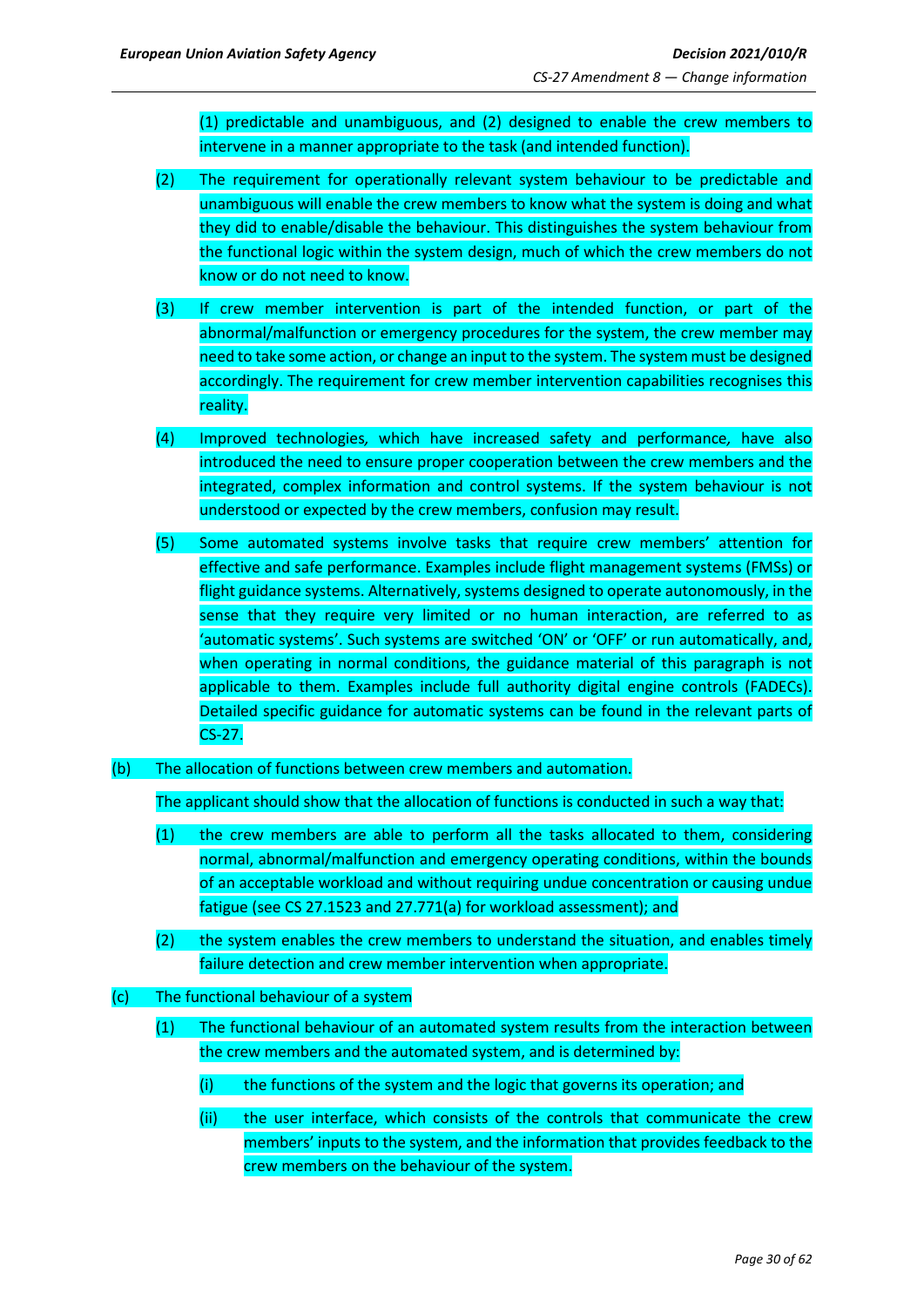- (2) The design should consider both the functions of the system and the user interface together. This will avoid a design in which the functional logic governing the behaviour of the system can have an unacceptable effect on the performance of the crew members. Examples of system functional logic and behavioural issues that may be associated with errors and other difficulties for the crew members are the following:
	- (i) The complexity of the crew members' interface for both control actuation and data entry, and the complexity of the corresponding system indications provided to the crew members;
	- (ii) The crew members having inadequate understanding and incorrect expectations of the behaviour of the system following mode selections and transitions; and
	- (iii) The crew members having inadequate understanding and incorrect expectations of what the system is preparing to do next, and how it is behaving.
- (3) Predictable and unambiguous system behaviour (CS 27.1302(c)(1))

Applicants should detail how they will show that the behaviour of the system or the system mode in the proposed design is predictable and unambiguous to the crew members.

- (i) System or system mode behaviour that is ambiguous or unpredictable to the crew members has been found to cause or contribute to crew errors. It can also potentially degrade the crew's ability to perform their tasks in normal, abnormal/malfunction and emergency conditions. Certain design characteristics have been found to minimise crew errors and other crew performance problems.
- (ii) The following design considerations are applicable to operationally relevant systems and to the modes of operation of the systems:
	- (A) The system behaviour should be simple (for example, the number of modes, or mode transitions).
	- (B) Mode annunciation should be clear and unambiguous. For example, a mode engagement or arming selection by the crew members should result in annunciation, indication or display feedback that is adequate to provide awareness of the effect of their action. Additionally, any change in the mode as a result of the rotorcraft changing from one operational mode (for instance, on an approach) to another should be clearly and unambiguously annunciated and fed back to the crew members.
	- (C) Methods of mode arming, engagement and deselection should be accessible and usable. For example, the control action necessary to arm, engage, disarm or disengage a mode should not depend on the mode that is currently armed or engaged, on the setting of one or more other controls, or on the state or status of that or another system.
	- (D) Uncommanded mode changes and reversions should have sufficient annunciation, indication, or display information to provide awareness of any uncommanded changes of the engaged or armed mode of a system. 'Uncommanded' could refer both to a mode change not commanded by the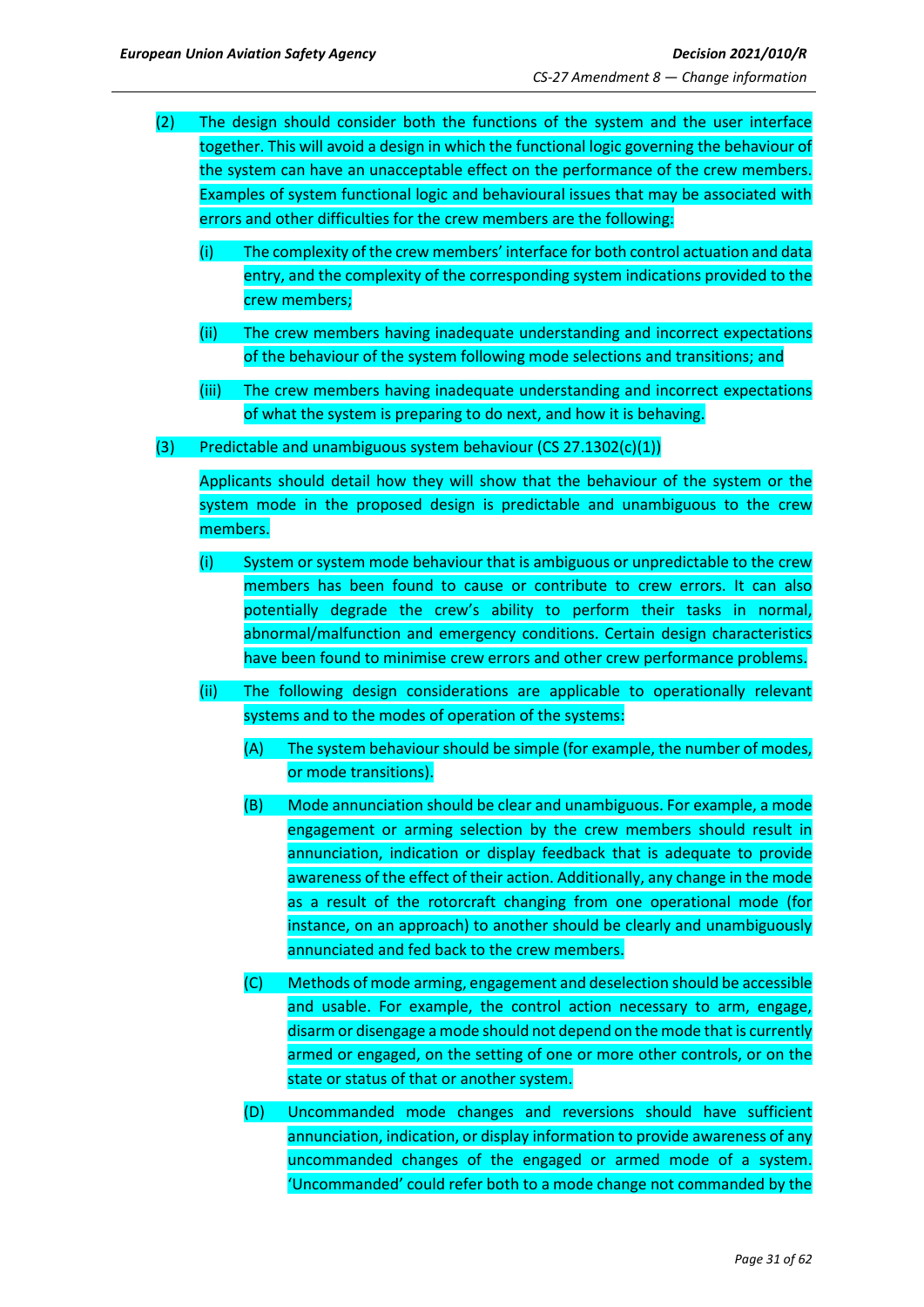pilot but by the automation as part of its normal operation, or to a mode change resulting from a malfunction.

- (E) The current mode should remain identified and displayed at all times.
- (4) Crew member intervention  $(CS 27.1302(c)(2))$ 
	- (i) Applicants should propose the means that they will use to show that the behaviour of the systems in the proposed design allows the crew members to intervene in the operation of the systems without compromising safety. This should include descriptions of how they will determine that the functions and conditions in which intervention should be possible have been addressed.
	- (ii) The methods proposed by the applicants should describe how they would determine that each means of intervention is appropriate to the task.
- (5) Controls for automated systems

Automated systems can perform various tasks selected by and under the supervision of the crew members. Controls should be provided for managing the functionality of such a system or set of systems. The design of such 'automation-specific' controls should enable the crew members to:

- (i) safely prepare the system for the immediate task to be executed or the subsequent task to be executed; preparation of a new task (for example, a new flight trajectory) should not interfere, or be confused, with the task being executed by the automated system;
- (ii) activate the appropriate system function and clearly understand what is being controlled; for example, the crew members must clearly understand that they can set either the vertical speed or the flight path angle when they operate a vertical speed indicator;
- (iii) manually intervene in any system function, as required by the operational conditions, or revert to manual control; for example, manual intervention might be necessary if a system loses functions, operates abnormally, or fails.
- (6) Displays for automated systems

Automated systems can perform various tasks with minimal crew member intervention, but under the supervision of the crew members. To ensure effective supervision and maintain crew member awareness of the system state and system 'intention' (future states), displays should provide recognisable feedback on:

- $(i)$  the entries made by the crew members into the system so that the crew members can detect and correct errors;
- (ii) the present state of the automated system or its mode of operation (*What is it doing?*);
- (iii) the actions taken by the system to achieve or maintain a desired state (*What is it trying to do?*);
- (iv) future states scheduled by the automation (*What is it going to do next?*); and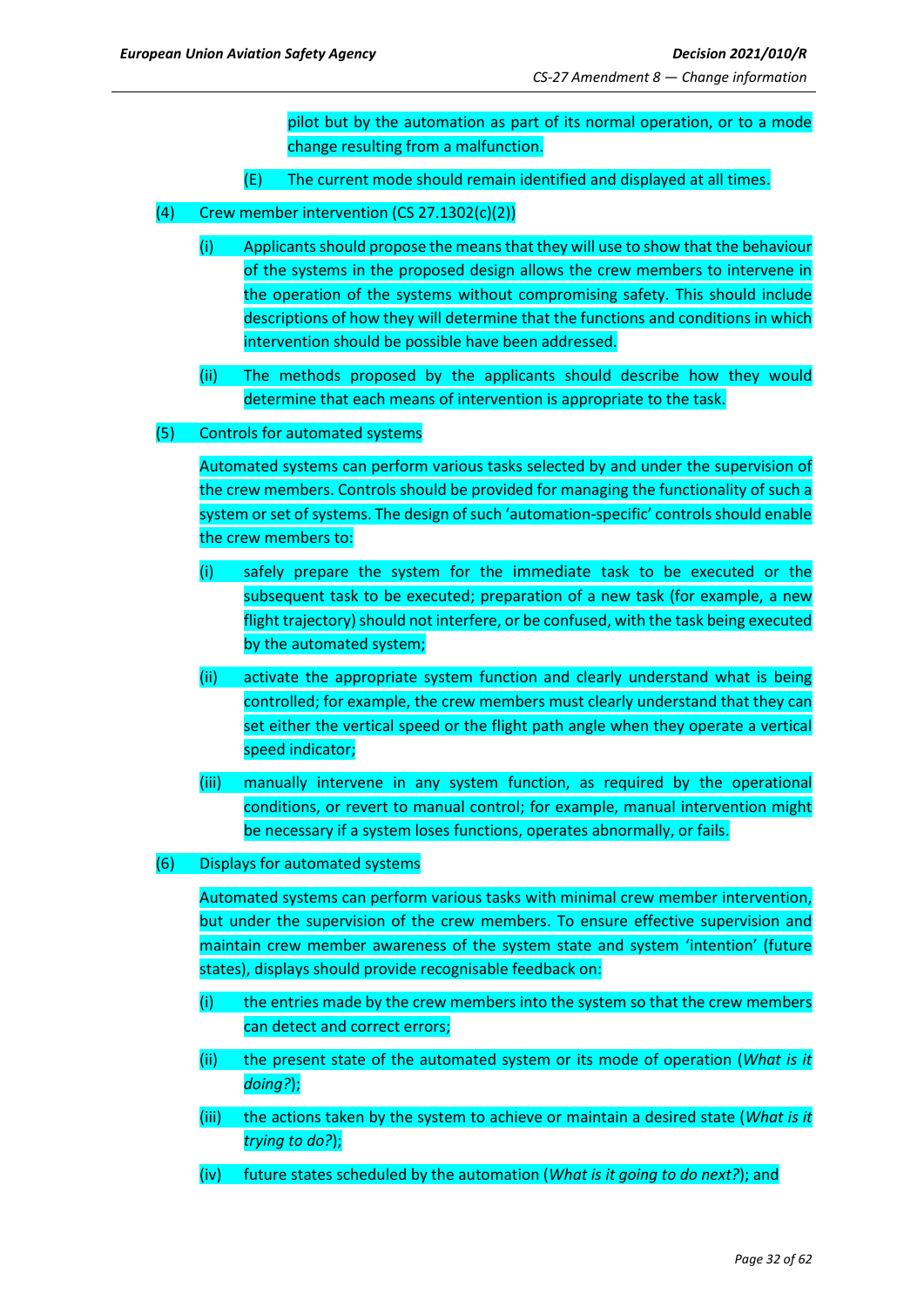- (v) transitions between system states.
- (7) The applicant should consider the following aspects of automated system designs:
	- (i) Indications of the commanded and actual values should enable the crew members to determine whether the automated systems will perform according to the crew members' expectations;
	- (ii) If the automated system nears its operational authority or is operating abnormally for the given conditions, or is unable to perform at the selected level, it should inform the crew members, as appropriate for the task;
	- (iii) The automated system should support crew coordination and cooperation by ensuring that there is shared awareness of the system status and the crew members' inputs to the system; and
	- (iv) The automated system should enable the crew to review and confirm the accuracy of the commands before they are activated. This is particularly important for automated systems because they can require complex input tasks.

### <span id="page-32-0"></span>**4.5\_Crew member error management**

### (a) Meeting the objective of CS 27.1302(d)

(1) CS 27.1302(d) addresses the fact that crews will make errors, even when they are well trained, experienced, rested, and use well-designed systems.

CS 27.1302(d) addresses errors that are design related only. It is not intended to require consideration of errors resulting from acts of violence, sabotage or threats of violence.

- (2) To meet the objective of CS 27.1302(d), the applicant should consider the following:
	- (i) enable the crew members to detect (see 4.5(b)) and recover from errors (see 4.5(c));
	- (ii) ensure that the effects of crew errors on the rotorcraft functions or capabilities are evident to the crew members, and continued safe flight and landing is possible (see 4.5(d));
	- (iii) prevent crew errors by using switch guards, interlocks, confirmation actions, or similar means;
	- (iv) preclude the effects of errors through system logic and/or redundant, robust, or fault-tolerant system designs (see 4.5(e))).
- (3) The strategies described in (2) above:
	- (i) recognise and assume that crew member errors cannot be entirely prevented, and that no validated methods exist to reliably predict either their probability or all the sequences of events with which they may be associated;
	- (ii) call for means of compliance that are methodical and complementary to, and separate and distinct from, rotorcraft system analysis methods such as system safety assessments.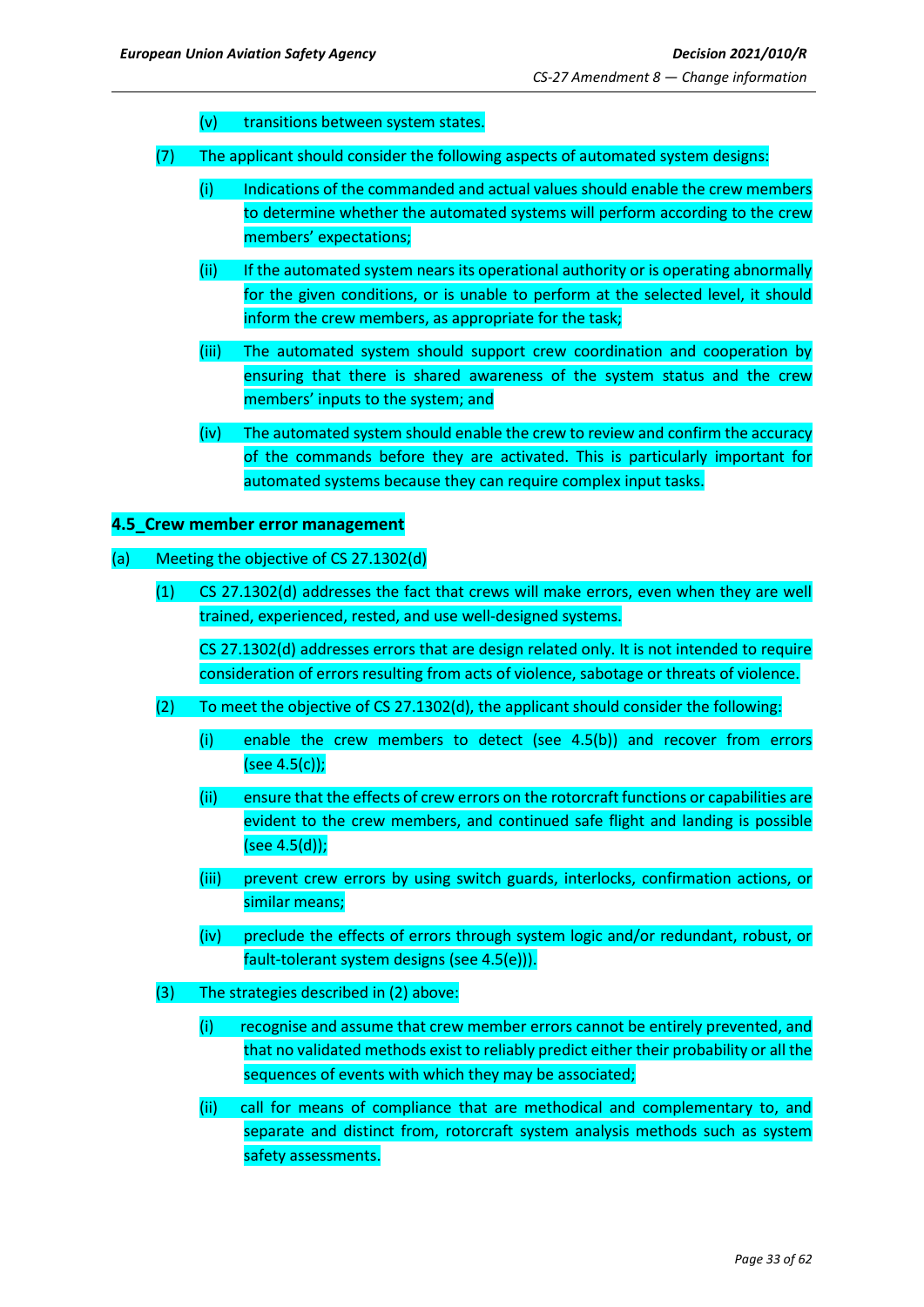- (4) When demonstrating compliance, the applicant should consider the crew members' tasks in all operating conditions, considering that many of the same design characteristics are relevant in each case. For example, under abnormal/malfunction or emergency conditions, the flying tasks (navigation, communication and monitoring) are generally still present, although they may be more difficult. So, the tasks associated with the abnormal/malfunction or emergency conditions should be considered as additive. The applicant should not expect the errors considered to be different from those in normal conditions, but any assessment should account for the change in the expected tasks.
- (5) To demonstrate compliance with CS 27.1302(d), the applicant may employ any of the general types of methods of compliance discussed in paragraph 5, individually or in combination. These methods must be consistent with an approved certification plan as discussed in paragraph 3, and account for the objectives above and the considerations described below. When using some of these methods, it may be helpful for some applicants to refer to other references related to understanding the occurrence of errors. Here is a brief summary of those methods and how they can be applied to address crew member error considerations:
	- (i) Statement of similarity (paragraph 5.3): A statement of similarity may be used to substantiate that the design has sufficient certification precedent to conclude that the ability of the crew members to manage errors has not significantly changed. Applicants may also use in-service data to identify errors known to commonly occur for similar crew member interfaces or system behaviour. As part of compliance demonstration, the applicant should identify the steps taken in the new design to avoid or mitigate similar errors. However, the absence of in-service events related to a particular design item cannot be considered to be an acceptable means of demonstrating compliance with CS 27.1302.
	- (ii) Design descriptions (paragraph 5.3): Applicants may structure design descriptions and rationales to show how various types of errors are considered in the design and addressed, mitigated or managed. Applicants can also use a description of how the design adheres to an established and valid design philosophy to substantiate that the design enables crews to manage errors.
	- (iii) Calculation and engineering analysis (paragraph 5.3): As one possible means of demonstrating compliance with CS 27.1302(d), an applicant may document the means of error management through the analysis of controls, indications, system behaviour, and related crew member tasks. This would need to be done in conjunction with an understanding of the potential error opportunities and the means available for the crew members to manage those errors. In most cases, it is not considered feasible to predict the probability of crew member errors with sufficient validity or precision to support a means of compliance. If an applicant chooses to use a quantitative approach, the validity of the approach should be established.
	- (iv) Assessments (paragraph 5.3): For compliance purposes, assessments are intended to identify error possibilities that may be considered for mitigation in design or training. In any case, scenario objectives and assumptions should be clearly stated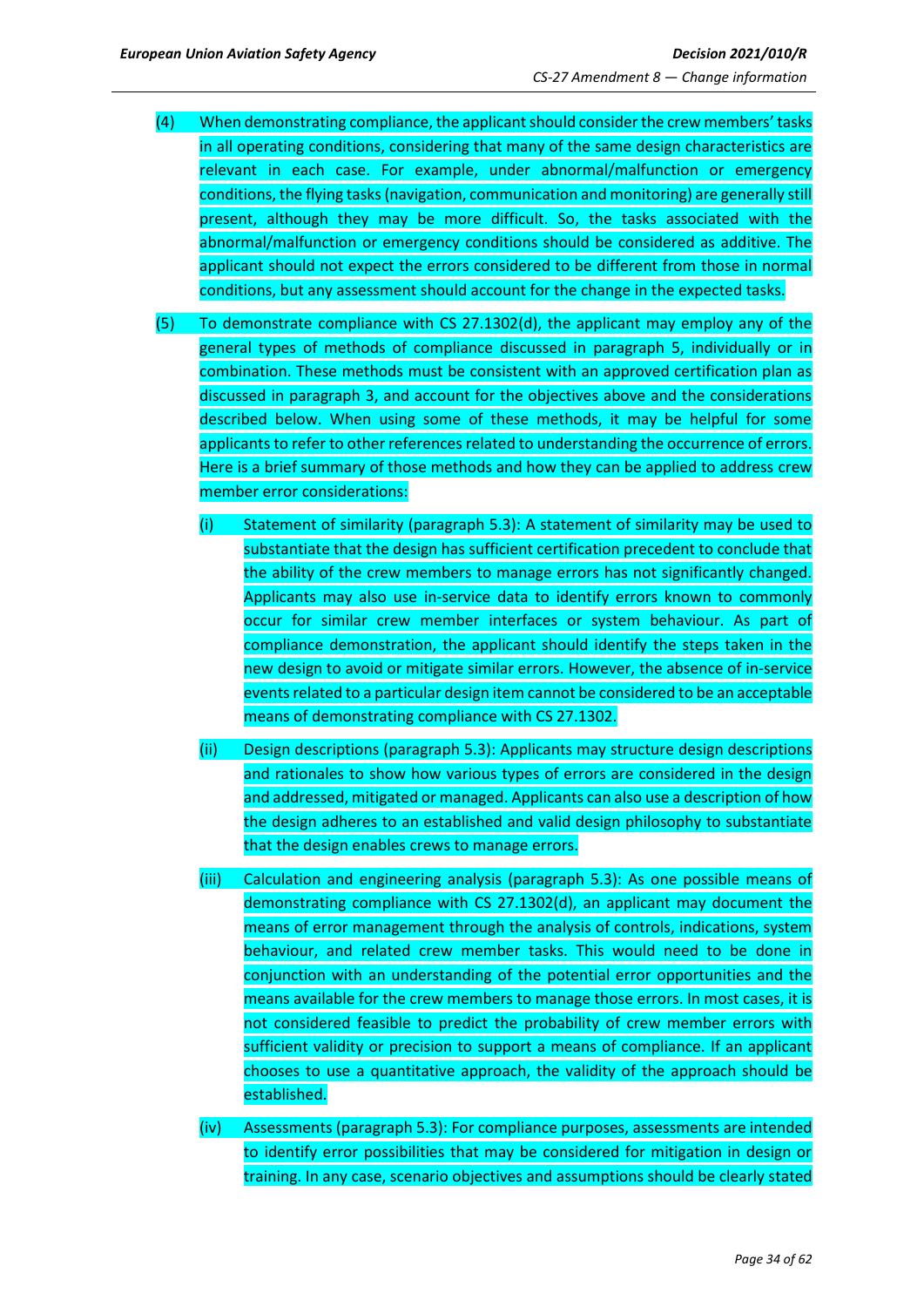before running the evaluations or tests. In that way, any discrepancy in those expectations can be discussed and explained in the analysis of the results.

- (6) As discussed further in paragraph 5, these evaluations or tests should use appropriate scenarios that reflect the intended functions and tasks, including the use of the equipment in normal, abnormal/malfunction and emergency conditions. Scenarios should be designed to consider crew member errors. If inappropriate scenarios are used or important conditions are not considered, incorrect conclusions can result. For example, if no errors occur during an assessment, it may only mean that the scenarios are too simple, incomplete, or not fully representative. On the other hand, if some errors do occur, it may mean any of the following:
	- (i) The design, procedures, or training should be modified;
	- (ii) The scenarios are unrealistically challenging; or
	- (iii) Insufficient training was delivered prior to the assessment.
- (7) In such assessments, it is not considered feasible to establish criteria for the frequency of errors.
- (b) Error detection
	- (1) Applicants should design equipment to provide information to the crew members so that they can become aware of an error. Applicants should show that this information is available to the crew members, is adequately detectable, and it shows a clear relationship between the crew member action and the error so a recovery can be made in a timely manner.
	- (2) The information for error detection may take three basic forms:
		- (i) Indications provided to the crew members during normal monitoring tasks.
			- (A) As an example, if an incorrect knob was used, resulting in an unintended heading change, the change would be detected through the display of target values. The presentation of a temporary flight plan for crew review before accepting it would be another way of providing crew awareness of errors.
			- (B) Indications on instruments in the primary field of view that are used during normal operations may be adequate if the indications themselves contain information used on a regular basis and are provided in a readily accessible form. These may include mode annunciations and normal rotorcraft state information such as the altitude or heading. Other locations for the information may be appropriate depending on the crew's tasks and the importance of the information, such as on the control display unit when the task involves dealing with a flight plan. Paragraph 5.4 'Presentation of information' contains additional guidance to determine whether the information is adequately detectable.
		- (ii) Indications to the crew membersthat provide information of an error or a resulting rotorcraft system condition.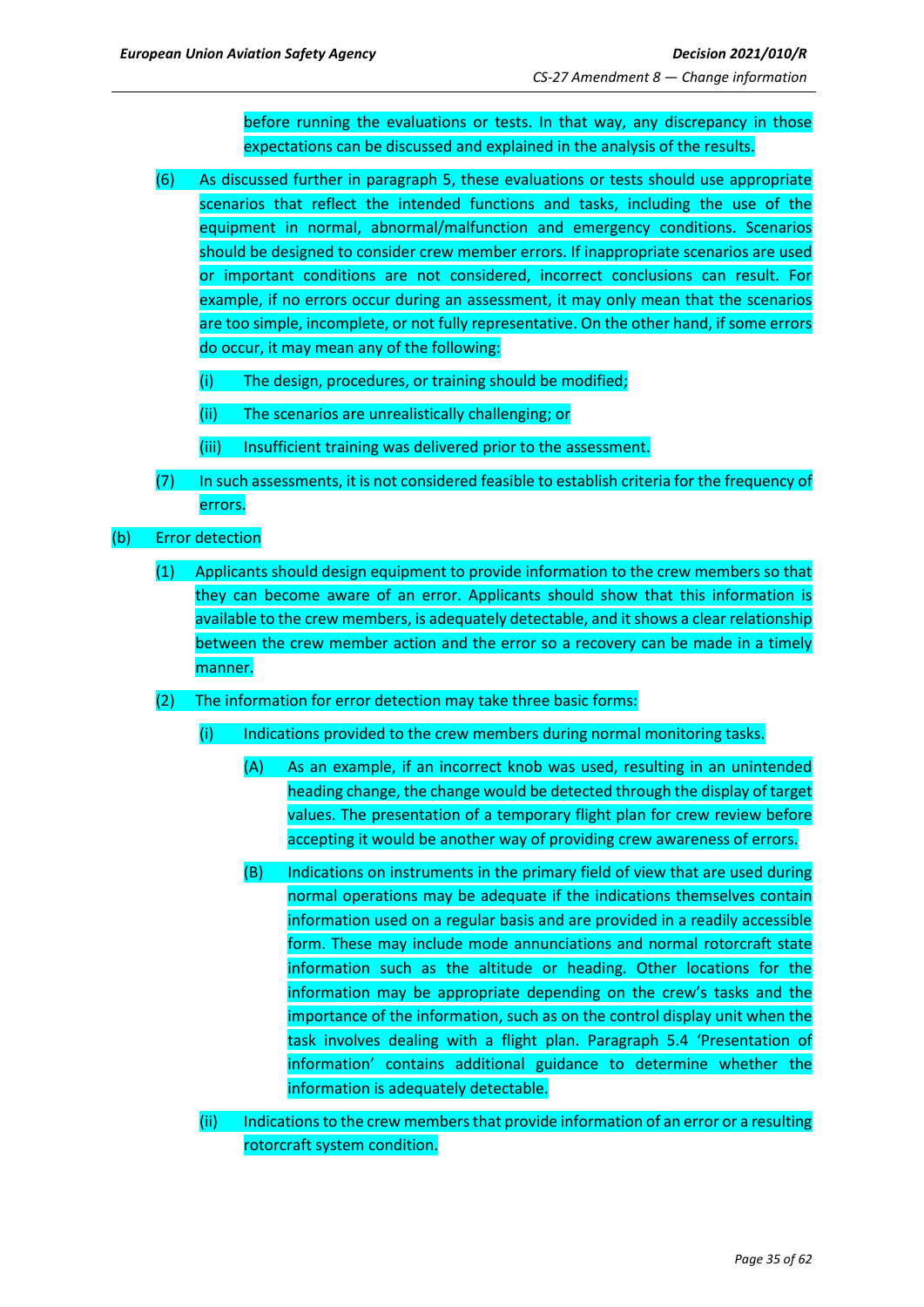- (A) An alert that activates following a crew member error may be sufficient to show an error is detectable and provides sufficient information. The alert should directly relate to the error or be easily assessed by the crew members as related to the error. Alerts should not be confusing leading the crew members to believe there may be non-error causes for the annunciated condition.
- (B) If a crew member error is only one of several possible causes for an alert about a system, then the information that the alert provides is insufficient. If, on the other hand, additional information is available that would allow the crew to identify and correct the error, then the alert, in combination with the additional information, would be sufficient to comply with CS 27.1302(d) for that error.
- (C) An error that is detectable by the system should provide an alert and provide sufficient information that a crew member error has occurred, such as in the case of a take-off configuration warning. On the other hand, an alert about the system state resulting from accidentally shutting down a hydraulic pump, for example, may not provide sufficient information to the crew members to enable them to distinguish an error from a system fault. In this case, flight manual procedures may provide the error detection means as the crew performs the 'loss of hydraulic system' procedures.
- (D) If the system can detect pilot error, the system could be designed to prevent pilot errors. For example, if the system can detect an incorrect frequency entry by the pilot, then the system should be able to disallow that entry and provide appropriate feedback to the pilot. Examples are automated error checking and filters that prevent the entry of unallowable or illogical entries.
- (iii) 'Global' alerts cover a multitude of possible errors by annunciating external hazards, the envelope of the rotorcraft, or operational conditions. Examples include monitoring systems such as a terrain awareness and warning system (TAWS) and a traffic alert and collision avoidance system (TCAS). An example would be a TAWS alert resulting from turning in the wrong direction in a holding pattern in mountainous terrain.
- (3) The applicant should consider the following when establishing whether the level or type of information available to the crew members is adequately detectable and clearly related to the error:
	- (i) The effects of some errors are easily and reliably determined by the system because of its design, and some are not. For those that cannot be sensed by the system, the design and arrangement of the information monitored and scanned by the crew members can facilitate error detection.

An example would be the alignment of engine speed indicator needles in the same direction during normal operations. In the event of an engine asymmetrical thrust linked to crew member error, which manifested itself in a change in the rpm on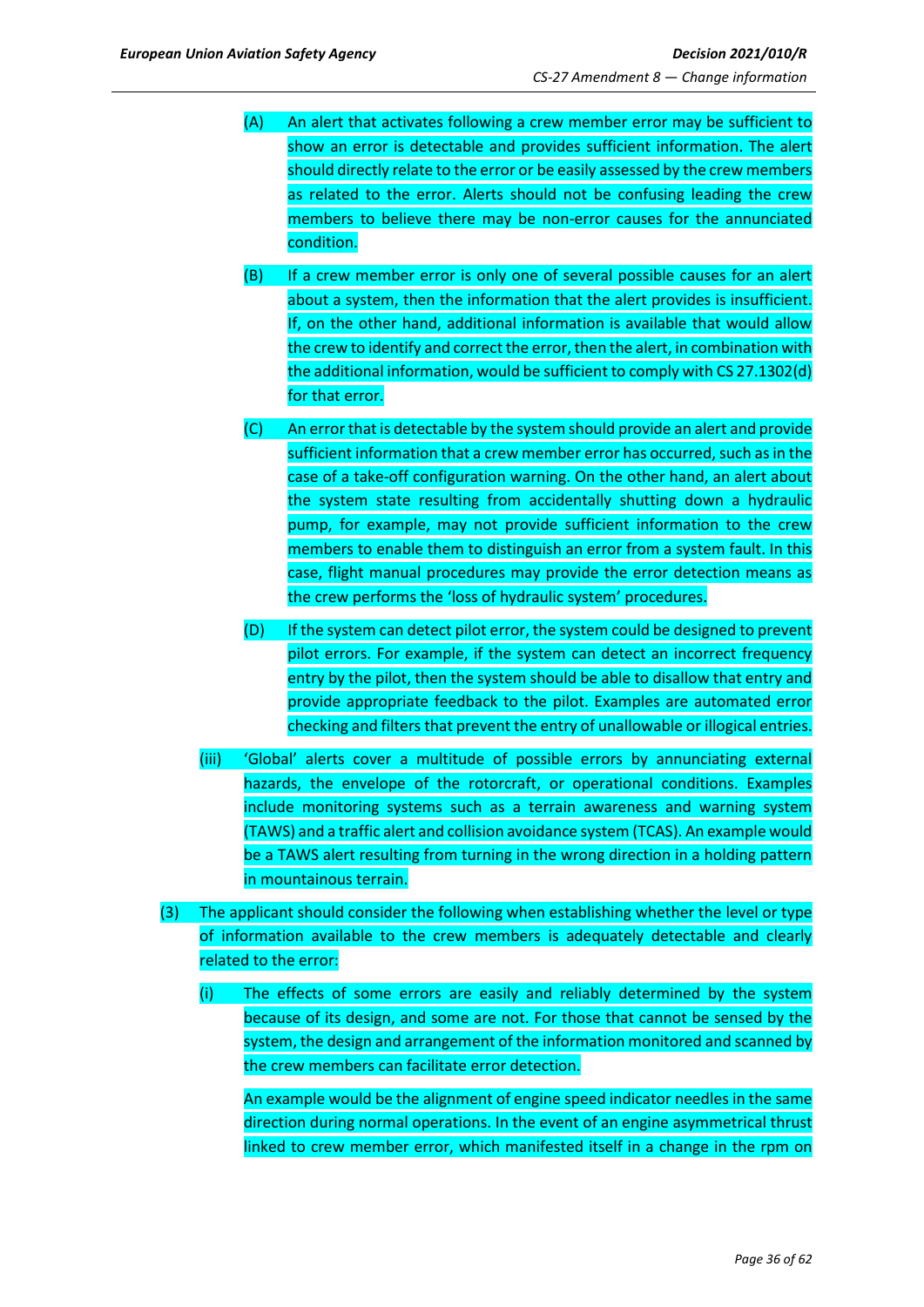one engine, the spatial misalignment of the needles could assist the pilots in diagnosing the issue and identifying asymmetrical thrust-lever position.

- (ii) Rotorcraft alerting and indication systems may not detect whether an action is erroneous because the systems cannot know the intent of the crew in many operational circumstances. For crew member errors of this nature, error detection depends on the crew's interpretation of the available information. Training, crew resource management (CRM), and monitoring systems (such as TAWS and TCAS) are examples of ways to provide a redundant level of safety.
- (4) The applicant may establish that information is available and clearly related to the error by using a design description when a precedent exists or when a reasonable case may be made that the content of the information is clearly related to the error that caused it. In some cases, a crew member assessment (see 5.3) may be needed to assess whether the information provided is adequately available and detectable.

### (c) Error recovery

- (1) When an error or its effects are detected, the next logical step is to ensure that the error can be reversed, or that the effect of the error can be mitigated in some way so that the rotorcraft is returned to a safe state.
- (2) An acceptable means to establish that an error is recoverable is to show that:
	- (i) controls and indications exist that can be used either to reverse an erroneous action directly so that the rotorcraft or system is returned to the original state, or to mitigate the effect so that the rotorcraft or system is returned to a safe state; and
	- (ii) those controls and indications can be expected to be used by the crew members to accomplish the corrective actions in a timely manner.
- (3) For simple or familiar types of system interfaces, or systems that are not novel, even if they are complex, a statement of similarity or a description of the design of the crew member interfaces and the procedures associated with the indications may be an acceptable means of compliance.
- (4) To establish that the crewmembers can be expected to use those controls and indications to accomplish corrective actions in a timely manner, an assessment of the crew member procedures in a simulated cockpit environment can be highly effective. This assessment should include an examination of the nomenclature used in alert messages, controls, and other indications. It should also include the logical flow of procedural steps and the effects that executing the procedures have on other systems.

### (d) Error effects

- (1) Another means of satisfying the objective of error mitigation is to ensure that the effects of the error or the relevant effects on the state of the rotorcraft:
	- (i) are evident to the crew; and
	- (ii) do not adversely impact on safety.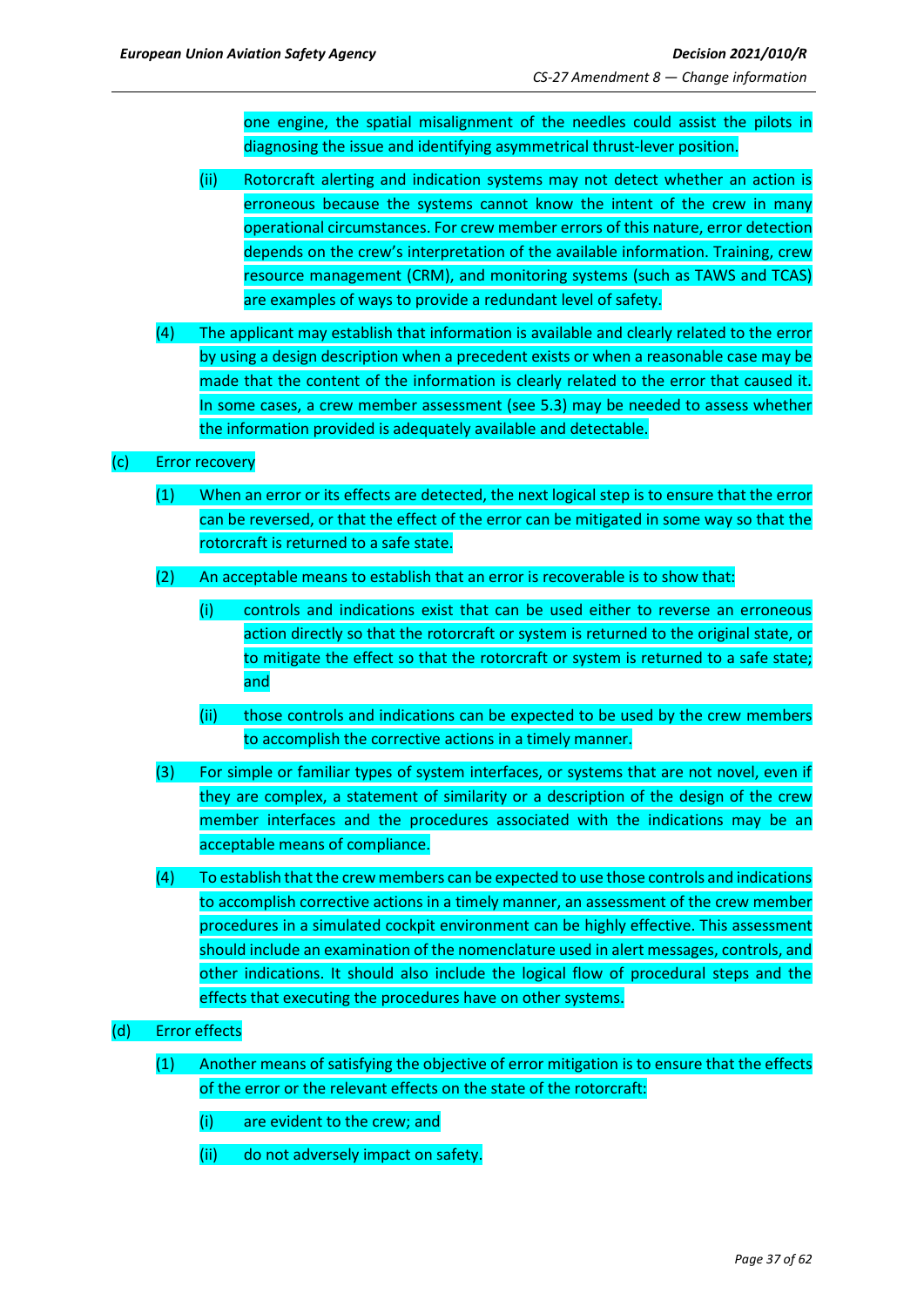(2) Piloted assessments in the rotorcraft or in simulation may be relevant if crew member performance issues are in question for determining whether a state following an error permits continued safe flight and landing. Assessments and/or analyses may be used to show that, following an error, the crew member has the information in an effective form and has the rotorcraft capability required for continued safe flight and landing.

### (e) Precluding errors or their effects

- (1) For irreversible errors that have potential safety implications, means to prevent errors are recommended. Acceptable ways to prevent errors include switch guards, interlocks, or confirmation actions. For example, generator drive controls on many rotorcraft have guards over the switches to prevent their inadvertent actuation, because once disengaged, the drives cannot be re-engaged while in flight or with the engine running. An example of confirmation action would be the presentation of a flight plan modification in a temporary flight plan, where the crew members will activate the flight plan through a confirmation action.
- (2) Another way of avoiding crew member error is to design systems to remove misleading or inaccurate information (e.g. sensor failures) from displays. An example would be a system that removes the flight director bars from a primary flight display or removes the 'own-ship' position from an airport surface map display when the data driving the symbols is incorrect.
- (3) The applicant should avoid applying an excessive number of protections for a given error. The excessive use of protections could have unintended safety consequences. They might hamper the crew member's ability to use judgment and take action in the best interest of safety in situations that were not predicted by the applicant. If protections become a nuisance in daily operation, crews may use well-intentioned and inventive means to circumvent them. This could have further effects that were not anticipated by the operator or the designer.

### <span id="page-37-0"></span>**4.6\_Integration**

- (a) Introduction
	- (1) Many systems, such as flight management systems (FMSs), are integrated physically and functionally into the cockpit and may interact with other cockpit systems. It is important to consider a design not just in isolation, but in the context of the overall cockpit. Integration issues include where a display or control is installed, how it interacts with other systems, and whether there is internal consistency across functions within a multi-function display, as well as consistency with the rest of the cockpit equipment.
	- (2) Analyses, evaluations, tests and other data developed to establish compliance with each of the specific requirements in CS 27.1302(a) to (d) should address the integration of new design items. It should include consideration of the following integration factors:
		- (i) consistency (see 4.6(b)),
		- (ii) consistency trade-offs (see 4.6(c)),
		- (iii) the cockpit environment (see 4.6(d)), and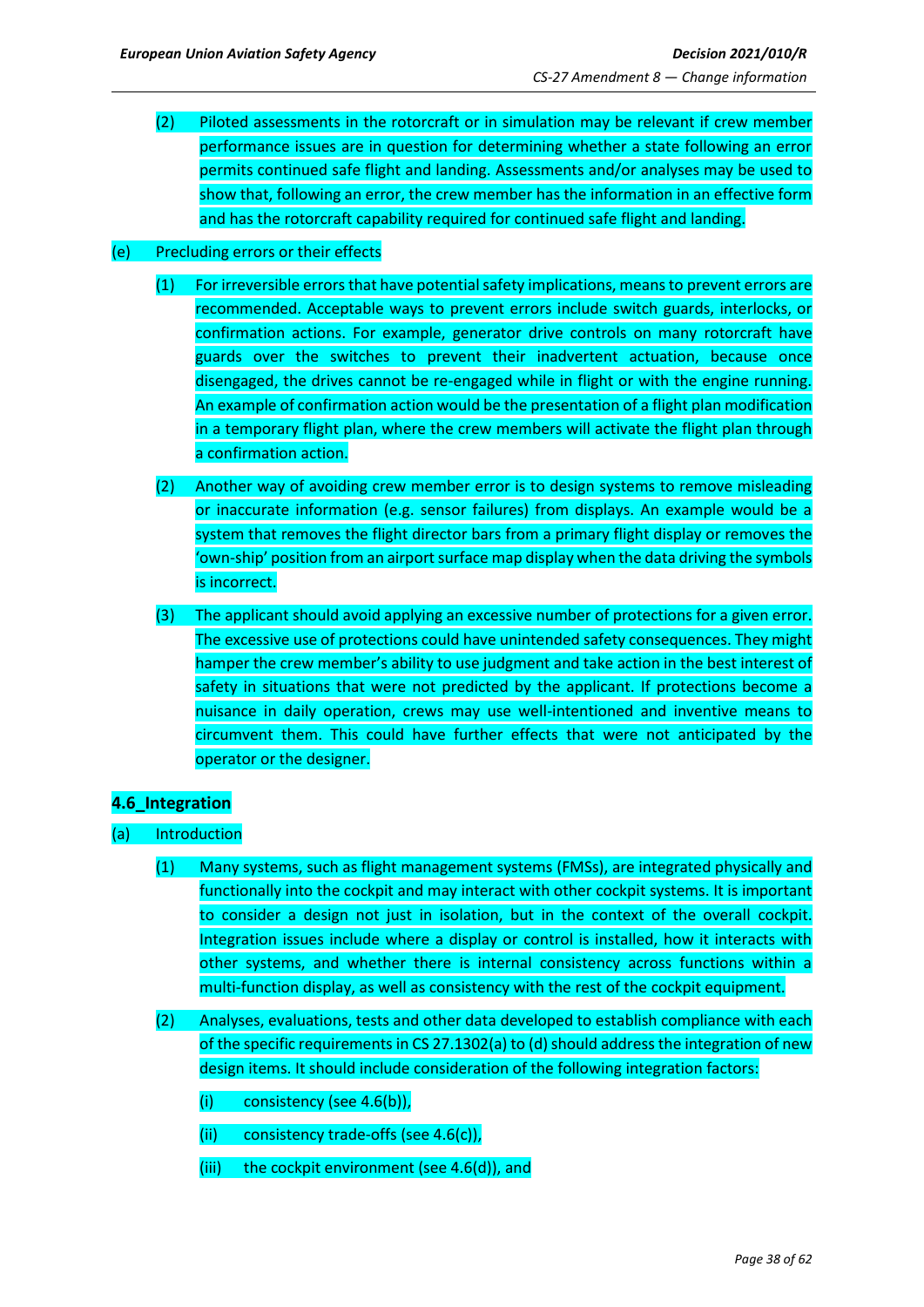### (iv) integration-related workload and error (see 4.6(e)).

### (b) Consistency

- (1) If similar information is presented in multiple locations or modes (both visual and auditory, for example), the consistent presentation of the information is desirable. If information cannot be presented consistently within the cockpit, the applicant should show that the differences do not increase the error rates or task times, which would lead to a significant reduction in the safety margins or an increase in the crew members' workload, and do not cause confusion to crew members.
- (2) Consistency needs to be considered within a given system and across the cockpit. Inconsistencies may result in vulnerabilities that may lead to human performance issues, such as increased workload and errors, especially during stressful situations. For example, in some flight management systems (FMSs), the format for entering the latitude and longitude differs between the display pages. This may induce crew member errors, or at least increase the crew's workload. Additionally, errors may result if the latitude and longitude are displayed in a format that differs from the formats used on the most commonly used paper charts. Because of this, it is desirable to use formats that are consistent with other media whenever possible. One way in which the applicant can achieve consistency within a given system, as well as within the overall cockpit, is to adhere to a comprehensive cockpit design philosophy. The following are design attributes to consider for their consistency within and across systems:
	- (i) Symbology, data entry conventions, formatting, the colour philosophy, terminology, and labelling.
	- (ii) Function and logic. For example, when two or more systems are active and perform the same function, they should operate consistently and use an interface in the same style.
	- (iii) Information presented with other information of the same type that is used in the cockpit. It is important that functions that convey the same information be consistent. One example is symbol sets. Traffic or terrain awareness systems should display consistent symbol sets if generated by separate installed systems.
- (3) Another way to demonstrate consistency is to show that certain aspects of the design are consistent with accepted, published standards such as the labels and abbreviations recommended in ICAO Doc 8400 'Procedures for Air Navigation Services (PANS) - ICAO Abbreviations and Codes' or in SAE ARP4105C 'Abbreviations, Acronyms, and Terms for Use on the Flight Deck'. The applicant might standardise the symbols used to depict navigation aids (very high frequency omnidirectional range (VOR), for example), by following the conventions recommended in SAE ARP5289A 'Electronic Aeronautical Symbols'. However, inappropriate standardisation, rigidly applied, can be a barrier to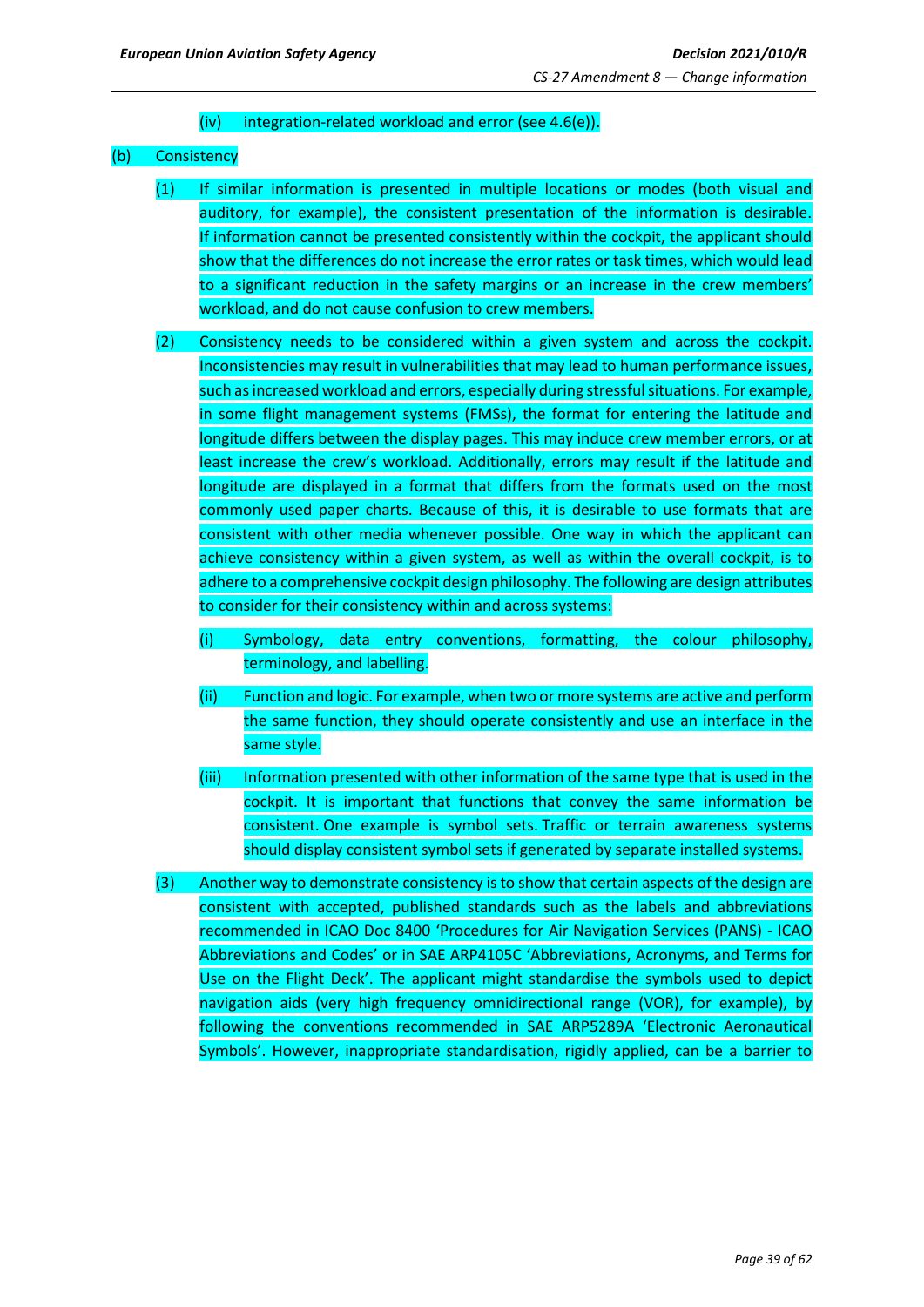innovation and product improvement. Thus, the guidance in this paragraph promotes consistency rather than rigid standardisation.

### (c) Consistency trade-offs

It is recognised that it is not always possible or desirable to provide a consistent crew member interface. Despite conformance with the cockpit design philosophy, principles of consistency, etc., it is possible to negatively impact on the crew's workload. For example, all the auditory alerts may adhere to a cockpit alerting philosophy, but the number of alerts may be unacceptable. The use of a consistent format across the cockpit may not work when individual task requirements necessitate the presentation of data in two significantly different formats. An example is a weather radar display formatted to show a sector of the environment, while a moving-map display shows a 360-degree view. In such cases, it should be demonstrated that the design of the interface is compatible with the requirements of the piloting task, and that it can be used individually and in combination with other interfaces without interference with either the system or the function.

### Additionally:

- (1) The applicant should provide an analysis identifying each piece of information or data presented in multiple locations, and show that the data is presented in a consistent manner or, where that is not true, justify why that is not appropriate.
- (2) Where information is inconsistent, that inconsistency should be obvious or annunciated, and should not contribute to errors in the interpretation of information.
- (3) There should be a rationale for instances where the design of a system diverges from the cockpit design philosophy. Applicants should consider any impact on the workload and on errors as a result of such divergences.
- (4) The applicant should describe what conclusion the crew members are expected to draw and what action should be taken when information on the display conflicts with other information in the cockpit (either with or without a failure).
- (d) Cockpit environment
	- (1) The cockpit system is influenced by the physical characteristics of the rotorcraft into which a system is integrated, as well as by the characteristics of the operational environment. The system is subject to such influences on the cockpit as turbulence, noise, ambient light, smoke, and vibrations (such as those that may result from ice or the loss of a fan blade). The design of the system should recognise the effect of such influences on usability, workload, and crew member task performance. Turbulence and ambient light, for example, may affect the readability of a display. Cockpit noise may affect the audibility of aural alerts. The applicant should also consider the impact of the cockpit environment for abnormal situations, such as recovery from an unusual attitude or regaining control of the rotorcraft or system.
	- (2) The cockpit environment includes the layout, or the physical arrangement of the controls and information displays. Layouts should take into account the crew member requirements in terms of:
		- (i) access and reach (to the controls);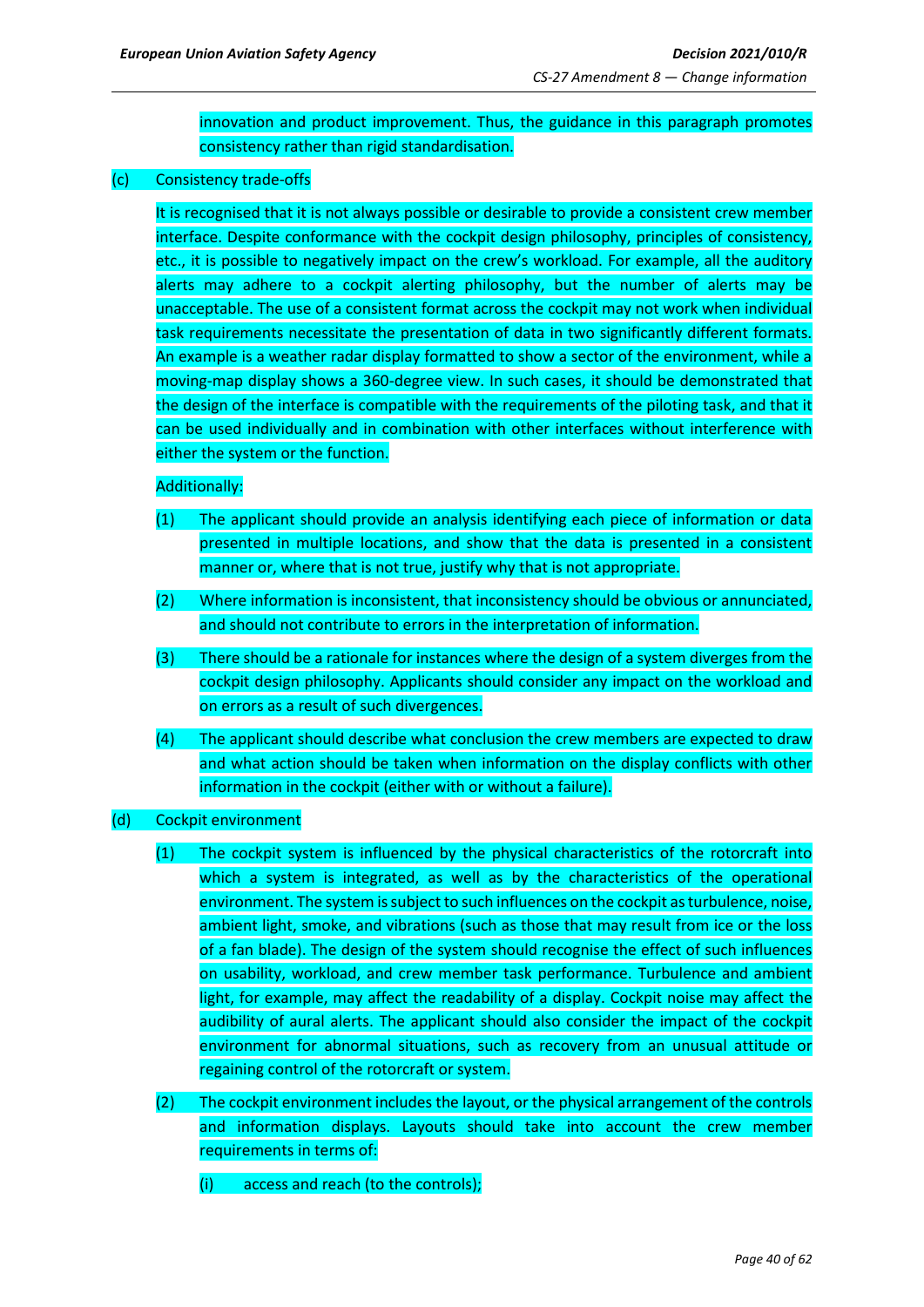(ii) visibility and readability of the displays and labels; and

(iii) the task-oriented location and grouping of HMI elements.

An example of poor physical integration would be a required piece of information that is obscured by a control in its normal operating position.

### (e) Integration-related workload and error

- (1) When integrating functions and/or equipment, designers should be aware of the potential effects, both positive and negative, that integration can have on the workload of the crew members and its subsequent impact on error management. Systems must be designed and assessed, both in isolation and in combination with other cockpit systems, to ensure that the crew members are able to detect, reverse, or recover from errors. This may be more challenging when integrating systems that employ higher levels of automation or have a high degree of interaction and dependency on other cockpit systems.
- (2) Applicants should show that the integrated design does not adversely impact on the workload or errors in the context of the entire flight regime. Examples of such impacts would be taking more time to:
	- (i) interpret a function;
	- (ii) make a decision; or
	- (iii) take appropriate action.
- (3) Controls, particularly multi-function controls and/or novel types of control, may present the potential for misidentification and increased response times. Designs should generally avoid multi-function controls with hidden functions, because they increase both the workload of the crew members and the potential for error.
- (4) Two examples of integrated design items that may or may not impact on errors and the workload are as follows:
	- (i) Presenting the same information in two different formats. This may increase the workload, such as when altitude information is presented concurrently in both tape and round-dial formats. However, different formats may be suitable, depending on the design and the crew task. For example, an analogue display of engine revolutions per minute (rpm) can facilitate a quick scan, whereas a digital numeric display can facilitate precise inputs. The applicant is responsible for demonstrating compliance with CS 27.1523 and showing that the differences in the formats do not result in unacceptable levels of workload.
	- (ii) Presenting conflicting information. Increases in workload and error may result from two displays depicting conflicting altitude information on the cockpit concurrently, regardless of the formats. Systems may exhibit minor differences between each crew member station, but all such differences should be assessed specifically to ensure that the potential for interpretation error is minimised, or that a method exists for the crew members to detect any incorrect information, or that the effects of these errors can be precluded.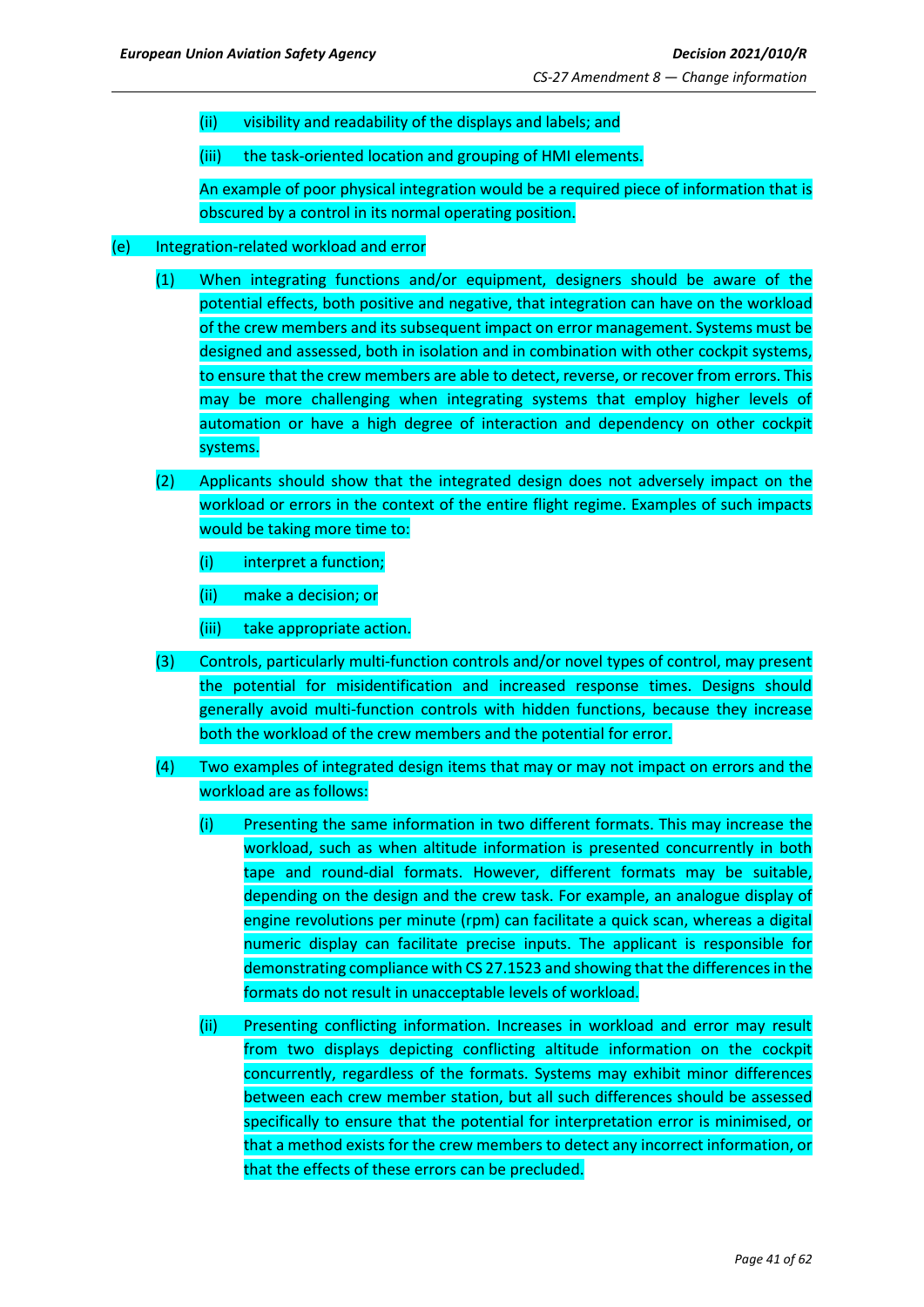- (iii) The applicant should show that the proposed function will not inappropriately draw attention away from other cockpit information and tasks in a way that degrades the performance of the crew members and decreases the overall level of safety. There are some cases in which it may be acceptable for the system design to increase the workload. For example, adding a display into the cockpit may increase the workload by virtue of the additional time crew members spend looking at it, but the safety benefit that the additional information provides may make it an acceptable trade-off.
- (iv) Since each new system integrated into the cockpit may have a positive or negative effect on the workload, each must be assessed in isolation and in combination with the other systems for compliance with CS 27.1523. This is to ensure that the overall workload is acceptable, i.e. that the performance of flight tasks is not adversely impacted, and that the crew's detection and interpretation of information does not lead to unacceptable response times. Special attention should be paid to items that are workload factors. They include the 'accessibility, ease, and simplicity of operation of all necessary flight, power, and equipment controls'.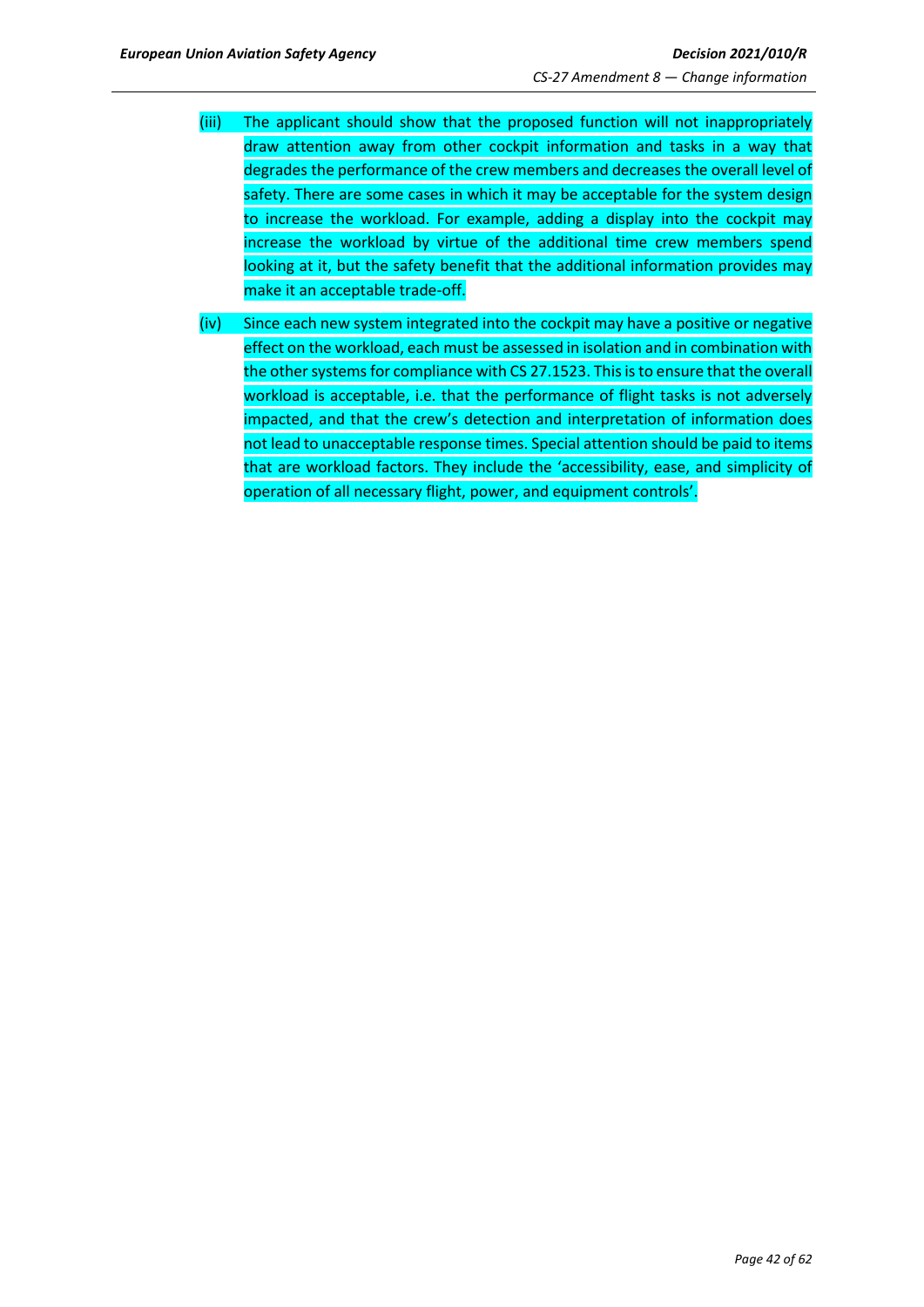## <span id="page-42-0"></span>**5)\_MEANS OF COMPLIANCE**

## <span id="page-42-1"></span>**5.1\_Overview**

This paragraph provides considerations the applicant should use when selecting the means of compliance. It discusses seven types of means of compliance and provides specific HFs considerations for their use.

The applicant should determine the means of compliance to be used on a given project on a case-bycase basis, taking into account the specific compliance issues. In any case, the nature of the HFs objective to be assessed should drive the selection of the appropriate means of compliance.

Some certification projects may necessitate more than one means of demonstrating compliance with a particular CS. For example, when flight testing in a conforming rotorcraft is not possible, a combination of a design review and a part-task evaluation may be proposed. In this context, part-task evaluation focuses only on specific sub-functions of the design item.

The uses and limitations of each type of means of compliance are provided in paragraph 5.3.

## <span id="page-42-2"></span>**5.2\_List of the means of compliance**

The most common means of compliance that are used to demonstrate compliance with HFs certification specifications are discussed in this paragraph and include:

- (a) MC0: Compliance statements,
- (b) MC1: Design review,
- (c) MC2: Calculations and analyses,
- (d) MC4: Laboratory tests,
- (e) MC5: Ground tests,
- (f) MC6: Flight tests,
- (g) MC8: Simulation.

When the 'scenario-based' methodology is used as part of the above-listed means of compliance, additional guidance can be found in paragraph 3.3.2.

## <span id="page-42-3"></span>**5.3\_Selecting the means of compliance**

### **5.3.1\_Credit from previous compliance certification processes**

When determining the level of scrutiny applicable to each design item, the applicant should identify a reference product.

The reference product can also play a role in the compliance demonstration process if data from previous certification exercises is used. However, the following two dimensions should be taken into account when assessing the extent to which certification credits can be granted:

- The reference product from which the applicant intends to claim compliance;
- The certification basis that was used to certify that reference product.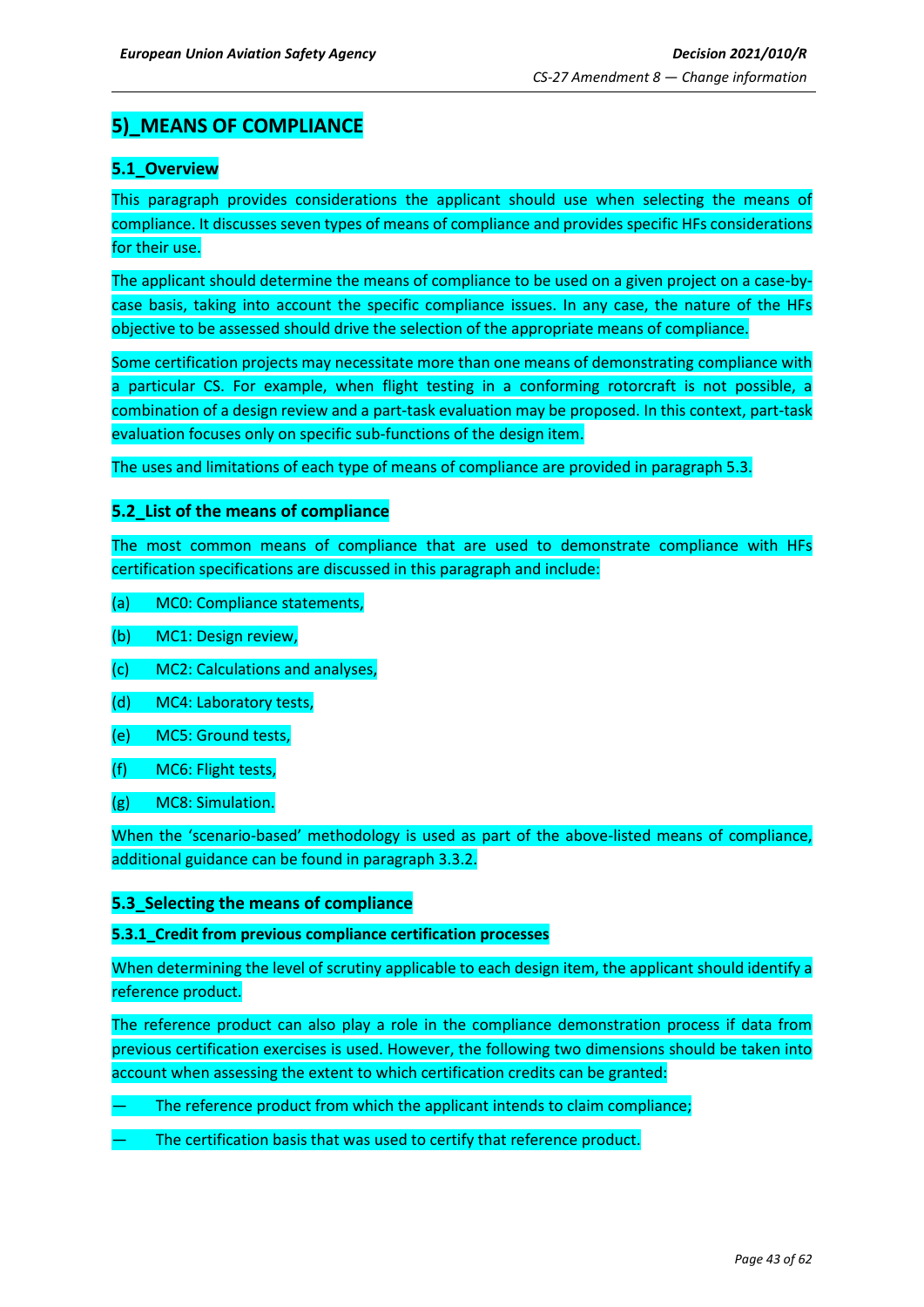The applicant is then expected to gain more certification credits from the equipment installed on one of its rotorcraft already certified under CS 27/29.1302.

Fewer certification credits can be requested when the equipment installed on a rotorcraft was certified by the applicant under a HFs regulatory material different from CS 27.1302. The acceptability of this approach will be evaluated on a case-by-case basis by assessing the compatibility of the reference regulatory material and the methods used at the time of the initial certification.

As a general principle, no certification credit can be claimed when the design item installed on a rotorcraft was certified by another design organisation or when it was not certified by EASA. However, in accordance with 3.3.1(d), the applicant might take credit for the activities carried out by an equipment supplier that performed certain HFs assessments on a voluntary basis.

### **5.3.2\_Representativeness of the test article**

Means of compliance MC4, MC5, MC6 and MC8 require the use of a test article (benches, mock-ups, the actual rotorcraft, or a simulator).

As explained in paragraph 3.3.1, in order the achieve its objectives, the HFs assessment should be started in the early stage of the project and follow an iterative process. This iterative nature of the process may require the applicant to perform assessments in the early stage of the project when the design is still likely to change. On the other hand, test articles that are not fully representative of the final design can be available later on during the certification process and may be the only available ones to actually perform some assessments (for example, a bench or a simulator may be the only means to assess the behaviour for failures that cannot be simulated in flight).

Therefore, the verification of the test article's representativeness, with its deviations from the intended final standard, is a step of paramount importance for the HFs assessment. These deviations should be evaluated taking into account the objectives of the assessment.

### For example:

- If a ground test is carried out to assess the controls reachability, specific attention should be paid at the cockpit geometry being representative of the design under certification while the conformity of the avionics is not required.
- If a simulator is used, the required functional and physical representativeness of the simulation (or degree of realism) will typically depend on the configurations, design items, and crew tasks to be assessed.

As a general principle, as long as the deviations from the intended final standard are known and monitored and do not compromise the validity of the data to be collected, the lack of full representativeness should not prevent the use of a test article. In such cases, partial certification credits may still be granted, provided that the applicant can show that the deviations do not affect the test results.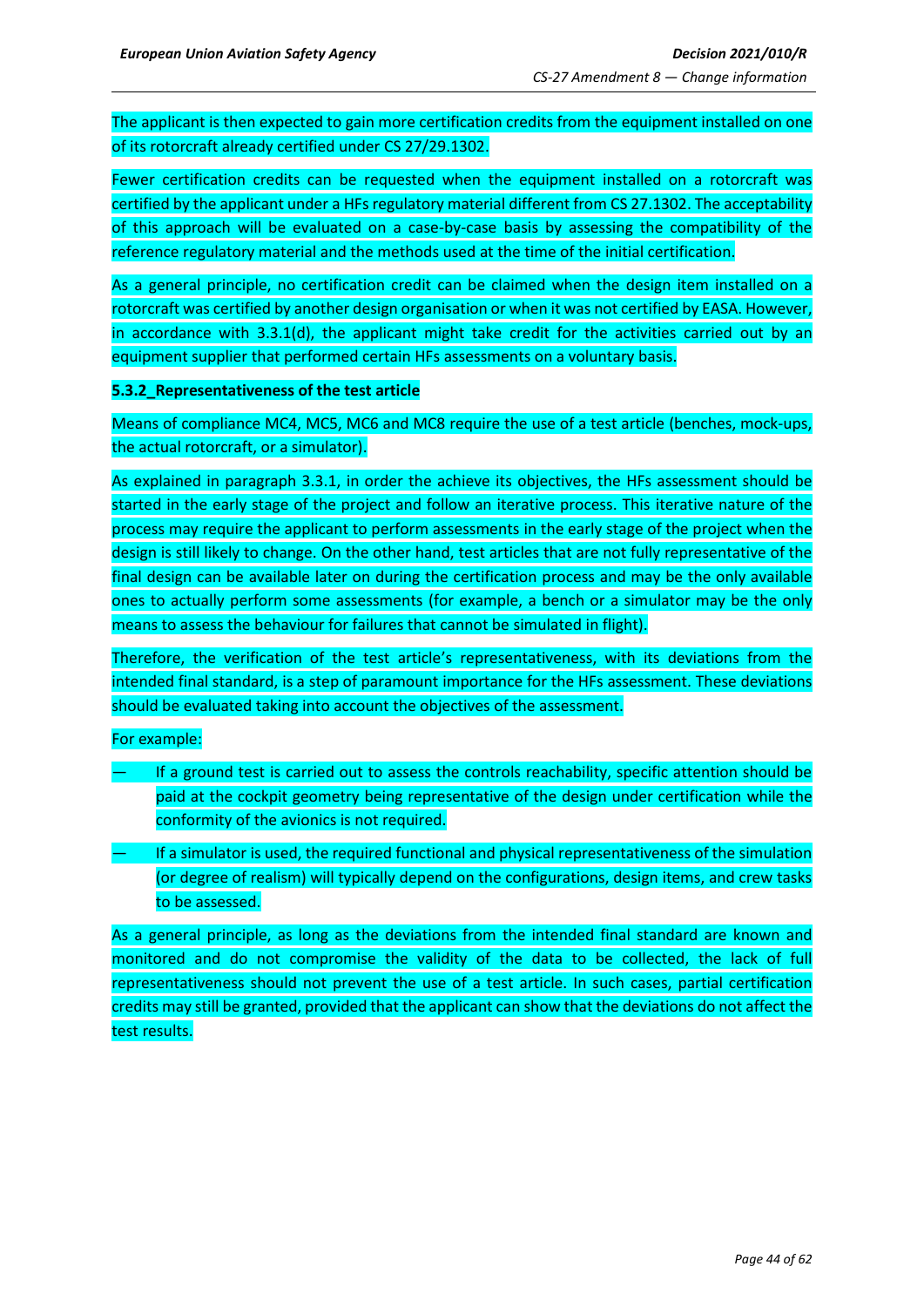### **5.3.3\_Presentation of the means of compliance**

### (a) MC0 Compliance statement based on similarity

#### **Description**

A statement of similarity is a declaration of (full or partial) compliance based on a description of the system to be approved compared to a description of a previously approved system, detailing the physical, logical, and operational similarities relevant for the regulation the applicant wishes to demonstrate compliance with.

Use

A statement of similarity can be sufficient or used in combination with other means of compliance.

### **Limitations**

A statement of similarity, for the purpose of compliance demonstration, should be used with care. The cockpit should be assessed as a whole, not merely as a set of individual functions or systems. Two design items previously approved on separate programmes may be incompatible when combined in a single cockpit. Also, changing one feature in the cockpit may necessitate corresponding changes in other features, to maintain consistency and prevent confusion.

#### Example

If the window design in a new rotorcraft is identical to that in an existing rotorcraft, a statement of similarity may be an acceptable means of compliance to meet CS 27.773.

### (b) MC1 Design review

The applicant may elect to substantiate that the design meets the objectives of a specific paragraph by describing the design. The applicant has traditionally used drawings, configuration descriptions, and/or design philosophies to demonstrate compliance.

## (1) Drawings

**Description** 

Drawings depicting the physical arrangement of hardware or display graphics.

Use

Applicants can use drawings for very simple certification programmes when the change to the cockpit is very simple and straightforward. Drawings can also be used to support compliance findings for more complex interfaces.

**Limitations** 

The use of drawings is limited to physical arrangements and graphical concerns.

## (2) Configuration description

**Description**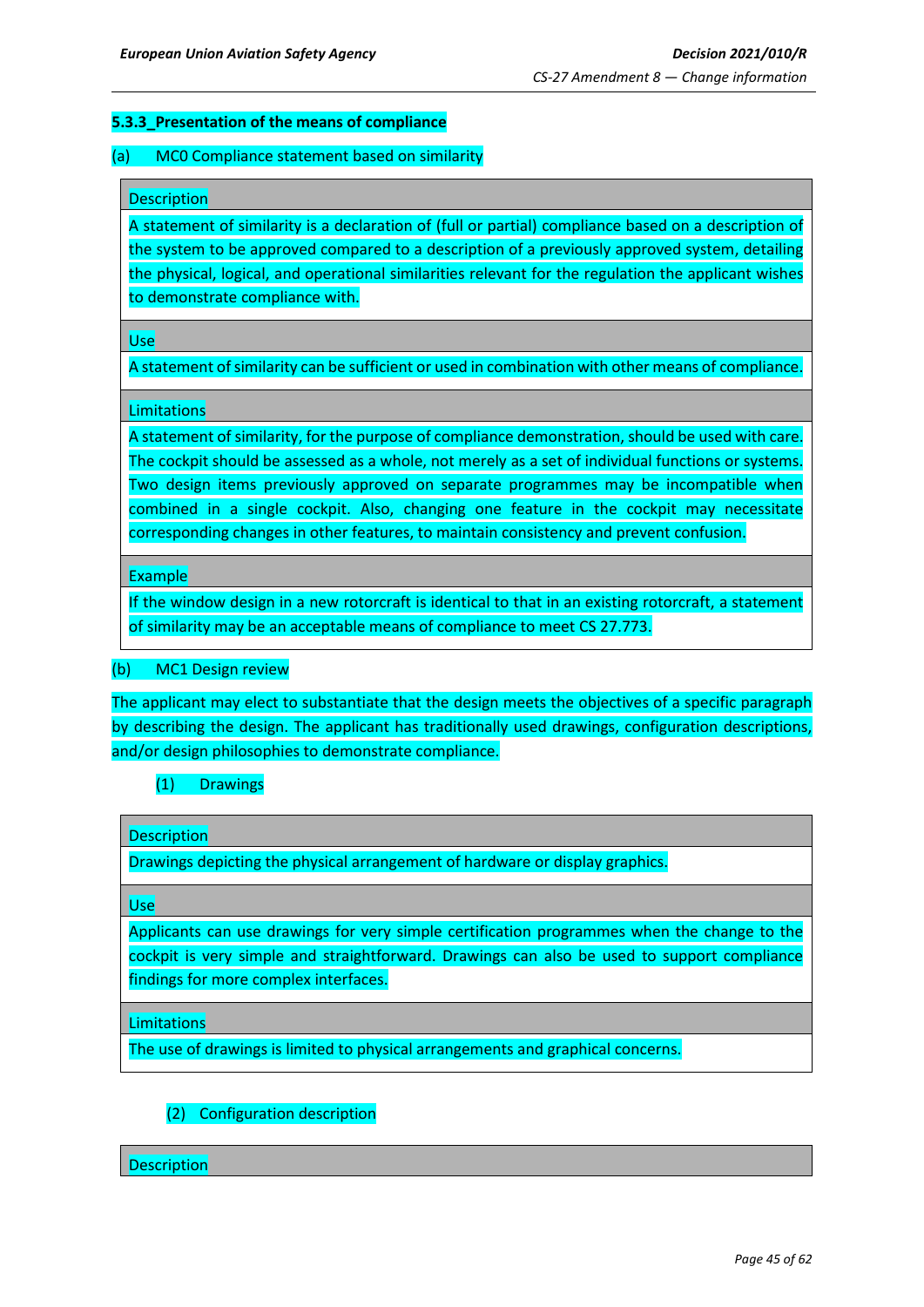A configuration description is a description of the layout, general arrangement, direction of movement, etc., of a design item. It can also be a reference to documentation that provides such a description. It could be used to show the relative locations of flight instruments, groupings of control functions, the allocation of colour codes to displays and alerts, etc.

#### Use

Configuration descriptions are generally less formalised than engineering drawings. They are developed to point out features of the design that support a finding of compliance. In some cases, such configuration descriptions may provide sufficient information for a finding of compliance. More often, however, they provide important background information, while the final confirmation of compliance is found through other means, such as demonstrations or tests. The background information provided by configuration descriptions may significantly reduce the risk associated with demonstrations or tests. The applicant will have already communicated how a system works with the configuration description, and any discussions or assumptions may have already been coordinated.

Limitations

Configuration descriptions may provide sufficient information for a finding of compliance only with a specific requirement.

## (3) Design philosophy

### Description

A design philosophy approach can be used to demonstrate that an overall safety-centred philosophy, as detailed in the design specifications for the product/system or cockpit, has been applied.

Use

It documents that the design qualifies to meet the objectives of a specific paragraph.

**Limitations** 

In most cases, this means of compliance will be insufficient as the sole means to demonstrate compliance.

Example

The design philosophy may be used as a means of compliance when a new alert is added to the cockpit provided the new alert is consistent with the acceptable, existing alerting philosophy.

### (c) MC2 Calculations/analyses

**Description**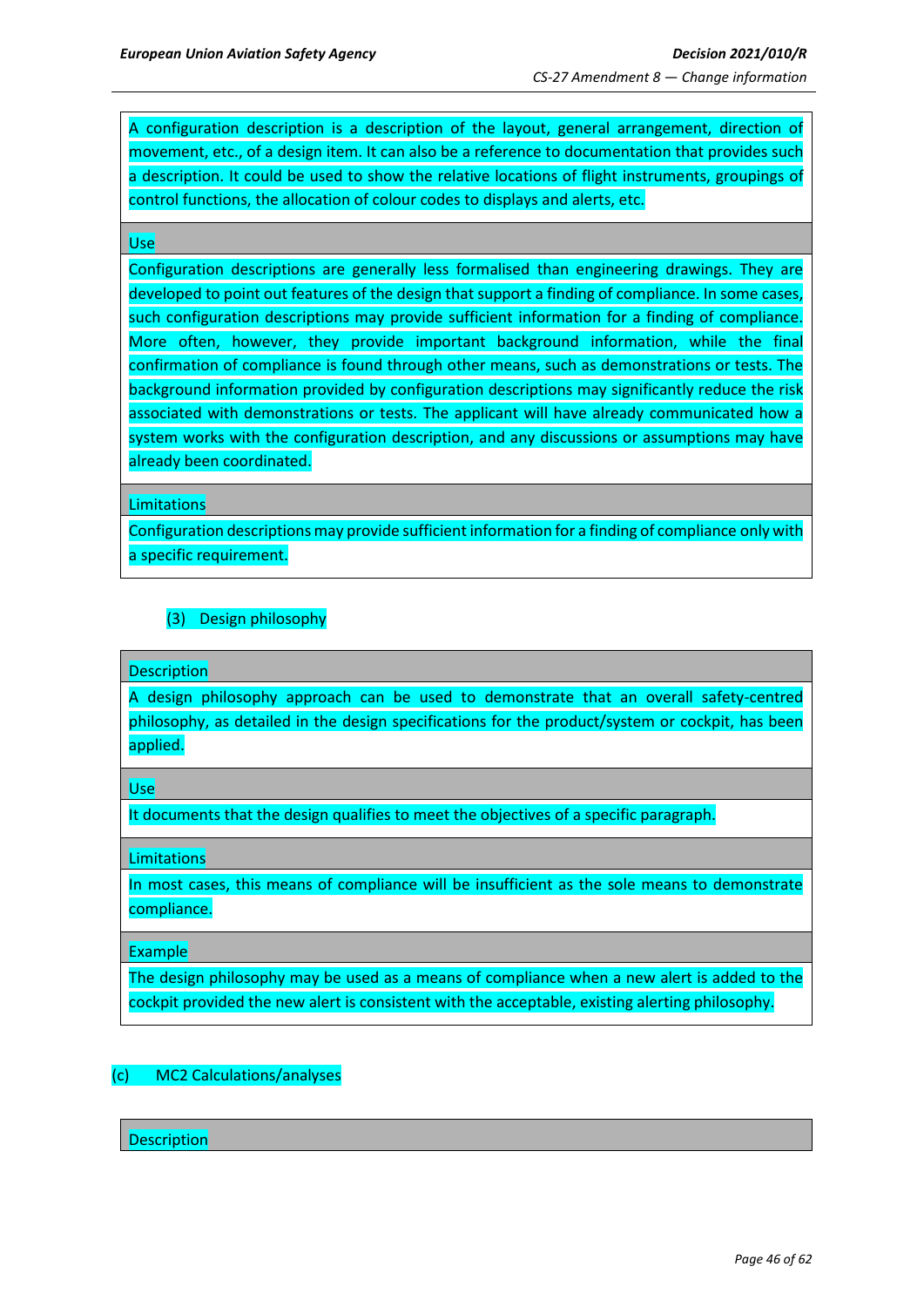Calculations or engineering analyses ('paper and pencil' assessments) that do not require direct participant interaction with a physical representation of the equipment.

Use

Provides a systematic analysis of specific or overall aspects of the human interface part of the product/system/cockpit.

#### **Limitations**

The applicant should carefully consider the validity of the assessment technique if the analyses are not based on recognised industry standard methods. The applicant may be asked to validate any computational tools used in such analyses. If the analysis involves comparing measured characteristics with recommendations derived from pre-existing research (internal or public domain), the applicant may be asked to justify the applicability of the data to the project. While analyses are useful to start investigating the potential for design-related human errors, as well as the theoretical efficiency of the available means of protection, this demonstration should be complemented by observations through other means of compliance when required.

Analysis cannot be used to assess complex cognitive issues.

Example

An applicant may conduct a vision analysis to demonstrate that the crew member has a clear and undistorted view out of the windshield. Similarly, an analysis may also demonstrate that flight, navigation and power plant instruments are plainly visible from the crew member stations. The applicant may need to validate the results of the analysis in a ground or flight test, or by using a means of simulation that is geometrically representative. An applicant may also conduct an analysis based on evidence collected during similar previous HFs assessments.

### (d) MC4 Laboratory tests

#### **Description**

An assessment made using a bench test representing the HMI. This can be conducted on an avionics bench when the purpose is to assess the information, or on a mock-up when the purpose is to assess the cockpit geometry.

Bench or laboratory assessment

The applicant can conduct an assessment using devices emulating crew member interfaces for a single system or a group of related systems. The applicant can use flight hardware, simulated systems, or combinations of these.

Example of a bench or laboratory assessment

A bench assessment for an integrated system could be conducted using an avionics suite installed in a mock-up of a cockpit, with the main displays and autopilot controls included. Such a tool may be valuable during development and for making EASA familiar with the system. However, in a highly integrated architecture, it may be difficult or impossible to assess how well the avionics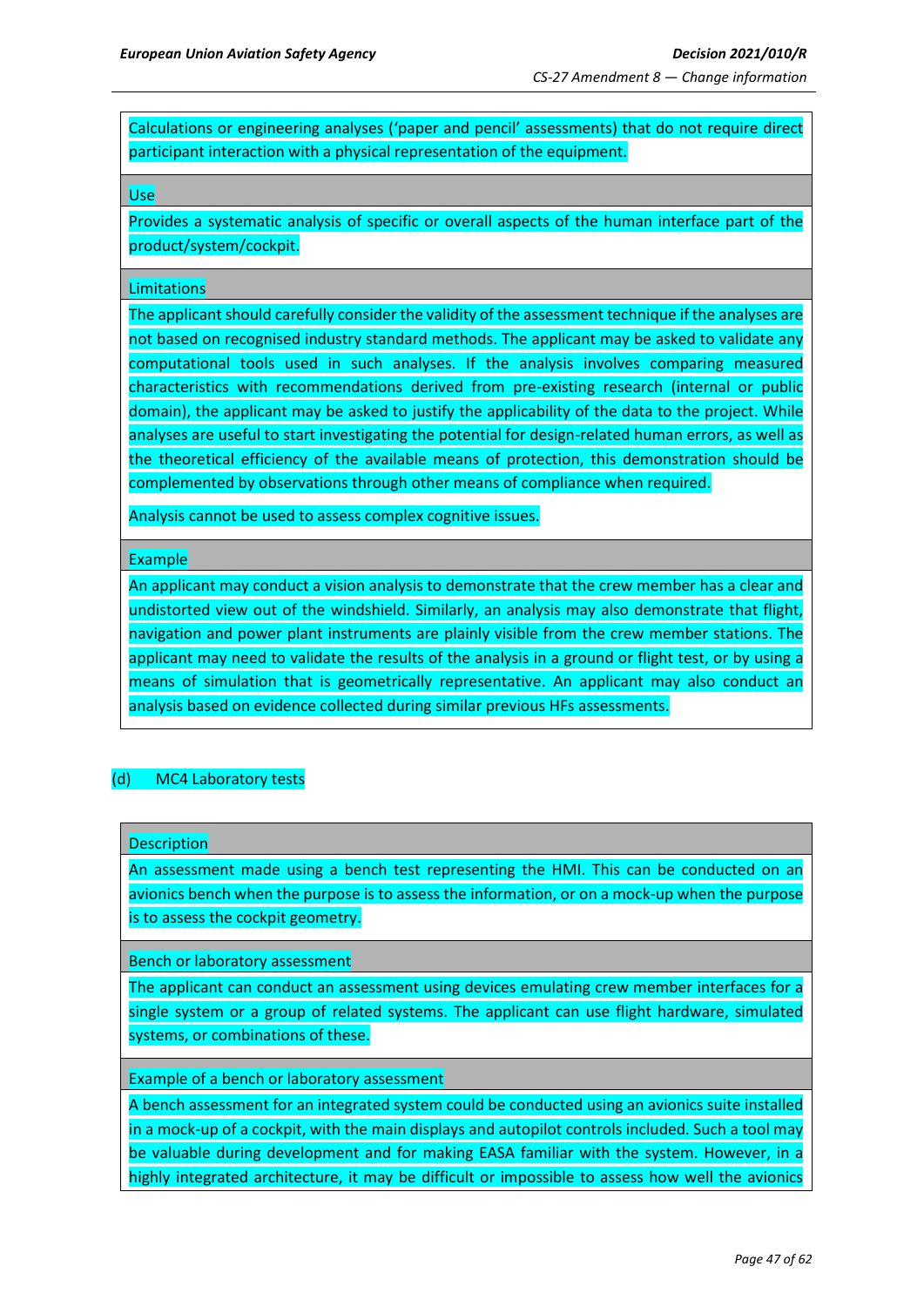system will fit into the overall cockpit without more complete simulation or use of the actual rotorcraft.

### Mock-up evaluation

A mock-up is a full-scale, static representation of the physical configuration (form and fit). It does not include functional aspects of the cockpit and its installed equipment.

Mock-ups can be used as representations of the design, allowing participants to physically interact with the design. Three-dimensional representations of the design in a CAD system, in conjunction with three-dimensional models of the cockpit occupants, have also been used as 'virtual' mock-ups for certain limited types of evaluations. Reachability, for example, can be addressed using either type of mock-up.

Example of a mock-up evaluation

An analysis to demonstrate that the controls are arranged so that crew members from 1.57 m (5 ft 2 in) to 1.83 m (6 ft) in height can reach all controls. This analysis may use computer-generated data based on engineering drawings. The applicant may demonstrate the results of the analysis in the actual rotorcraft.

### **Limitations**

Bench tests or mock-ups cannot be used to assess complex cognitive issues.

### (e) MC5 Ground tests

**Description** 

An assessment conducted on a flight test article on ground.

**Limitations** 

Ground tests cannot be used to assess complex cognitive issues.

Example

An example of a ground test is the assessment of the displays' potential for reflections on the windshield and on the windows. Such an assessment involves covering the cockpit windows to simulate darkness and setting the cockpit lighting to the desired levels. This particular assessment may not be possible in a simulator because of differences in the light sources, display hardware, and/or construction of the windows.

### (f) MC6 Flight tests and MC8 Simulation

The applicant may use a wide variety of part-task to full-installation representations of the product/system or cockpit for assessment purposes. The representation of the HMI does not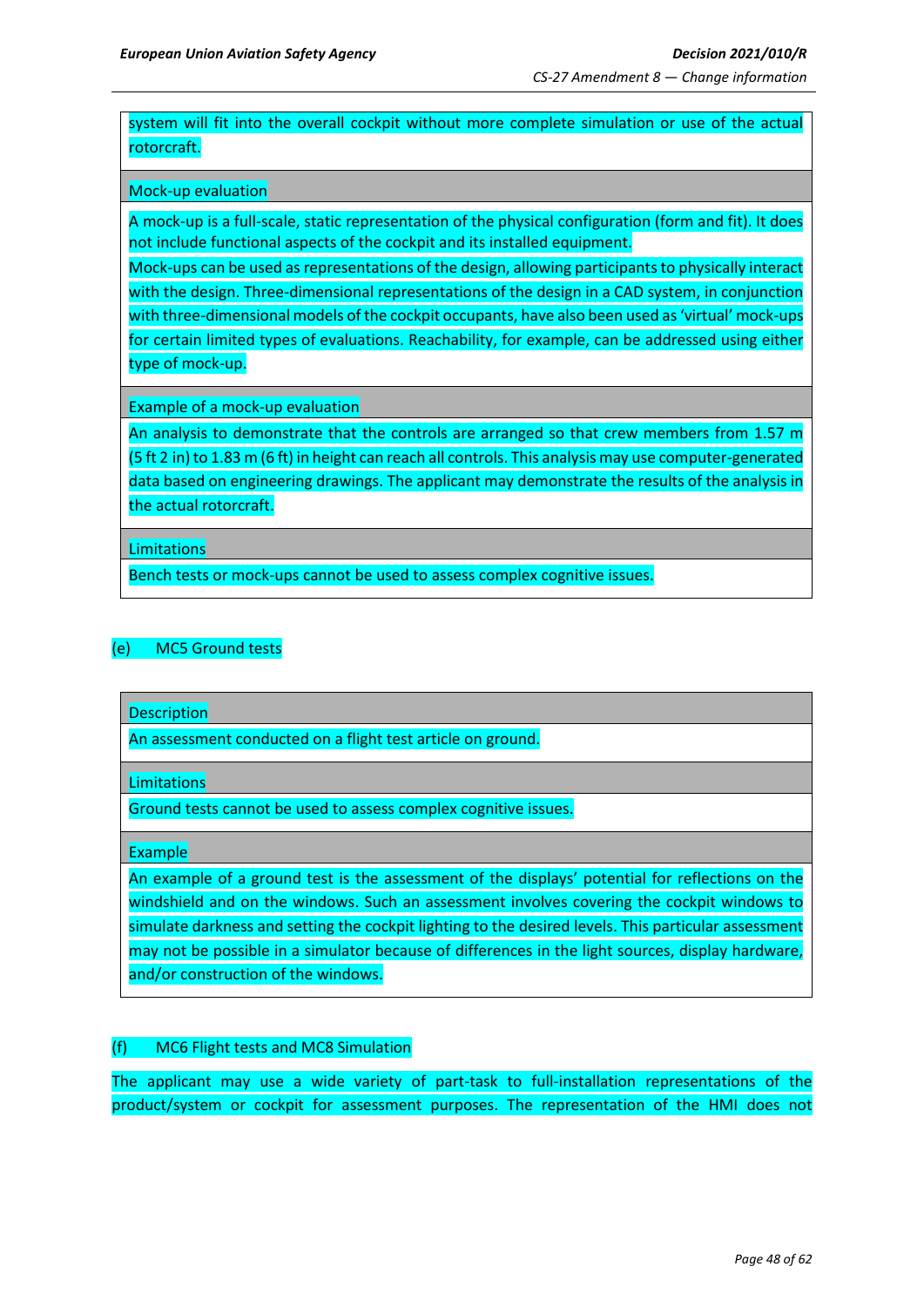necessarily conform to the final design. The paragraphs below address both system- and rotorcraftlevel evaluations that typically make up this group of means of compliance.

### **Description**

As soon as the maturity of the design allows pilots to take part in the compliance demonstration, HFs assessments are conducted in a dynamic operational context. Depending on the HFs objectives to be addressed, and according to the HFs test programme, those assessments can be either conducted at the system level or the rotorcraft level. Both simulators and real rotorcraft can be used, but the selection of the MoC depends on the nature of the test objectives.

Use

Traditionally, these types of activities are part of the design process. They allow applicants to continuously improve their designs thanks to the application of an iterative approach.

### (f)(i) MC8 Simulation

### Simulator assessment

A simulator assessment uses devices that present an integrated emulation (using flight hardware, simulated systems, or combinations of these) of the cockpit and the operational environment. These devices can also be 'flown' with response characteristics that replicate, to some extent, the responses of the rotorcraft.

### (f)(ii) MC6 Flight tests

### In-flight assessment

Flight testing during certification is the final compliance demonstration of the design, and is conducted in a conforming rotorcraft during flight. The rotorcraft and its components (cockpit) are the most representative of the type design to be certified and will be the closest to real operations of the equipment. In-flight testing is the most realistic testing environment, although it is limited to those tests that can be conducted safely. Flight testing can be used to validate and verify other assessments previously conducted during the development and certification programme. It is often best to use flight testing as the final confirmation of data collected using other means of compliance, including analyses and assessments.

Flights tests carried out for areas of investigation outside the HFs scope can be given partial credit for demonstrating compliance with 27.1302. The acceptability of this approach has, however, to be assessed by EASA on a case-by-case basis. A prerequisite for acceptance by EASA is the respect of the basic HFs methodical principles for data collection and processing. These flight tests should only be used as a complementary approach to dedicated HFs assessments.

#### (f)(iii) MC6 versus MC8

#### MC6 versus MC8: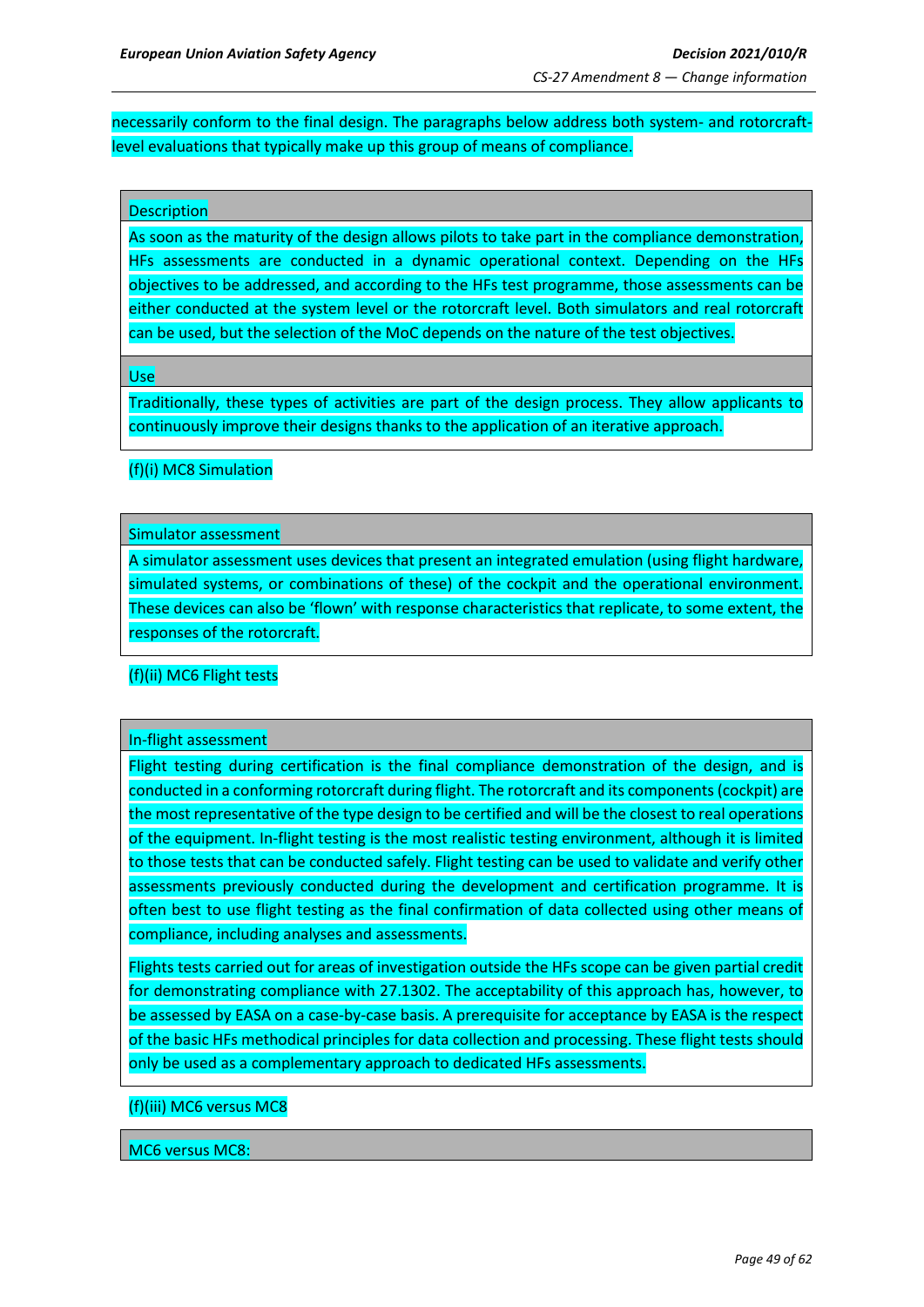The selection of the flight test as a means of assessment should not be exclusively motivated by the absence of any other available means, but should be duly justified, taking into account its inherent limitations:

- Due to safety reasons, the actual testing on a rotorcraft may be inappropriate for the malfunction assessment.
- Flight test does not normally allow the manipulation of the operational environment which may be needed to apply the scenario-based approach.
- HFs in-flight scenarios may be challenging to replicate due to the difficulty in reproducing the operational context. For example, events like ATC communications, weather, etc., which are expected to trigger a crew reaction to be tested may not be repeatable. This may hamper the collection of homogeneous data and may adversely affect its validity.

However, flight test is deemed adequate when the operational and/or system representativeness is a key driver for the validity of HFs data. For example, an in-flight assessment is typically more adequate when dealing with workload determination.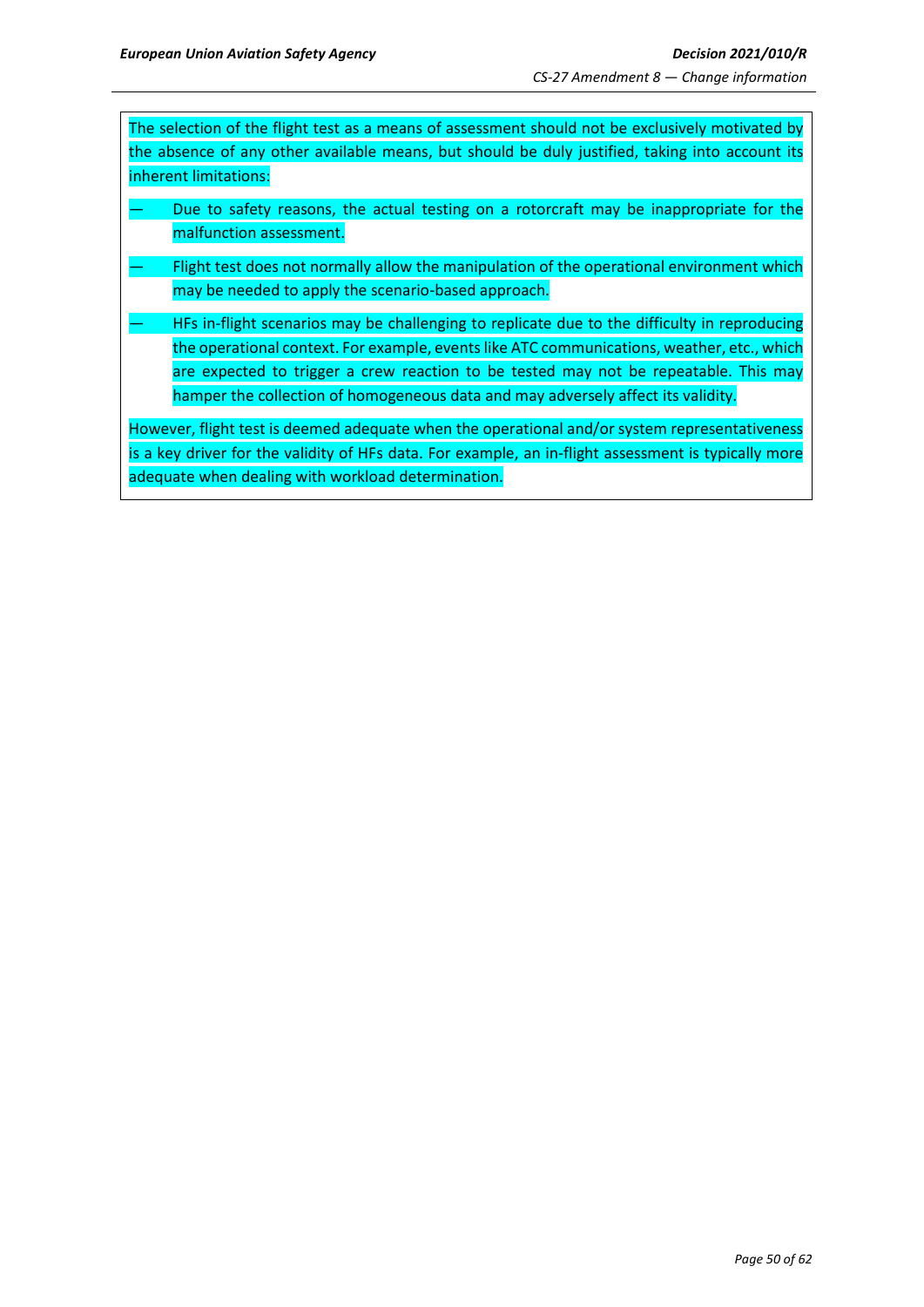# <span id="page-50-0"></span>**AMC 27.1302 APPENDIX 1: Related regulatory material and documents**

### EASA AMC:

- AC 27-1B Change 7 MG-19 *Electronic Display Systems* and MG-20 *Human Factors*
- PS-ANM100-01-03A, *Factors to Consider When Reviewing an Applicant's Proposed Human Factors Methods for Compliance for Flight Deck Certification*

### Other documents:

The following is a list of other documents relevant to cockpit design and crew member interfaces that may be useful when applying this AMC. Some are not aviation specific, such as International Standard ISO 9241-4, which, however, provides useful guidance. When using that document, applicants should consider environmental factors such as the intended operational environment, turbulence, and lighting, as well as cross-side reach.

- Policy Memo ANM-99-2, *Guidance for Reviewing Certification Plans to Address Human Factors for Certification of Transport Airplane Flight Decks*
- AMC 25-11, *Electronic Flight Deck Displays*, November 2018
- SAE ARP4033, *Pilot-System Integration*, August 1995
- SAE ARP5289A, *Electronic Aeronautical Symbols*
- SAE ARP4102/7, *Electronic Displays*
- SAE ARP4105C, *Abbreviations, Acronyms, and Terms for Use on the Flight Deck*
- ICAO Doc 8400, *Procedures for Air Navigation Services — ICAO Abbreviations and Codes*, Ninth Edition, 2016
- ICAO Doc 9683 AN/950, *Human Factors Training Manual*, First Edition, 1998
- International Standards ISO 9241-4, *Ergonomic Requirements for Office Work with Visual Display Terminals (VDTs)*
- FAA Human Factors Team report on: *The Interfaces Between Flight crews and Modern Flight Deck Systems*, 1996
- DOT/FAA/RD–93/5: *Human Factors for Flight Deck Certification Personnel*, 1993
- FAA AC 20-175 *Controls for Flight Deck Systems*, 2011
- FAA AC 00-74 *Avionics Human Factors Considerations for Design and Evaluation*, 2019
- DOT/FAA/TC-13/44 *Human Factors Considerations in the Design and Evaluation of Flight Deck Displays and Controls*, 2016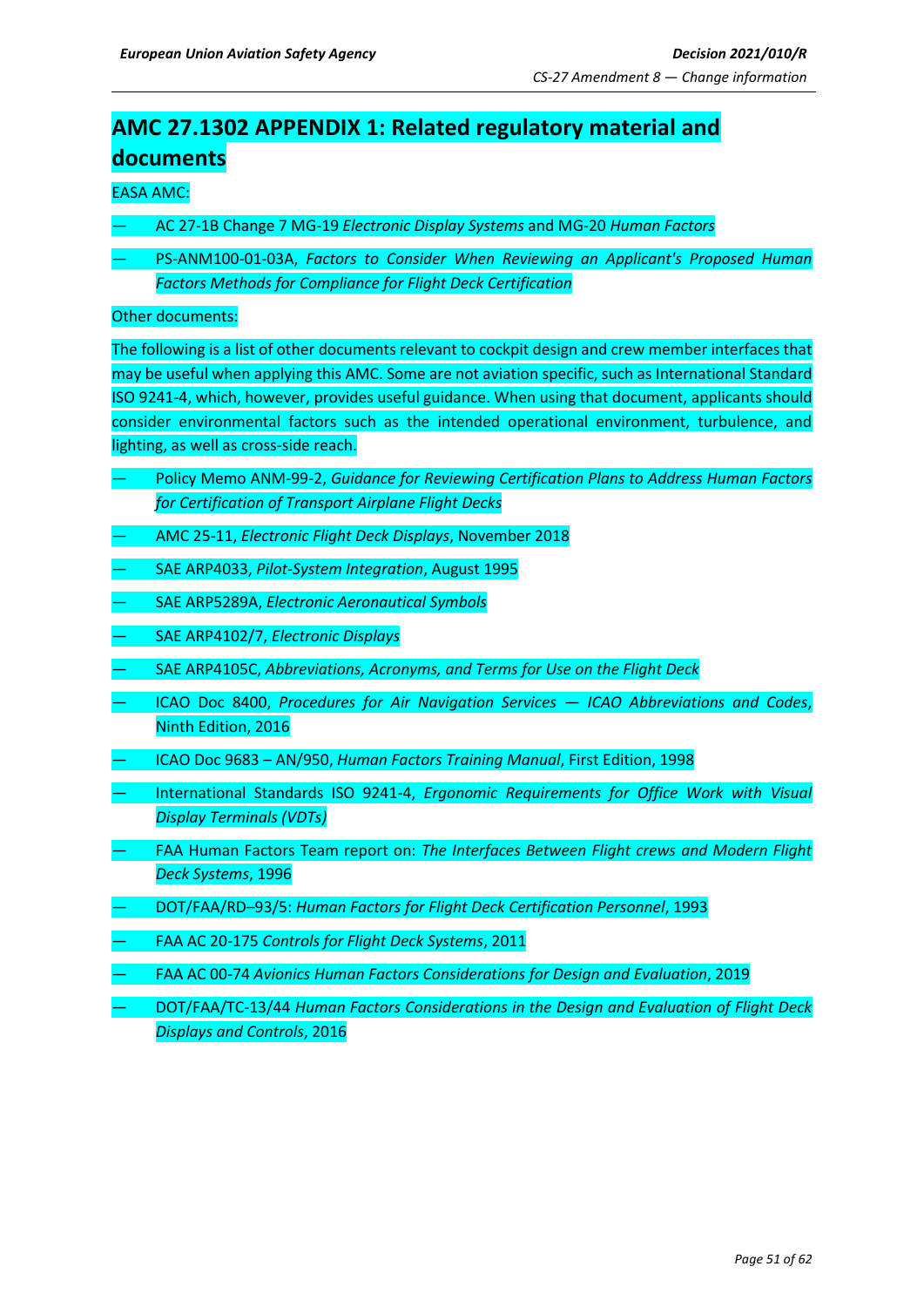## **GM1 27.1302 Explanatory material**

### **1\_Introduction**

- (a) Accidents most often result from a sequence or combination of different errors and safetyrelated events (e.g. equipment failures and weather conditions). Analyses show that the design of the cockpit and other systems can influence the crew's task performance and the occurrence and effects of some crew member errors.
- (b) Crew members make a positive contribution to the safety of the aviation system because of their ability to continuously assess changing conditions and situations, analyse potential actions, and make reasoned decisions. However, even well-trained, qualified, healthy, alert crew members make errors. Some of these errors may be induced or influenced by the designs of the systems and their crew interfaces, even with those that are carefully designed. Most of these errors have no significant safety effects, or are detected and mitigated in the normal course of events. However, some of them may lead or contribute to the occurrence of unsafe conditions. Accident analyses have identified crew member performance and errors as recurrent factors in the majority of accidents involving rotorcraft.
- (c) Some current requirements are intended to improve safety by requiring the cockpit and its equipment to be designed with certain capabilities and characteristics. The approval of cockpit systems with respect to design-related crew member error has typically been addressed by referring to system-specific or general applicability requirements, such as CS 27.1301(a), CS 27.771(a), and CS 27.1523. However, little or no guidance exists to show how the applicant may address potential crew member limitations and errors. That is why CS 27.1302 and this guidance material have been developed.
- (d) CS 27.1302 was developed to provide a basis for addressing the design-related aspects of the avoidance and management of crew member errors by taking the following approach.
	- (i) Firstly, by providing means to address the design characteristics that are known to reduce or avoid crew member error and that address crew member capabilities and limitations. CS 27.1302(a) to (c) are intended to reduce the design contribution to such errors by ensuring that the information and controls needed by the crew members to perform the tasks associated with the intended function of installed equipment are provided, and that they are provided in a usable form.

In addition, operationally relevant system behaviour must be understandable, predictable, and supportive of the crew's tasks. Guidance is provided in this paragraph on the avoidance of design-induced crew member errors.

(ii) Secondly, CS 27.1302(d) addresses the fact that since crew member errors will occur, even with a well-trained and proficient crew operating well-designed systems, the design must support the management of those errors to avoid any safety consequences. Paragraph 5.7 below on crew member error management provides the relevant guidance.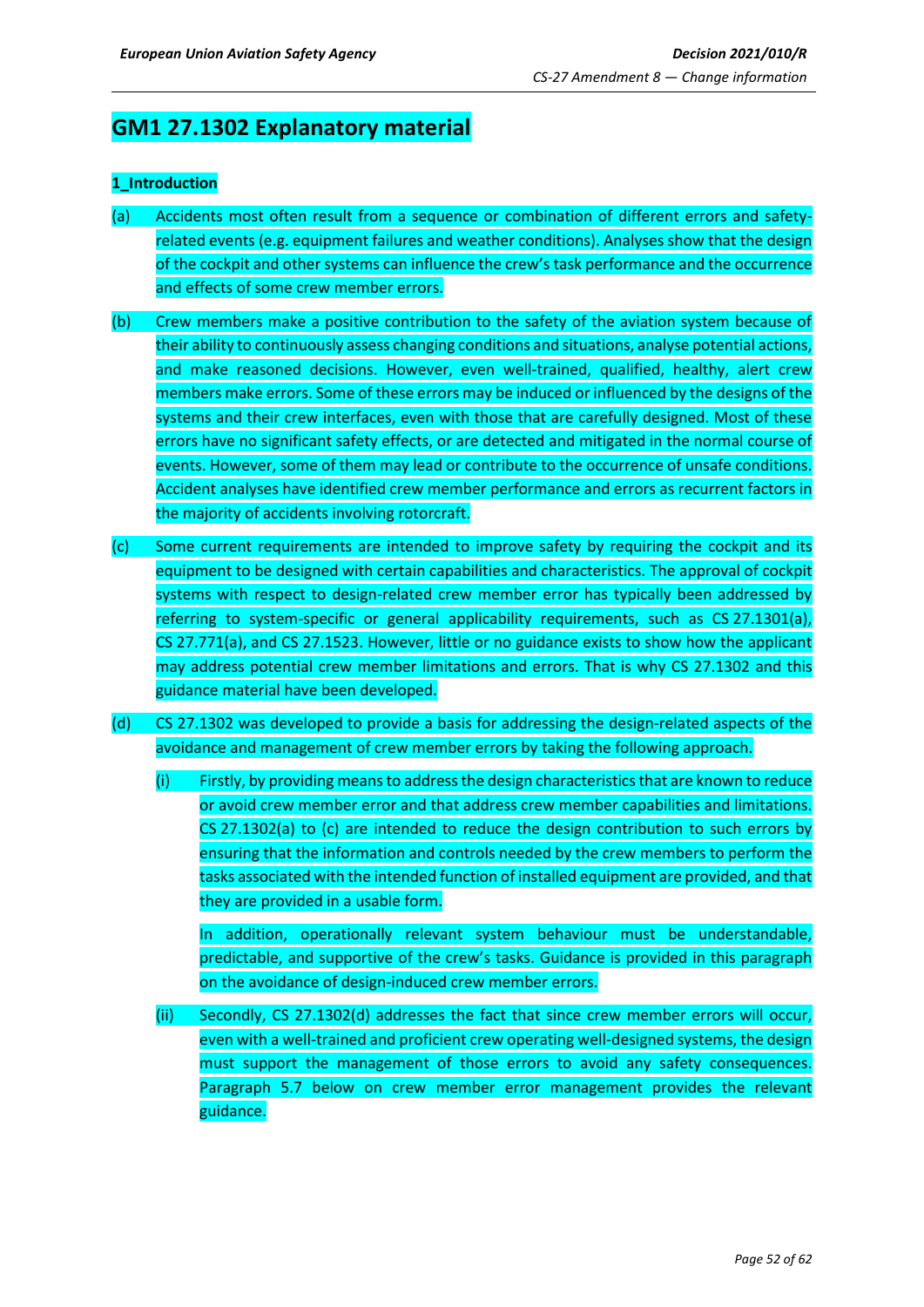(e) EASA would like to bring the applicants' attention to the fact that the implementation of the CS 27.1302 process may require up to several years, depending on the characteristics of the project. However, STCs may require much less time.

### **2\_CS 27.1302: applicability and explanatory material**

- (a) CS-27contains certification specifications for the design of cockpit equipment that is system specific (refer to AMC 27.1302, Table 1, in paragraph 2), generally applicable (e.g. CS 27.1301(a), CS 27.771(a)), and establishes minimum crew requirements (e.g. CS 27.1523). CS 27.1302 complements the generally applicable requirements by adding more explicit objectives for the design attributes related to the avoidance and management of crew member errors. Other ways to avoid and manage crew member errors are regulated through the requirements governing the licensing and qualifications of crew members and rotorcraft operations. Taken together, these complementary approaches provide an adequate level of safety.
- (b) The complementary approach is important. It is based upon the recognition that equipment design, training/licensing/qualifications and operations/procedures each provide safety contributions to risk mitigation. An appropriate balance is needed between them. There have been cases in the past where design characteristics known to contribute to crew member errors were accepted based upon the rationale that training or procedures would mitigate that risk. We now know that this can often be an inappropriate approach. Similarly, due to unintended consequences, it would not be appropriate to require equipment design to provide total risk mitigation.
- (c) A proper balance is needed between certification specifications in CS-27and the requirements for training/licensing/qualifications and operations/procedures. CS 27.1302 and this GM were developed with the intent of achieving that appropriate balance.
	- (1) Introduction. The introductory sentence of CS 27.1302 states that 'this paragraph applies to installed systems and equipment intended to be used by the crew members when operating the rotorcraft from their normal seating positions in the cockpit or their operating positions in the cabin'.
		- (i) 'Intended to be used by the crew members when operating the rotorcraft from their normal seating positions in the cockpit or their operating positions in the cabin' means that the intended function of the installed equipment includes its use by the crew members when operating the rotorcraft. An example of such installed equipment would be a display that provides information enabling the crew to navigate. The term 'crew members' is intended to include any or all individuals comprising the minimum crew as determined for compliance with CS 27.1523. The phrase 'from their normal seating positions in the cockpit' means that the crew members are seated at their normal duty stations for operating the rotorcraft.
		- (ii) The phrase 'from their normal seating positions in the cockpit or their operating positionsin the cabin' meansthatthe crew members are positioned at their normal duty stations in the cabin. These phrases are intended to limit the scope of this requirement so that it does not address the systems or equipment that are/is not used by the crew members while performing their duties in operating the rotorcraft in normal, abnormal/malfunction and emergency conditions. For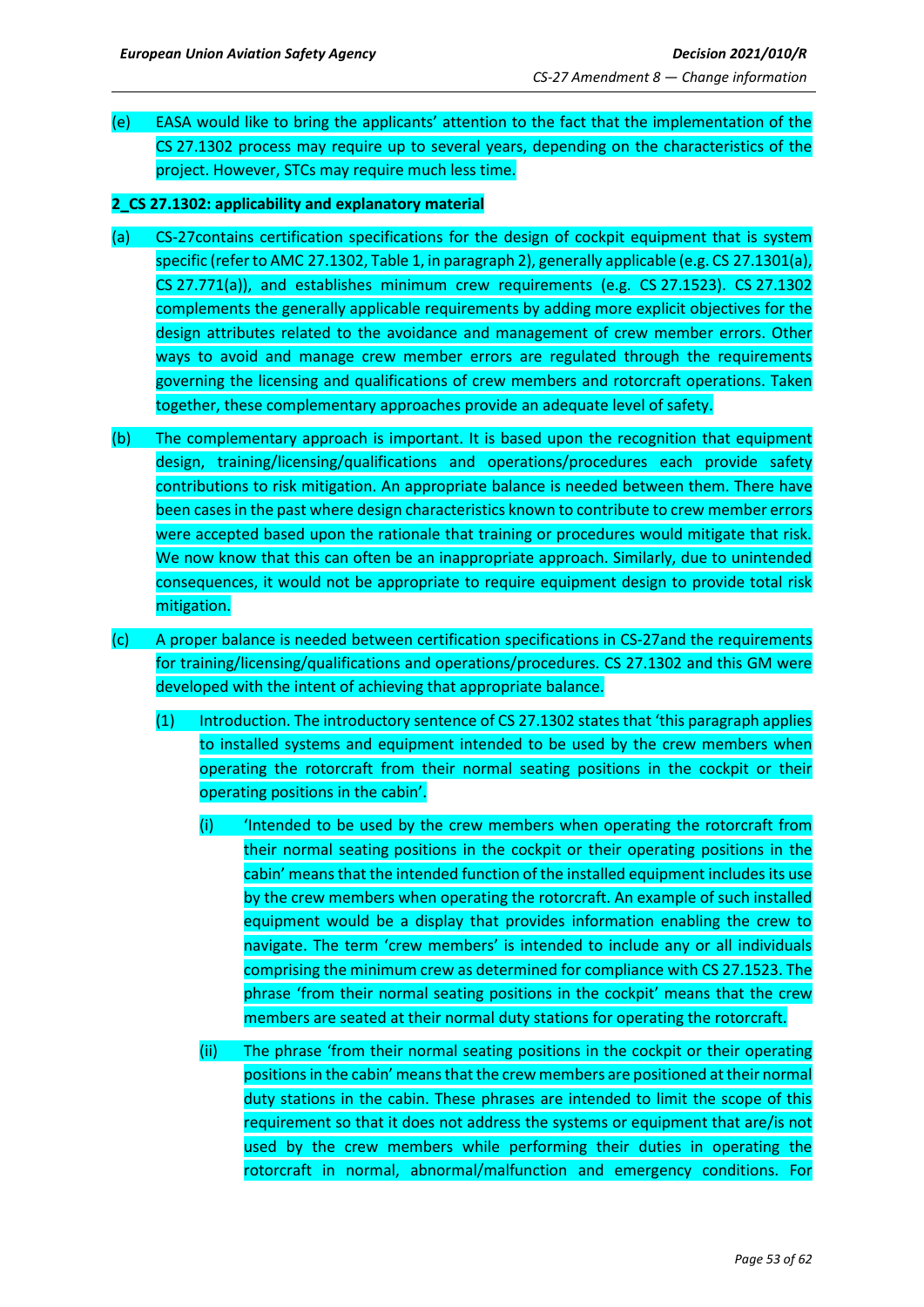example, this paragraph is not intended to apply to design items such as certain circuit breakers or maintenance controls intended for use by the maintenance crew (or by the crew when not operating the rotorcraft).

- (iii) The phrase 'The installed systems and equipment must be shown […]' in the first paragraph means that the applicant must provide sufficient evidence to support compliance determinations for each of the CS 27.1302 objectives. This is not intended to require a demonstration of compliance beyond that required by point 21.A.21(a) of Part 21. Accordingly, for simple design items or items similar to previously approved equipment and installations, the demonstrations, assessments or data needed to demonstrate compliance with CS 27.1302 are not expected to entail more extensive or onerous efforts than are necessary to demonstrate compliance with the previous requirements.
- (iv) The phrase 'individually and in combination with other such equipment' means that the objectives of this paragraph must be met when equipment is installed in the cockpit with other equipment. The installed equipment must not prevent other equipment from complying with these objectives. For example, applicants must not design a display so that the information it provides is inconsistent or is in conflict with information provided from other installed equipment.
- (v) In addition, this paragraph presumes a qualified crew member that is trained to use the installed equipment. This means that the design must meet these objectives for crew members who are allowed to fly the rotorcraft by meeting the qualification requirements of the operating rules. If the applicant seeks a type design or supplemental type design approval before a training programme is accepted, the applicant should document any novel, complex or highly integrated design items and assumptions made during the design phase that have the potential to affect the training time or the crew member procedures. The certification specification and associated material are written assuming that either these design items and assumptions or the knowledge of a training programme (proposed or in the process of being developed) will be coordinated with the appropriate operational approval organisation when assessing the adequacy of the design.
- (vi) The objective for the equipment to be designed so that the crew members can safely perform their tasks associated with the intended function of the equipment applies in normal, abnormal/malfunction and emergency conditions. The tasks intended to be performed under all the above conditions are generally those prescribed by the crew member procedures. The phrase 'safely perform their tasks' is intended to describe one of the safety objectives of this certification specification. The objective is for the equipment design to enable the crew members to perform their tasks with sufficient accuracy and in a timely manner, without unduly interfering with their other required tasks. The phrase 'tasks associated with its intended function' is intended to characterise either the tasks required to operate the equipment or the tasks for which the intended function of the equipment provides support.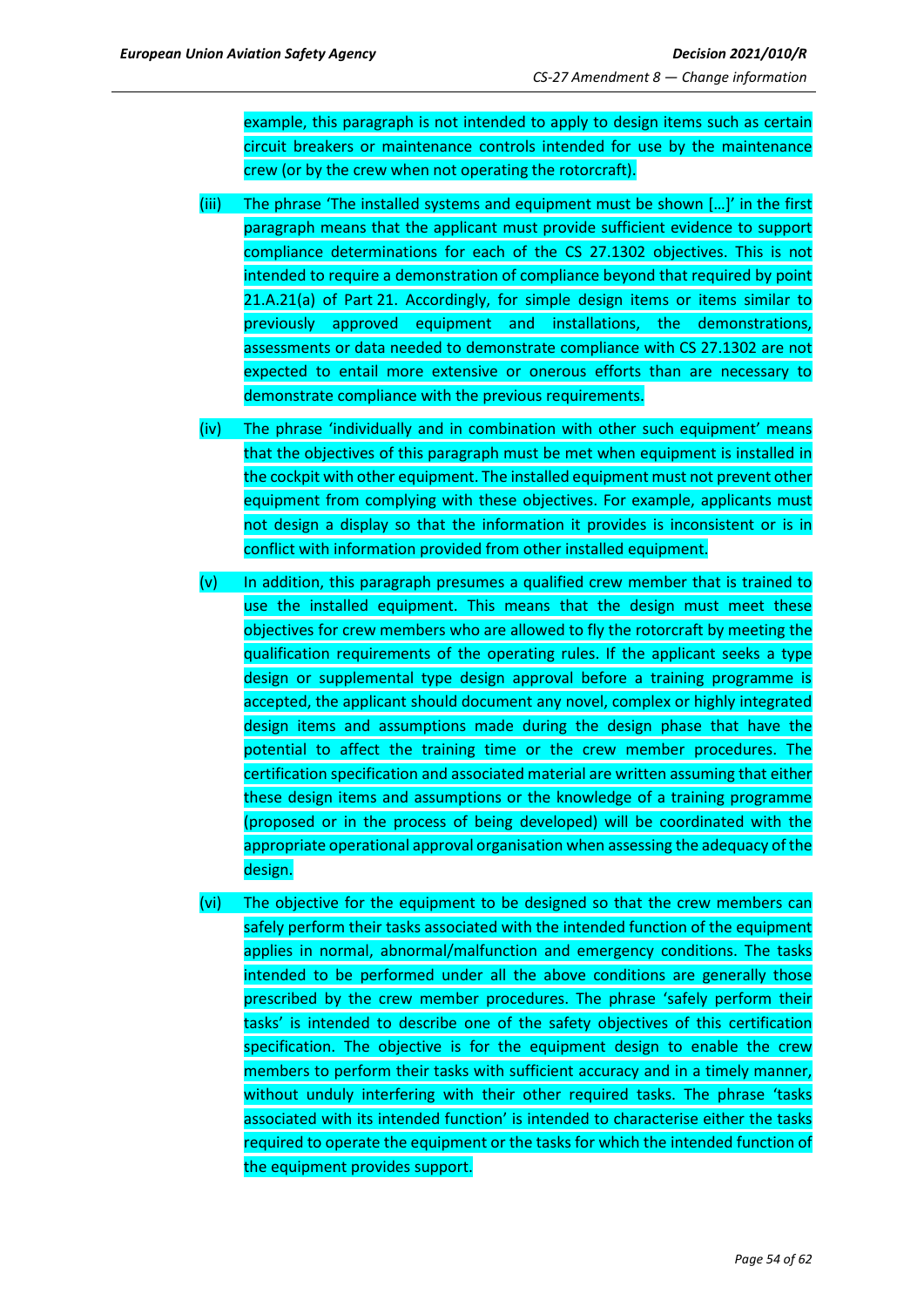- (2) **CS 27.1302(a)** requires the applicant to install the appropriate controls and provide the necessary information for any cockpit equipment identified in the first paragraph of CS 27.1302. The controls and the information displays must be sufficient to allow the crew members to accomplish their tasks. Although this may seem obvious, this objective is included because a review of CS-27 on the subject of HFs revealed that a specific objective for cockpit controls and information to meet the crew member needs is necessary. This objective is not reflected in other parts of the rules, so it is important to be explicit.
- (3) **CS 27.1302(b)** addresses the objective for cockpit controls and information that are/is necessary and appropriate for the crew members to accomplish their tasks, as determined in (a) above. The intent is to ensure that the design of the controls and information devices makes them usable by the crew members. This subparagraph seeks to reduce design-induced crew member errors by imposing design objectives for cockpit information presentation and controls. Subparagraphs (1) through (3) specify these design objectives. The design objectives for information and controls are necessary to:
	- (i) properly support the crew members in planning their tasks;
	- (ii) make available to the crew members appropriate, effective means to carry out planned actions; and
	- (iii) enable the crew members to have appropriate feedback information about the effects of their actions on the rotorcraft.
- (4) **CS 27.1302(b)(1)** specifically requires controls and information to be designed in a clear and unambiguous form, at a resolution and precision appropriate to the task.
	- (i) As applied to information, 'clear and unambiguous' means that it can be perceived correctly (is legible) and can be comprehended in the context of the crew member tasks associated with the intended functions of the equipment, such that the crew members can perform all the associated tasks.
	- (ii) For controls, the objective for 'clear and unambiguous' presentation means that the crew members must be able to use them appropriately to achieve the intended functions of the equipment. The general intent is to foster the design of equipment controls whose operation is intuitive, consistent with the effects on the parameters or states that they affect, and compatible with the operation of the other controls in the cockpit.
	- (iii) 27.1302(b)(1) also requires the information or control to be provided, or to operate, at a level of detail and accuracy appropriate for accomplishing the task. Insufficient resolution or precision would mean the crew members could not perform the task adequately. Conversely, excessive resolution has the potential to make a task too difficult because of poor readability or the implication that the task should be accomplished more precisely than is actually necessary.
- (5) **CS 27.1302(b)(2)** requires controls and information to be accessible and usable by the crew members in a manner appropriate to the urgency, frequency, and duration of their tasks. For example, controls that are used more frequently or urgently must be readily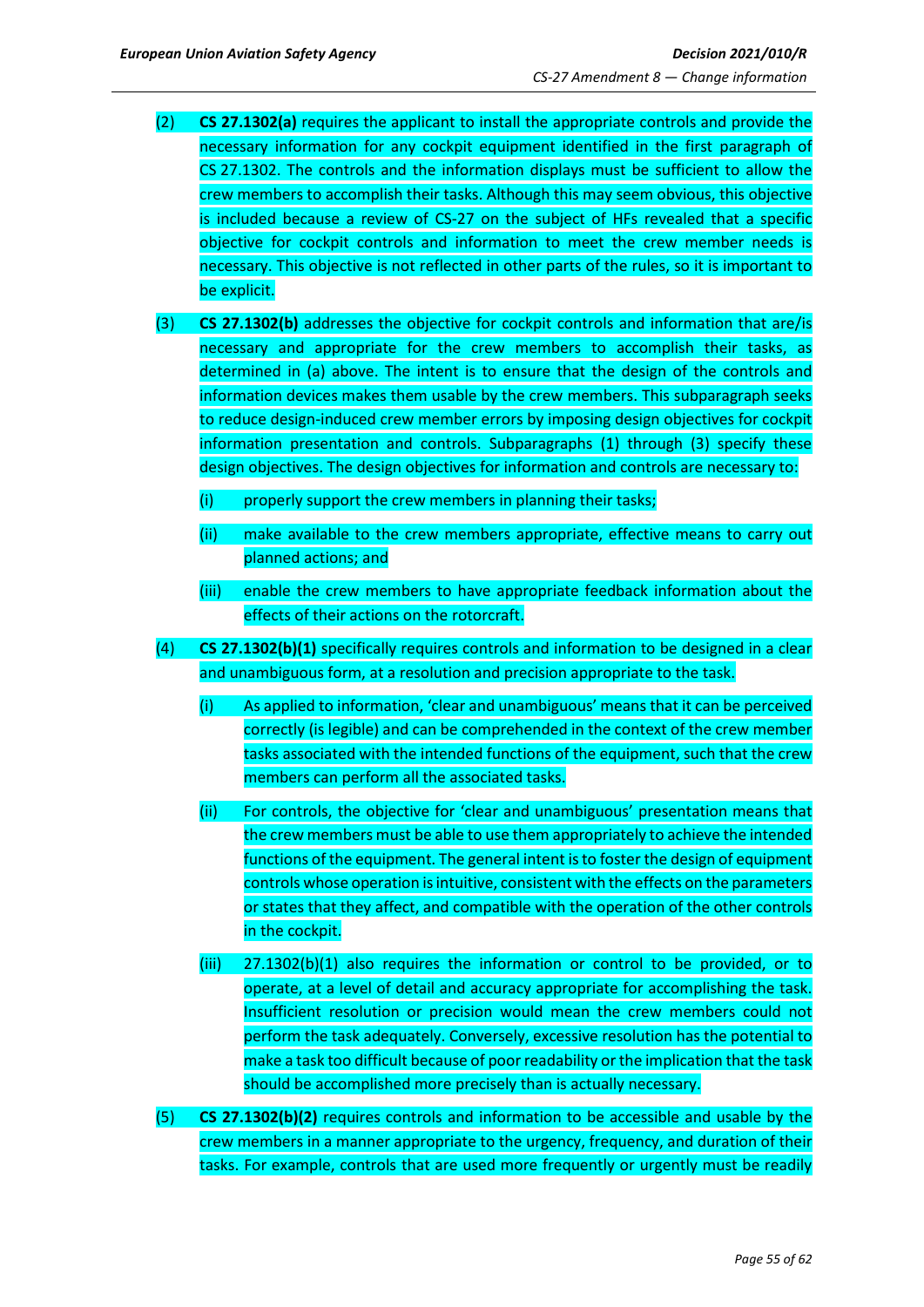accessible, or require fewer steps or actions to perform the task. Less accessible controls may be acceptable if they are needed less frequently or less urgently. Controls that are used less frequently or less urgently should not interfere with those used more urgently or more frequently. Similarly, tasks requiring a longer time for interaction should not interfere with the accessibility to information required for urgent or frequent tasks.

- (6) **CS 27.1302(b)(3)** requires equipment to present information that makes the crew members aware of the effects of their actions on the rotorcraft or systems, if that awareness is required for the safe operation of the rotorcraft. The intent is for the crew members to be aware of the system or rotorcraft states resulting from crew actions, permitting them to detect and correct their own errors. This subparagraph is included because new technology enables new kinds of crew member interfaces that previous objectives did not address. Specific deficiencies of existing objectives in addressing HFs are described below:
	- (i) CS 27.771(a) addresses this topic for controls, but does not include criteria for the presentation of information;
	- (ii) CS 27.777(a) addresses controls, but only their location;
	- (iii) CS 27.777(b) and CS 25.779 address the direction of motion and actuation but do not encompass new types of controls, such as cursor-control devices. These requirements also do not encompass types of control interfaces that can be incorporated into displays via menus, for example, thus affecting their accessibility;
	- (iv) CS 27.1523 has a different context and purpose (determining the minimum crew), so it does not address these requirements in a sufficiently general way.
- (7) **CS 27.1302(c)** requires installed equipment to be designed so that its behaviour that is operationally relevant to crew member tasks is:
	- (i) predictable and unambiguous, and
	- (ii) designed to enable the crew members to intervene in a manner appropriate to the task (and intended function).

Other related considerations are the following:

- (iii) Improved cockpit technologies involving integrated and complex information and control systems have increased safety and performance. However, they have also introduced the need to ensure proper interactions between the crew and those systems. In-service experience has shown that some equipment behaviour (especially from automated systems) is excessively complex or dependent upon logical states or mode transitions that are not well understood or expected by the crew members. Such design characteristics can confuse the crew members and have been determined to contribute to incidents and accidents.
- (8) **CS 27.1302(c)(1)** requires the behaviour of a system to be such that a qualified crew member knows what the system is doing and why it is doing it. It requires operationally relevant system behaviour to be 'predictable and unambiguous'. This means that a crew can retain enough information about what their action or a changing situation will cause the system to do under foreseeable circumstances, so they can operate the system safely.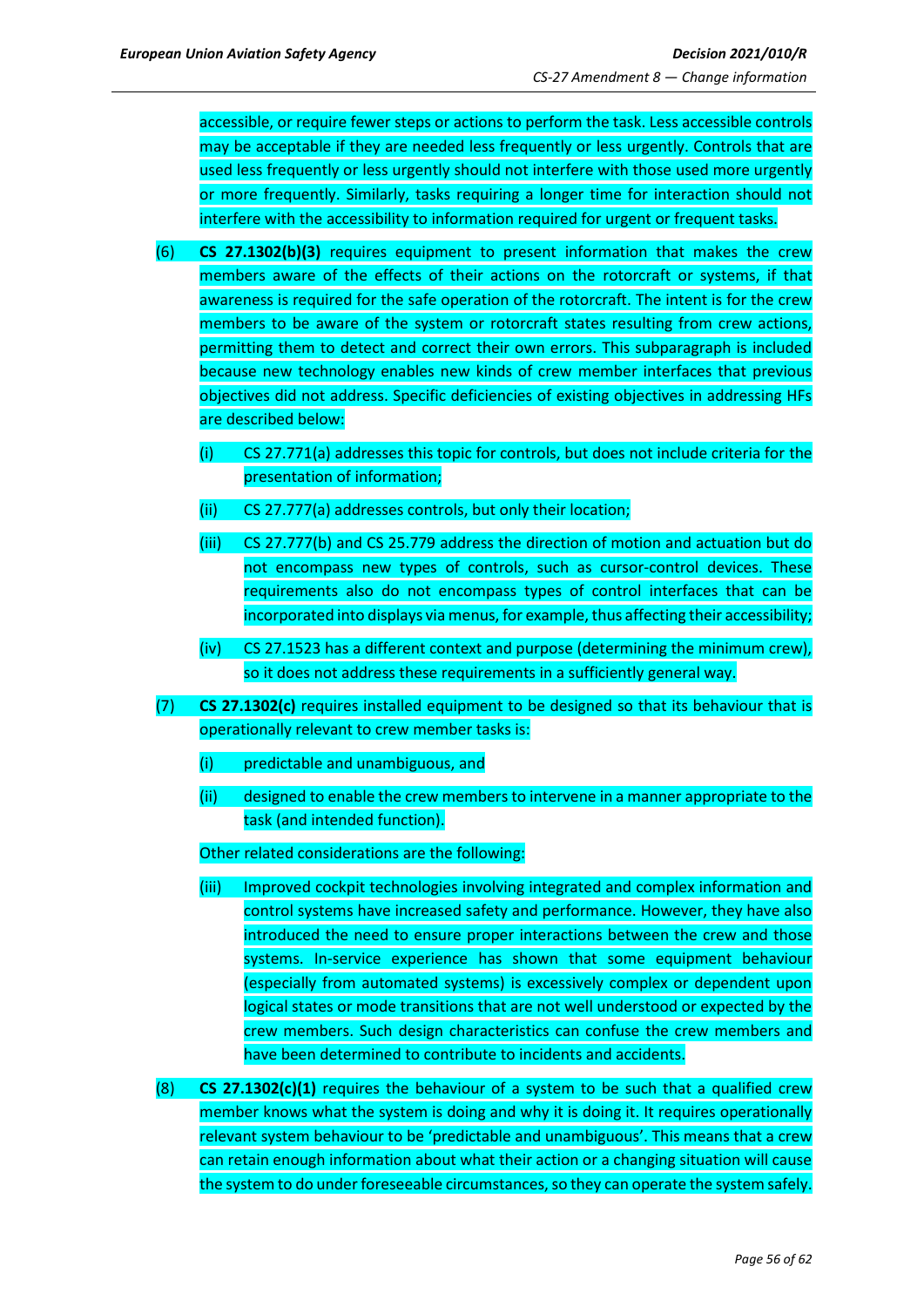The behaviour of a system must be unambiguous because the actions of the crew may have different effects on the rotorcraft, depending on its current state or operational circumstances.

- (9) **CS 27.1302(c)(2)** requires the design to be such that the crew members will be able to take some action, or change or alter an input to the system, in a manner appropriate to the task.
- (10) **CS 27.1302(d)** addresses the reality that even well-trained, proficient crews using well-designed systems will make errors. It requires the equipment to be designed such in order to enable the crew members to manage such errors. For the purpose of this CS, errors 'resulting from crew interaction with the equipment' are those errors that are in some way attributable, or related, to the design of the controls, the behaviour of the equipment, or the information presented. Examples of designs or information that could cause errors are indications and controls that are complex and inconsistent with each other or with other systems on the cockpit. Another example is a procedure that is inconsistent with the design of the equipment. Such errors are considered to be within the scope of this CS and the related AMC.
	- (i) What is meant by a design which enables the crew members to 'manage errors' is that:
		- (A) the crew members must be able to detect and/or recover from errors resulting from their interaction with the equipment; or
		- (B) the effects of such crew member errors on the rotorcraft functions or capabilities must be evident to the crew members, and continued safe flight and landing must be possible; or
		- (C) crew member errors must be prevented by switch guards, interlocks, confirmation actions, or other effective means; or
		- (D) the effects of errors must be precluded by system logic or redundant, robust, or fault-tolerant system design.
	- (ii) The objective to manage errors applies to those errors that can be reasonably expected in service from qualified and trained crews. The term 'reasonably expected in service' means errors that have occurred in service with similar or comparable equipment. It also means errors that can be predicted to occur based on general experience and knowledge of human performance capabilities and limitations related to the use of the type of controls, information, or system logic being assessed.
	- (iii) CS 27.1302(d) includes the following statement: 'This subparagraph does not apply to skill-related errors associated with the manual control of the rotorcraft.' That statement is intended to exclude errors resulting from the crew's proficiency in the control of the flight path and attitude with the primary roll, pitch, yaw and thrust controls, and which are related to the design of the flight control systems. These issues are considered to be adequately addressed by the existing certification specifications, such as CS-27 Subpart B and CS 27.671(a). It is not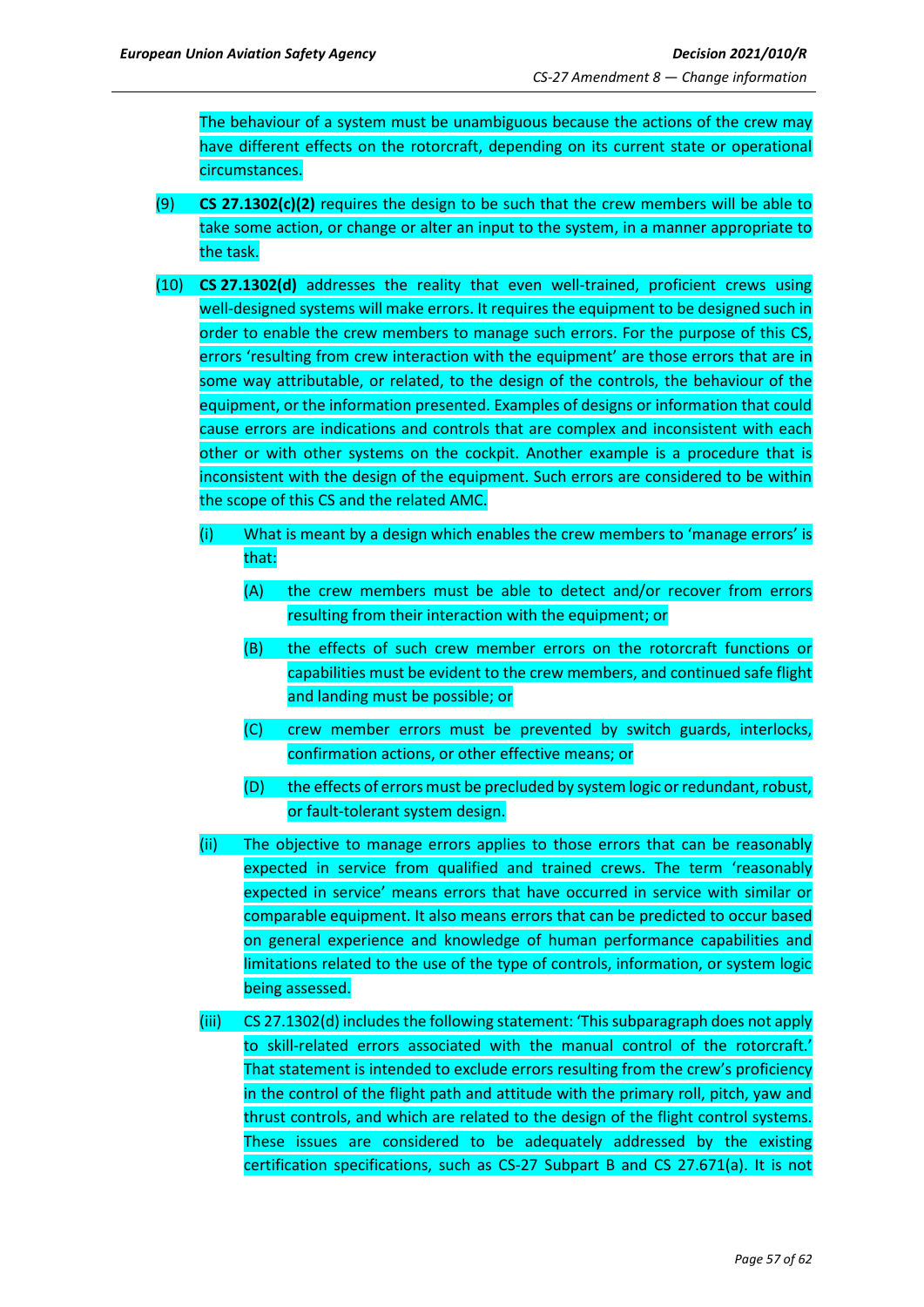intended that the design should be required to compensate for deficiencies in crew training or experience. This assumes at least the minimum crew requirements for the intended operation, as discussed at the beginning of paragraph 5.1 above.

(iv) This objective is intended to exclude the management of errors resulting from crew member decisions, acts or omissions that are not in good faith. It is intended to avoid imposing requirements on the design to accommodate errors committed with malicious or purely contrary intent. CS 27.1302 is not intended to require applicants to consider errors resulting from acts of violence or threats of violence.

This 'good faith' exclusion is also intended to avoid imposing requirements on designs to accommodate errors due to a crew member's obvious disregard for safety. However, it is recognised that errors committed intentionally may still be in good faith, but could be influenced by the characteristics of the design under certain circumstances. An example would be a poorly designed procedure that is not compatible with the controls or information provided to the crew members.

Imposing requirements without considering their economic feasibility or the commensurate safety benefits should be avoided. Operational practicability should also be addressed, such as the need to avoid introducing error management features into the design that would inappropriately impede crew actions or decisions in normal, abnormal/malfunction and emergency conditions. For example, it is not intended to require so many guards or interlocks on the means to shut down an engine that the crew members would be unable to do this reliably within the available time. Similarly, it is not intended to reduce the authority or means for the crew to intervene or carry out an action when it is their responsibility to do so using their best judgment in good faith.

This subparagraph is included because managing errors (which can be reasonably expected in service) that result from crew member interactions with the equipment is an important safety objective. Even though the scope of applicability of this material is limited to errors for which there is a contribution from or a relationship to the design, CS 27.1302(d) is expected to result in design changes that will contribute to safety. One example, among others, would be the use of 'undo' functions in certain designs.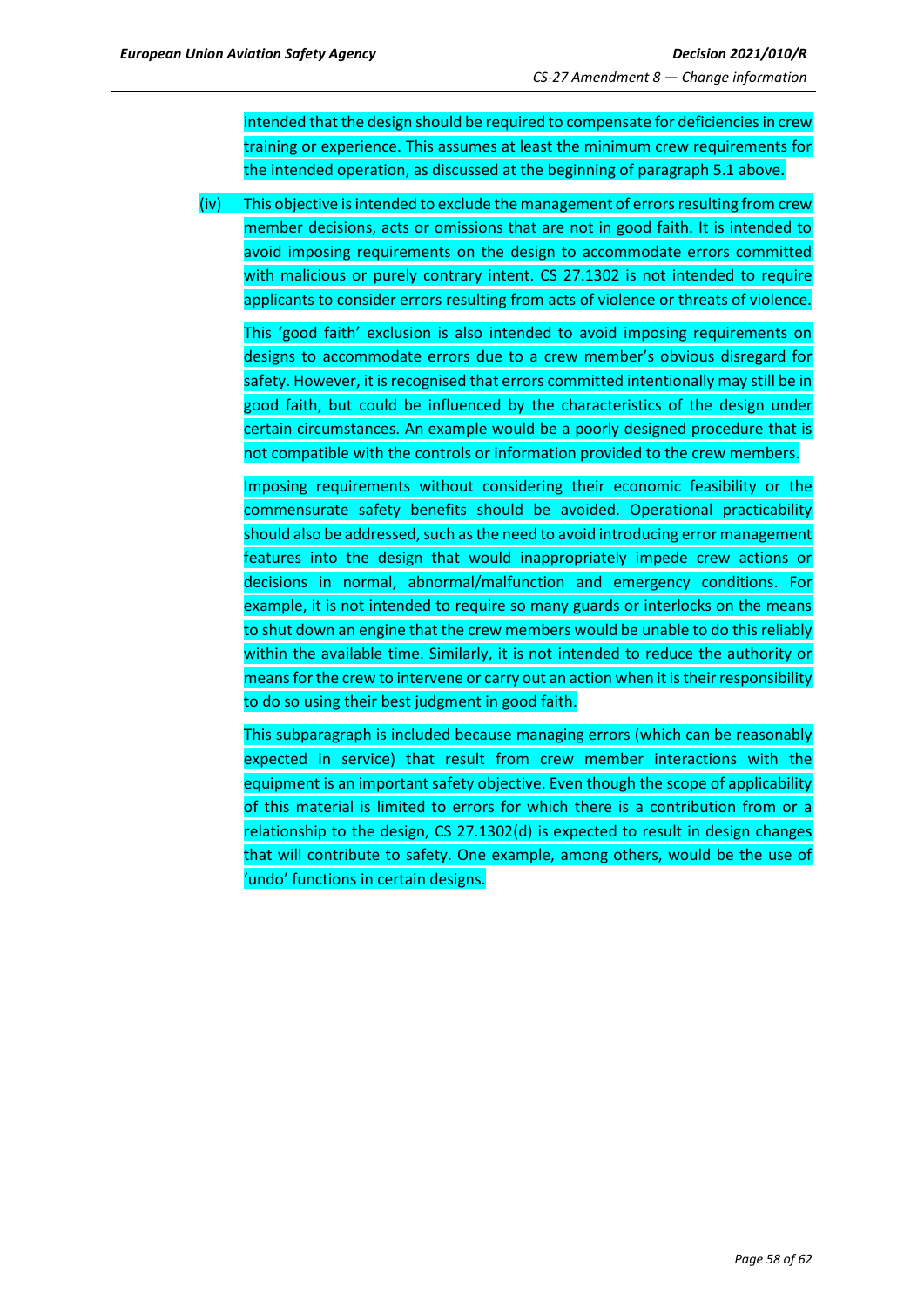## **GM2 27.1302 Examples of compliance matrices**

The compliance matrix developed by the applicant should provide the essential information in order to understand the relationship between the following elements:

- the design items,
- the applicable certification specifications,
- the test objectives,
- the means of compliance, and
- the deliverables.

The two matrices below are provided as examples only. The applicant might present the necessary information through any format that meets the above objectives.

### An example with a *design item* entry:

| <b>Function</b>                     | Sub-<br>function                   | <b>Focus</b>                                         | <b>CS reference</b>   | <b>CS description</b>                                                                                                                                                                                                                                                                                                                                         | <b>Assessed</b><br>dimension                                                                                                                       | <b>MoC</b>                                                                                                                      | <b>Reference to</b><br>the related<br>deliverable                                                  |
|-------------------------------------|------------------------------------|------------------------------------------------------|-----------------------|---------------------------------------------------------------------------------------------------------------------------------------------------------------------------------------------------------------------------------------------------------------------------------------------------------------------------------------------------------------|----------------------------------------------------------------------------------------------------------------------------------------------------|---------------------------------------------------------------------------------------------------------------------------------|----------------------------------------------------------------------------------------------------|
| Electronic checklist (ECL) function | Display electronic checklist (ECL) | QAKs)<br>Electronic checklist quick access keys (ECL | CS 79.777(a)          | The cockpit<br>controls must be:<br>(a) located so in<br>order to provide<br>convenient<br>operation<br>and to prevent<br>confusion and<br>inadvertent<br>operation;                                                                                                                                                                                          | <b>Assess the</b><br><b>ECL QAKs</b><br>location for<br>convenient<br>operation<br>and<br>prevention<br>$\mathsf{of}$<br>inadvertent<br>operation. | MoC <sub>8</sub><br><b>HFs</b><br>campaign<br>#2<br>Scenario #4                                                                 | <b>HFs Test</b><br>Report<br><b>XXX123</b>                                                         |
|                                     |                                    |                                                      | CS27.777(b)           | The cockpit<br>controls must be:<br>(b) located and<br>arranged with<br>respect to the<br>pilot seats so that<br>there is full and<br>unrestricted<br>movement of<br>each control<br>without<br>interference from<br>the cockpit<br>structure or the<br>pilot clothing<br>when pilots from<br>1.57 m (5ft 2in) to<br>$1.83$ m (6 ft) in<br>height are seated. | <b>Assess</b><br>accessibility<br>to control<br>the ECL<br>QAKs.                                                                                   | MoC4<br><b>HFs</b><br>Reachability<br><b>Analysis</b><br>MoC5<br><b>HFs</b><br>Reachability<br>and<br>Accessibility<br>Campaign | <b>HFs</b><br>Reachability<br>and<br><b>Accessibility</b><br>Assessment<br>Report<br><b>XXX123</b> |
|                                     |                                    |                                                      | $\left[\ldots\right]$ | []                                                                                                                                                                                                                                                                                                                                                            | []                                                                                                                                                 | []                                                                                                                              | []                                                                                                 |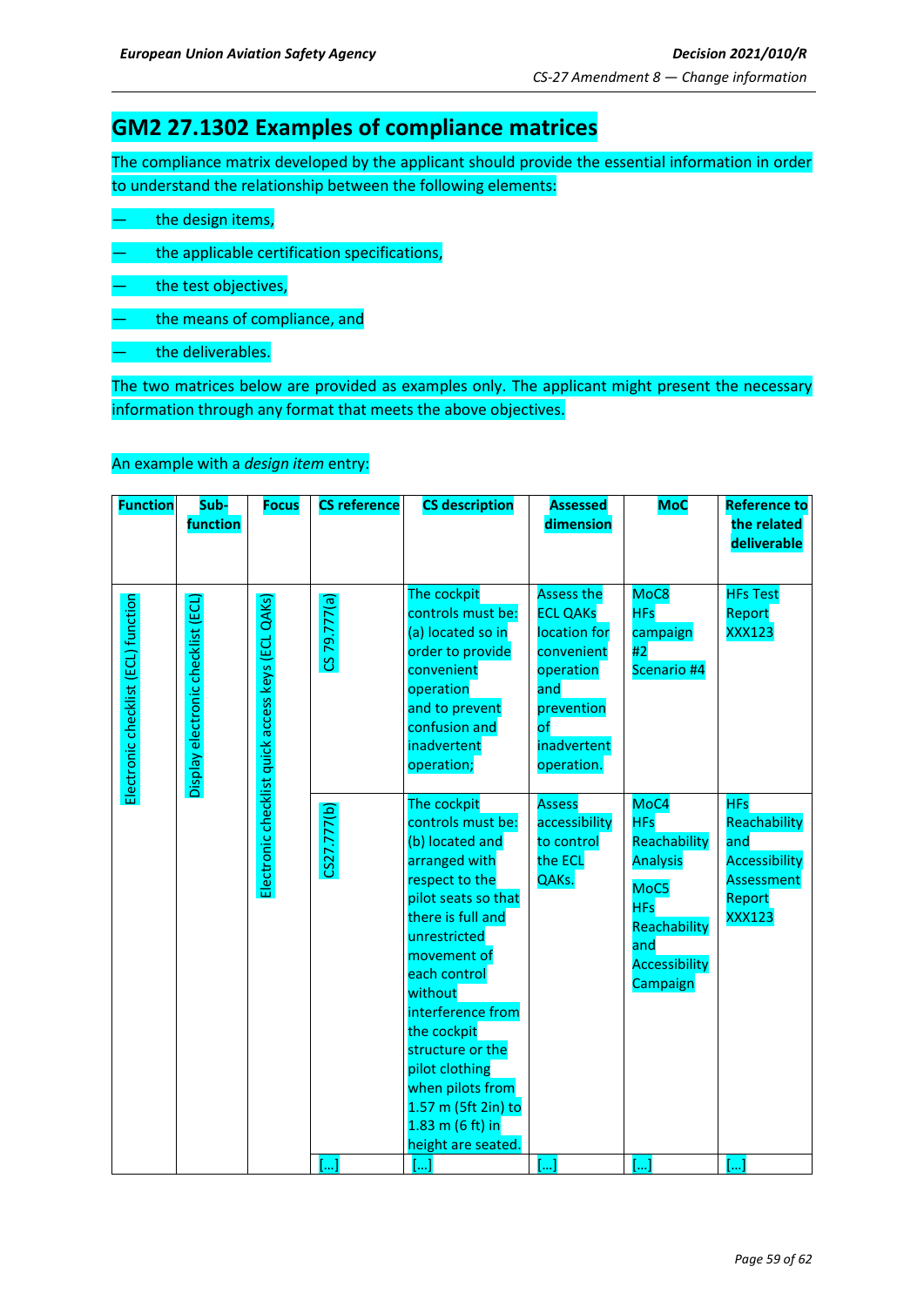| <b>Function</b> | Sub-<br>function | <b>Focus</b> | <b>CS reference</b> | <b>CS description</b>                                                                                                                                                                                                                                                              | <b>Assessed</b><br>dimension                                                                 | <b>MoC</b>                                                          | <b>Reference to</b><br>the related<br>deliverable                       |
|-----------------|------------------|--------------|---------------------|------------------------------------------------------------------------------------------------------------------------------------------------------------------------------------------------------------------------------------------------------------------------------------|----------------------------------------------------------------------------------------------|---------------------------------------------------------------------|-------------------------------------------------------------------------|
|                 |                  |              | CS 27.1302(a)       | All the controls<br>and information<br>necessary to<br>accomplish these<br>tasks must be<br>provided;                                                                                                                                                                              | <b>Assess that</b><br>appropriate<br>controls are<br>provided in<br>order to<br>display ECL. | MoC1<br><b>ECL</b><br>implementa<br>tion<br>description<br>for XXXX | <b>ECL</b><br>implementa<br>tion<br>description<br>document<br>for XXXX |
|                 |                  |              | CS 27.1302(b)(1     | (b) All the controls<br>and information<br>required by<br>paragraph (a),<br>which are<br>intended for use<br>by the crew<br>members, must:<br>(1) be presented<br>in a clear and<br>unambiguous<br>form, at a<br>resolution and<br>with a precision<br>appropriate to the<br>task; | <b>Assess the</b><br>appropriat<br>eness of<br>the ECL<br><b>QAKs</b><br>labels.             | MoC8<br><b>HFs</b><br>campaign<br>#4<br>Scenario #1                 | <b>HFs Test</b><br>Report<br><b>XXX345</b>                              |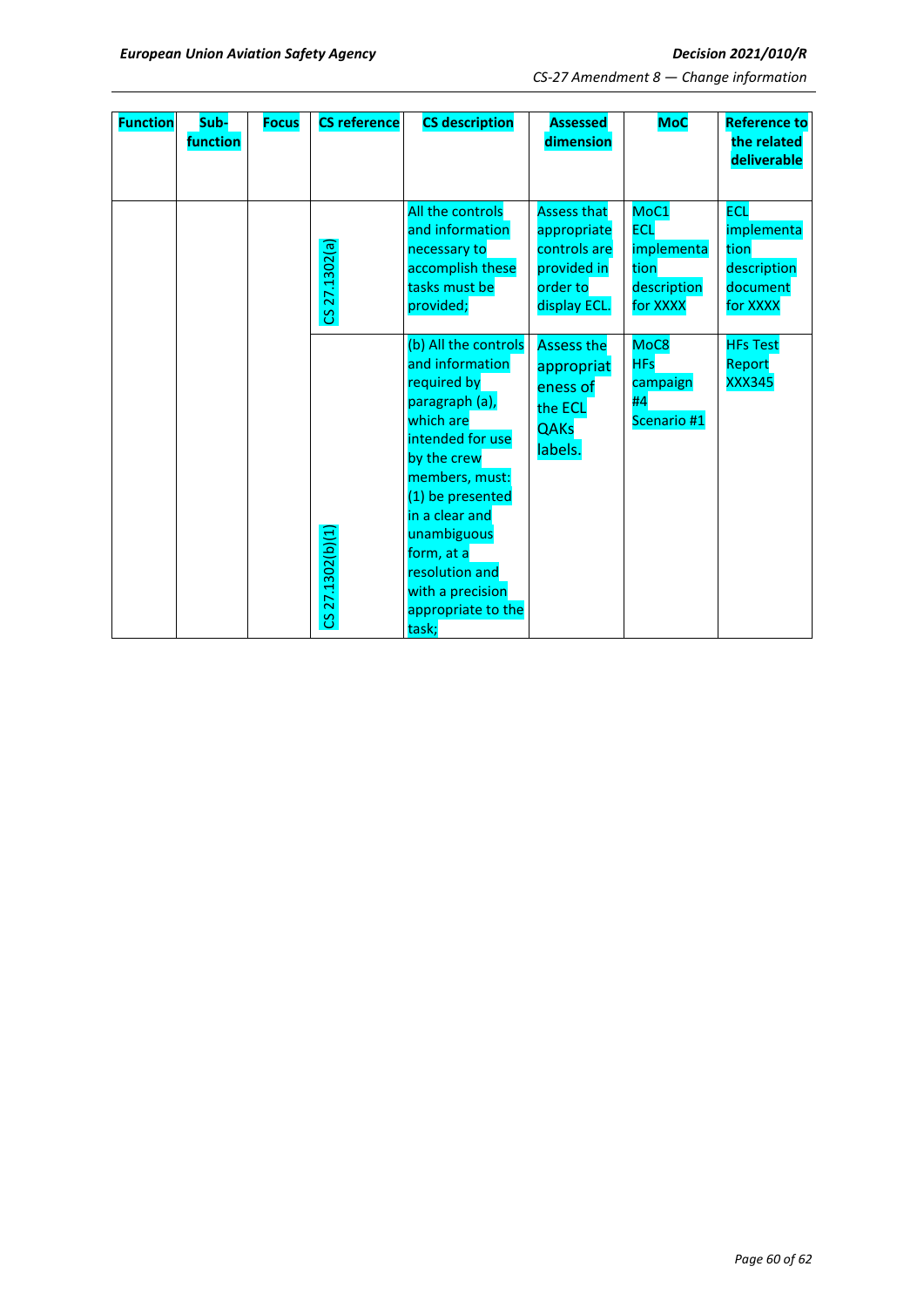## Another example with a *certification specification* entry:

| <b>CS reference</b>  | <b>CS description</b>                                                                                                                                                                                                                                           | <b>Focus</b>                   | <b>Assessed</b>                                                                                                                            | <b>MoC</b>                                                                                                                             | <b>Reference to</b>                                                                                    |
|----------------------|-----------------------------------------------------------------------------------------------------------------------------------------------------------------------------------------------------------------------------------------------------------------|--------------------------------|--------------------------------------------------------------------------------------------------------------------------------------------|----------------------------------------------------------------------------------------------------------------------------------------|--------------------------------------------------------------------------------------------------------|
|                      |                                                                                                                                                                                                                                                                 |                                | dimension                                                                                                                                  |                                                                                                                                        | the related<br>deliverable                                                                             |
| CS 27.777(a)         | The cockpit controls<br>must be: (a) Located so<br>in order to provide<br>convenient operation<br>and to prevent confusion<br>and inadvertent<br>operation;                                                                                                     | <b>All cockpit</b><br>controls | <b>Assess the</b><br>locations of all<br>cockpit controls<br>for convenient<br>operation and<br>prevention of<br>inadvertent<br>operation. | MoC8<br><b>All HFs</b><br>simulator<br>evaluations                                                                                     | <b>HFs Test</b><br>Reports<br><b>XXX123</b><br><b>XXX456</b><br><b>XXX789</b>                          |
|                      |                                                                                                                                                                                                                                                                 | <b>ECL QAKs</b>                | <b>Assess the</b><br>location of the<br><b>ECL QAKs for</b><br>convenient<br>operation and<br>prevention of<br>inadvertent<br>operation.   | MoC8<br><b>HFs</b><br>campaign<br>#2<br>Scenario #4                                                                                    | <b>HFs Test Report</b><br><b>XXX123</b>                                                                |
| CS 27.777(b)         | The cockpit controls<br>must be:<br>(b) located and arranged<br>with respect to the<br>pilot seats so that there<br>is full and unrestricted<br>movement of each<br>control without<br>interference from<br>the cockpit structure or<br>the pilot clothing when | All cockpit<br>controls        | <b>Assess the</b><br>accessibility of<br>all cockpit<br>controls.                                                                          | MoC4<br><b>HFs</b><br>Reachability<br><b>Analysis</b><br>MoC5<br><b>HFs</b><br>Reachability<br>and<br>Accessibility<br>Campaign        | <b>HFs</b><br>Reachability<br>and<br><b>Accessibility</b><br><b>Assessment</b><br><b>Report XXX123</b> |
|                      | pilots from 1.57 m<br>(5ft 2in) to 1.83 m (6ft) in<br>height are seated.                                                                                                                                                                                        | <b>ECL QAKs</b>                | <b>Assess the</b><br>accessibility to<br>control<br>the ECL QAKs.                                                                          | MoC4<br><b>HFs</b><br>Reachability<br><b>Analysis</b><br>MoC5<br><b>HFs</b><br>Reachability<br>and<br><b>Accessibility</b><br>Campaign | <b>HFs</b><br>Reachability<br>and<br><b>Accessibility</b><br><b>Assessment</b><br><b>Report XXX123</b> |
|                      | $\lceil \dots \rceil$                                                                                                                                                                                                                                           |                                |                                                                                                                                            |                                                                                                                                        |                                                                                                        |
| CS 27.1302(a)        | All the controls and<br>information necessary to<br>accomplish these tasks<br>must be provided;                                                                                                                                                                 |                                |                                                                                                                                            |                                                                                                                                        |                                                                                                        |
| CS 27.1302(b)<br>(1) | (b) All the controls and<br>information required by<br>paragraph (a), which are<br>intended for use by the<br>crew members, must:<br>(1) be presented in a clear<br>and unambiguous form, at                                                                    |                                |                                                                                                                                            |                                                                                                                                        |                                                                                                        |